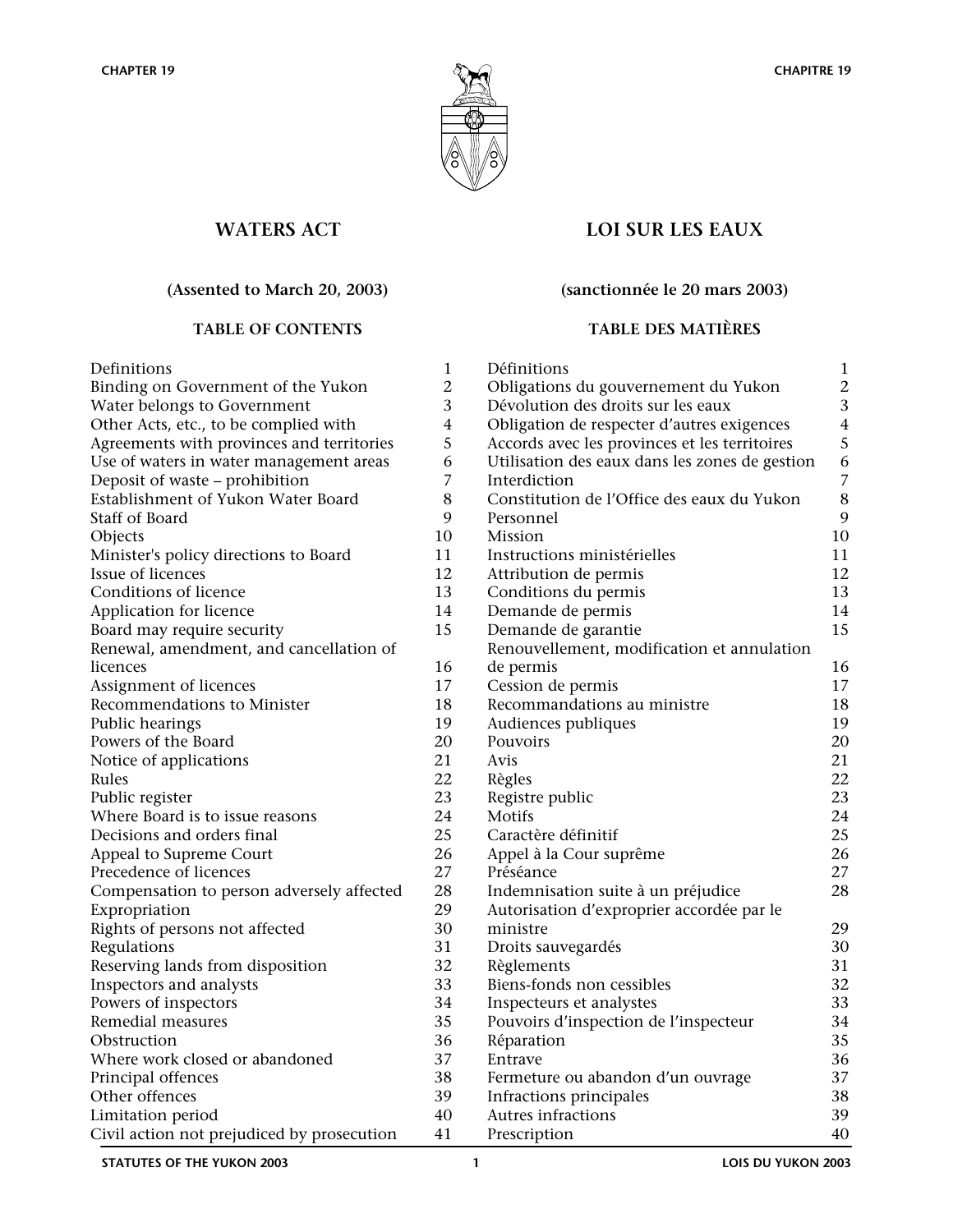| Certificate of analyst | 42 | Procédure civile engagée par le ministre de la |    |
|------------------------|----|------------------------------------------------|----|
| Members of Board       | 43 | <i>lustice</i>                                 | 41 |
| Licences               | 44 | Certificat de l'analyste                       | 42 |
| Language               | 45 | Membres de l'Office                            | 43 |
| Coming into force      | 46 | Permis                                         | 44 |
|                        |    | Langues                                        | 45 |
|                        |    | Entrée en vigueur                              | 46 |
|                        |    |                                                |    |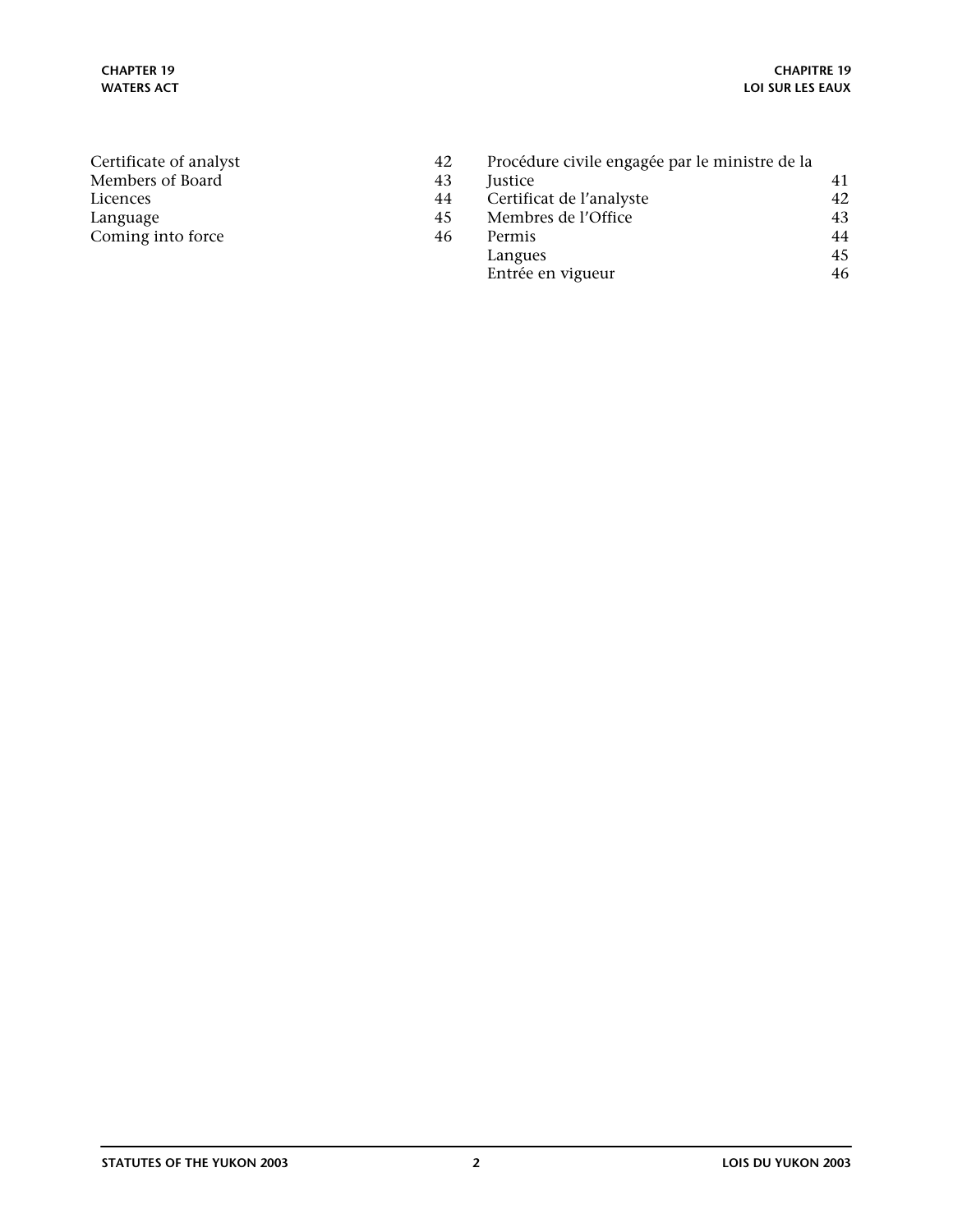<span id="page-2-0"></span>The Commissioner of the Yukon, by and with the advice and consent of the Legislative Assembly, enacts as follows:

### **Definitions Définitions**

**1** In this Act,

"appurtenant undertaking" means the work described in a licence; *« entreprise visée par un permis »*

"authorized user" means a person using waters without a licence but under the authority of regulations made under paragraph 31(1)(m); *« usager agréé »*

"authorized waste depositor" means a person depositing waste without a licence but under the authority of regulations made under paragraph 31(1)(n); *« personne autorisée à déposer les déchets »*

"Board" means the Yukon Water Board established by section 8; *« Office »*

"domestic user" means a person using waters

(a) for household requirements, including, without limiting the generality of the foregoing, sanitation and fire prevention,

(b) for the watering of domestic animals, or

(c) for the irrigation of a garden adjoining a dwelling-house that is not ordinarily used in the growth of produce for a market; *« usager domestique »*

"instream user" means a person using waters, otherwise than as described in paragraph (a), (b), or (c) of the definition of "use", to earn income or for subsistence purposes; *« usager particulier »*

"licence" means a type A or type B licence permitting the use of waters or the deposit of waste, or both, issued pursuant to section 12; *« permis »*

Le commissaire du Yukon, sur l'avis et avec le consentement de l'Assemblée législative, édicte ce qui suit :

**1** Les définitions qui suivent s'appliquent à la présente loi.

« déchet » Toute substance qui, si elle était ajoutée à l'eau, altérerait ou contribuerait à altérer la qualité de celle-ci au point d'en rendre l'utilisation nocive pour l'être humain ou pour les animaux et les végétaux, ou toute eau qui contient une substance en une quantité ou concentration telle — ou qui, à partir de son état naturel a été traitée ou transformée par la chaleur ou d'autres moyens d'une telle façon — que, si elle était ajoutée à une autre eau, elle aurait un tel effet. Sont notamment comprises dans cette définition :

a) toute eau ou substance qui, pour l'application de la *Loi sur les ressources en eau du Canada,* est assimilée à un déchet;

b) les substances ou catégories de substances désignées par règlement pris au titre du sousalinéa 31(1)b)(i);

c) les eaux qui contiennent une substance ou catégorie de substances en une quantité ou concentration au moins égale à celle qui est fixée par règlement pris au titre du sous-alinéa  $31(1)b$  $(i)$ ;

d) les eaux soumises aux traitements ou transformations prescrits par règlement pris au titre du sous-alinéa 31(1)b)(iii). *"waste"*

« eaux » Les eaux internes de surface et souterraines, qu'elles soient à l'état liquide ou solide. *"waters"*

« entreprise visée par un permis » Les travaux décrits dans un permis. *"appurtenant undertaking"*

« ministre » Le membre du Conseil exécutif chargé de l'application de la présente loi ou, pour toute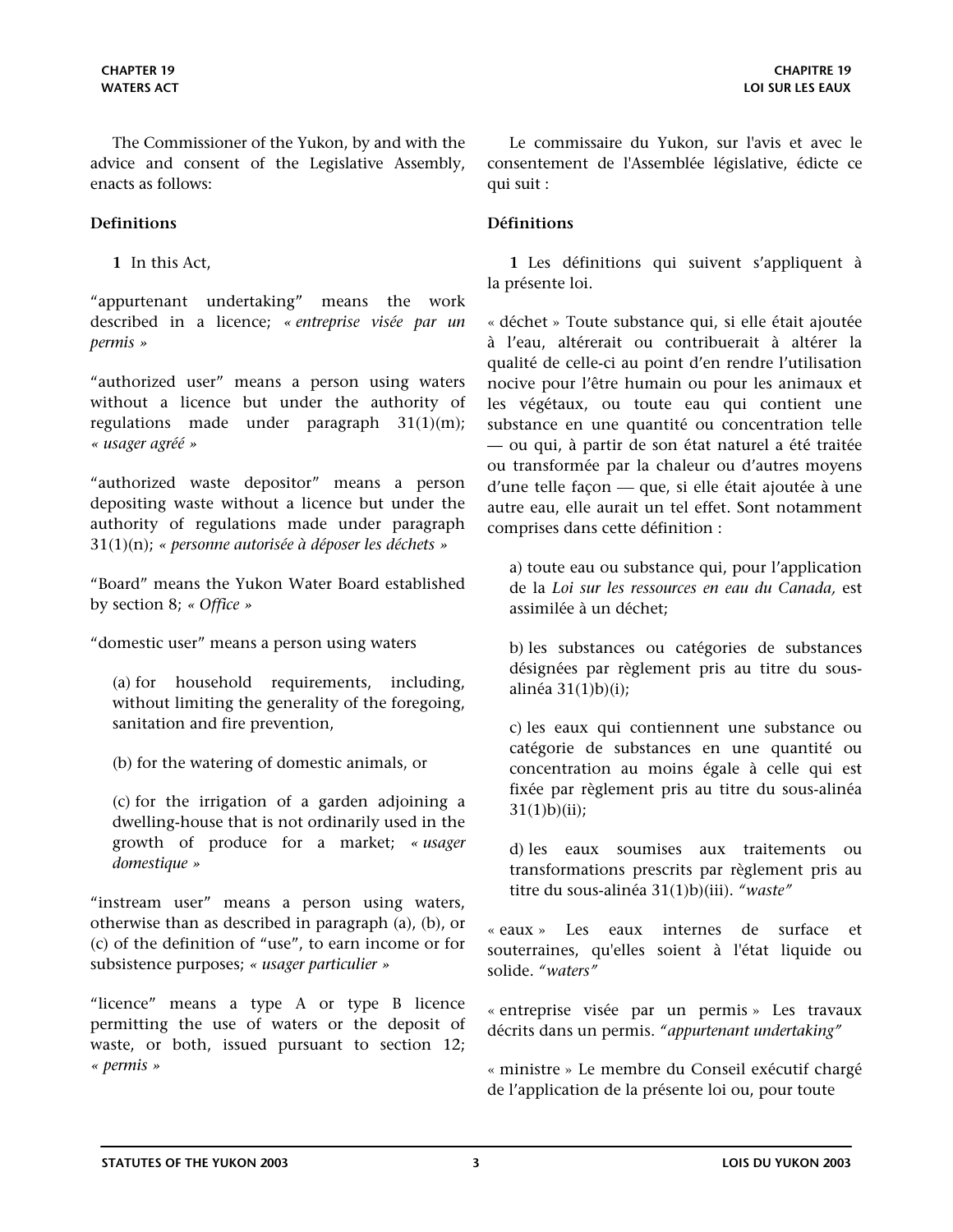"licensee" means the holder of a licence; *« titulaire de permis »*

"Minister" means

(a) except as provided in paragraph (b), the Member of the Executive Council to whom the administration of this Act is assigned, or

(b) in respect of any matter related to the pipeline referred to in the *Northern Pipeline Act*  (Canada), such member of the Queen's Privy Council for Canada as is designated as the Minister for the purposes of that Act; *« ministre »*

"territorial lands" means lands under the administration and control of the Commissioner; *« terres territoriales »*

"use", in relation to waters, means a direct or indirect use of any kind, including, without limiting the generality of the foregoing,

- (a) any diversion or obstruction of waters,
- (b) any alteration of the flow of waters, and

(c) any alteration of the bed or banks of a river, stream, lake, or other body of water, whether or not the body of water is seasonal,

but does not include a use connected with shipping activities that are governed by the *Canada Shipping Act* (Canada); *« utilisation »*

"waste" means

(a) any substance that, if added to water, would degrade or alter, or form part of a process of degradation or alteration of, the quality of the water to an extent that is detrimental to its use by people or by any animal, fish, or plant, or

(b) water that contains a substance in such a quantity or concentration, or that has been so treated, processed, or changed, by heat or other means, that it would, if added to any other

mesure ayant trait au pipe-line visé par la *Loi sur le* 

*pipe-line du Nord* (Canada)*,* le membre du Conseil privé de la Reine pour le Canada chargé de l'application de cette loi. *"Minister"*

« Office » L'Office des eaux du Yukon constitué par l'article 8. *"Board"*

« permis » Permis de type A ou de type B pour l'utilisation des eaux ou le dépôt de déchets — ou pour les deux délivré sous le régime de l'article 12. *"licence"*

« personne autorisée à déposer des déchets » Personne qui dépose des déchets sans permis mais en conformité avec les règlements pris au titre de l'alinéa 31(1)n). *"authorized waste depositor"*

« terres territoriales » Terres dont la gestion et la maîtrise relèvent du Commissaire. *"territorial lands"*

« titulaire de permis » Personne qui est titulaire d'un permis. *"licensee"*

« usager agréé » Personne qui utilise les eaux sans permis mais en conformité avec les règlements pris au titre de l'alinéa 31(1)m). *"authorized user"*

« usager domestique » Personne qui utilise les eaux pour les besoins du ménage, notamment les soins d'hygiène et la prévention des incendies, pour l'abreuvage des animaux domestiques et pour l'irrigation d'un jardin attenant à une maison d'habitation et ne servant habituellement pas à la culture de produits pour le marché. *"domestic user"*

« usager particulier » Personne qui, autrement que pour les utilisations prévues à la définition « d'utilisation», utilise des eaux pour subvenir à ses besoins ou se constituer un revenu. *"instream user"*

« utilisation » S'agissant des eaux, utilisation directe ou indirecte de toute nature, y compris, notamment, le détournement ou le barrage des eaux, toute modification de leurs cours ou toute modification des rives ou du lit d'un cours d'eau, d'un lac ou autre plan d'eau, qu'il soit saisonnier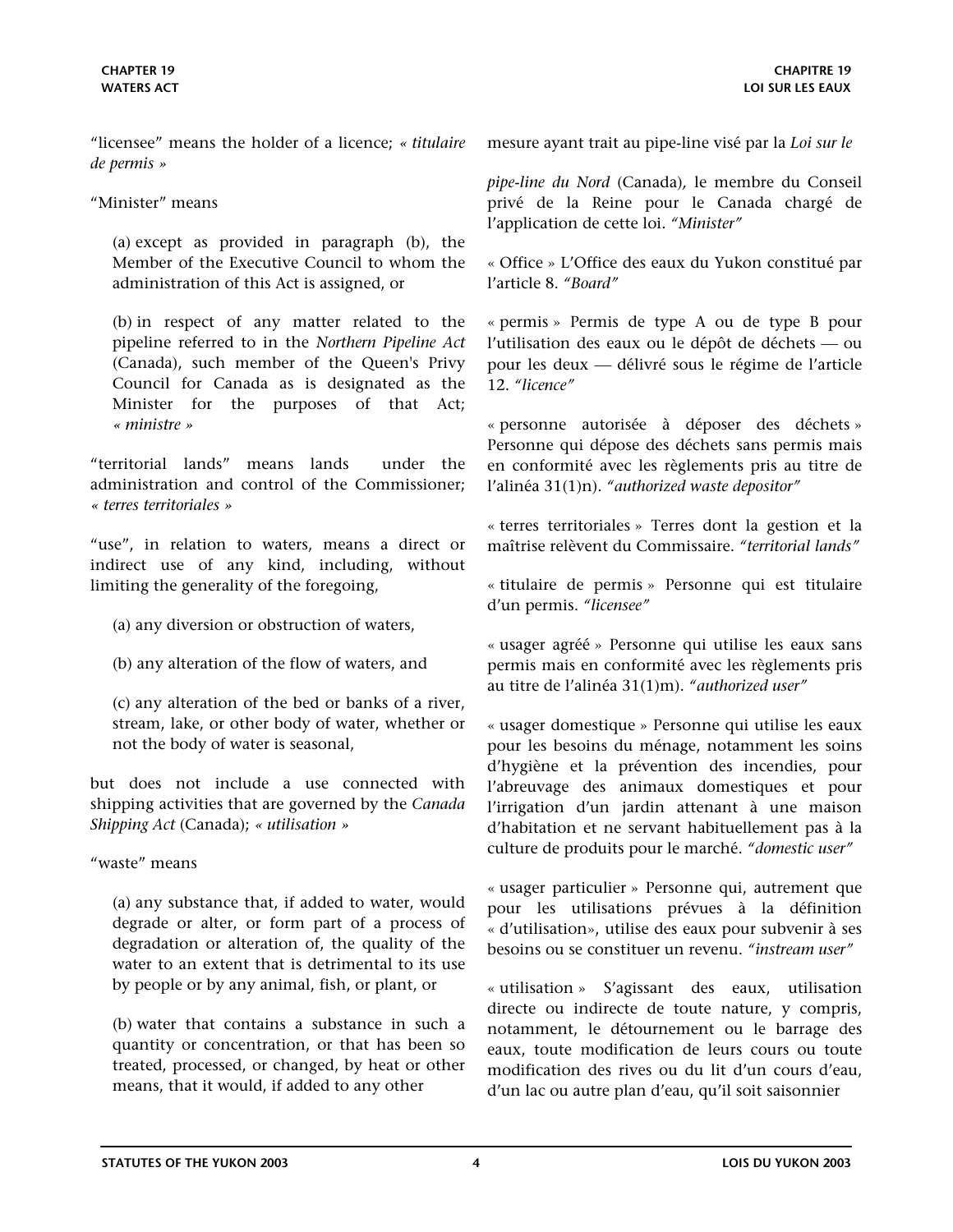<span id="page-4-0"></span>water, degrade or alter, or form part of a process of degradation or alteration of, the quality of that water to the extent described in paragraph (a),

and, without limiting the generality of the foregoing, includes

(c) any substance or water that, for the purposes of the *Canada Water Act* (Canada), is deemed to be waste,

(d) any substance or class of substances prescribed by regulations made under subparagraph 31(1)(b)(i),

(e) water that contains any substance or class of substances in a quantity or concentration that is equal to or greater than a quantity or concentration prescribed in respect of that substance or class of substances by regulations made under subparagraph 31(1)(b)(ii), and

(f) water that has been subjected to a treatment, process, or change prescribed by regulations made under subparagraph 31(1)(b)(iii); *« déchet »*

"water management area" means a water management area established by regulations made under subparagraph 31(1)(a)(i); *« zone de gestion »*

"waters" means any inland water, whether in a liquid or frozen state, on or below the surface of the land.« *eaux* »

**2** This Act is binding on the Government of the Yukon, except the Government is not required to pay any fee prescribed by regulations made under paragraph 31(1)(k).

**3**(1) The Commissioner has the administration and control of all rights in respect of water in Yukon, other than waters in a federal conservation area as defined in the *Yukon Act.*

ou non, mais à l'exclusion des utilisations liées aux activités de navigation marchande régies par la *Loi sur la marine marchande du Canada* (Canada). *"use"*« zone de gestion » Zone de gestion des eaux constituée par règlement pris au titre du sous-alinéa 31(1)a)(i). *"water management area"*

### **Binding on Government of the Yukon Obligations du gouvernement du Yukon**

**2** La présente loi lie le gouvernement du Yukon mais n'a pas pour effet de lui imposer le paiement des droits fixés par règlement pris au titre de l'alinéa 31(1)k).

### **Water belongs to Government Dévolution des droits sur les eaux**

**3**(1) Tous les droits reliés aux eaux du Yukon, exception faite des eaux dans les aires de conservation fédérales définies dans la *Loi sur le Yukon*, demeurent sous la gestion et la maîtrise du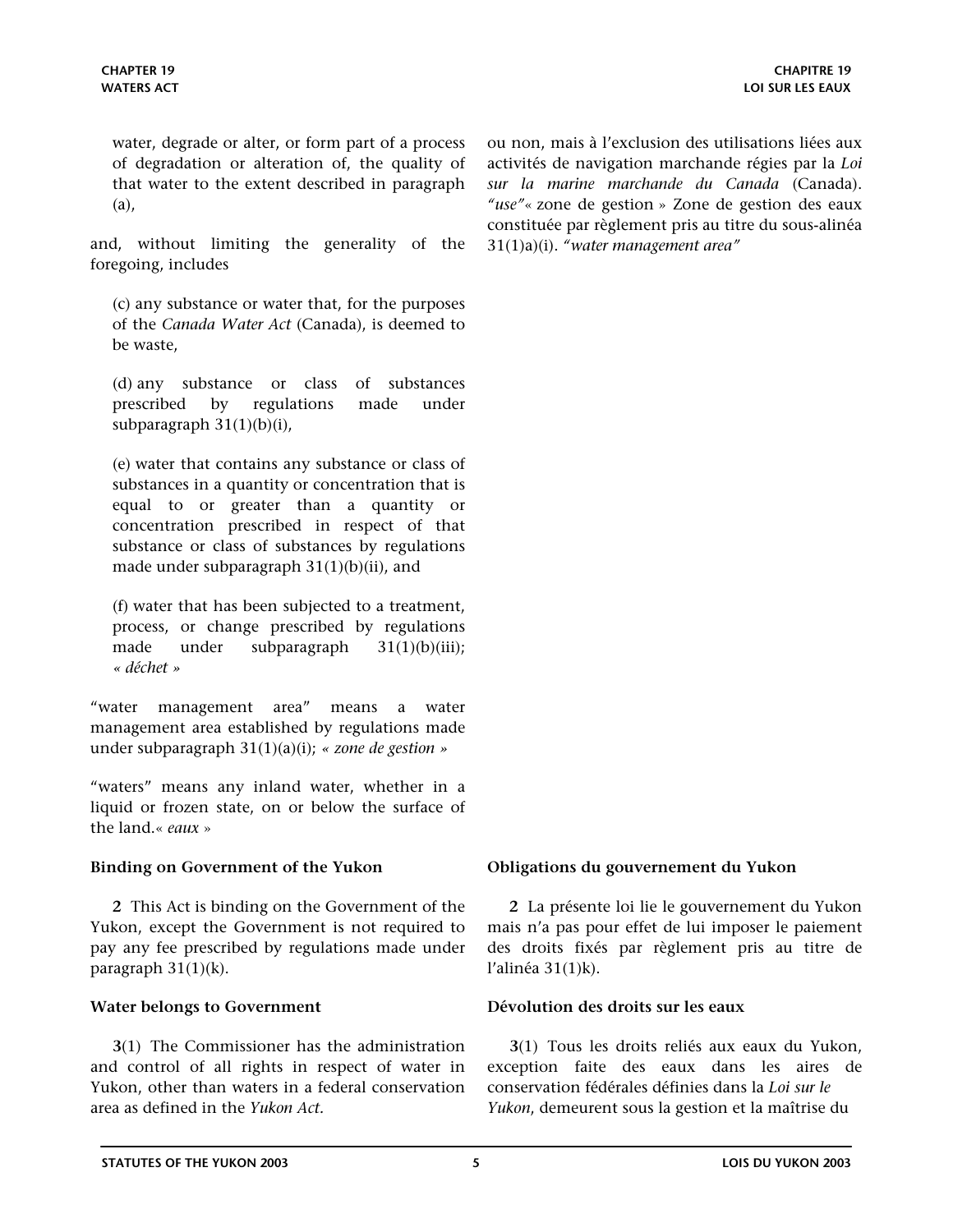<span id="page-5-0"></span>(2) Subsection (1) is subject to any rights granted by or under an Act of Parliament in respect of waters.

(3) Subsection (1) does not apply to the right to the use and flow of waters for the production or generation of waterpower to which the *Dominion Water Power Act* applies

**4** Nothing in this Act, the regulations, or a licence authorizes a person to contravene or fail to comply with any other Act or any regulation or order made under it, except as provided in that other Act, regulation, or order.

**5** With the approval of the Commissioner in Executive Council, and subject to any agreement entered into pursuant to section 5 or 11 of the *Canada Water Act* (Canada), the Minister may, on behalf of the Government of the Yukon, enter into an agreement with a provincial or territorial government or the Government of Canada providing for the management of any waters

(a) situated partially in the Yukon and partially in a province or the Northwest Territories; or

(b) flowing between the Yukon and a province or the Northwest Territories.

**6**(1) Subject to subsection (2), no person shall use, or permit the use of, waters in a water management area except

(a) in accordance with the conditions of a licence; or

### Commissaire.

(2) Le paragraphe (1) s'applique sous réserve des droits conférés par une loi fédérale touchant les eaux.

(3) Le paragraphe (1) ne s'applique pas à l'utilisation des eaux et de leur énergie motrice pour la production d'énergie hydroélectrique à laquelle s'applique la *Loi sur les forces hydrauliques du Canada*.

### **Other Acts, etc., to be complied with Obligation de respecter d'autres exigences**

**4** Sauf dans la mesure autorisée par une autre loi, ses règlements ou un décret ou arrêté pris sous son régime, la présente loi, ses règlements ou un permis n'ont pas pour effet d'autoriser une personne à contrevenir à cette autre loi ou aux règlements, décrets ou arrêtés pris sous son régime, ou à ne pas s'y conformer.

### **Agreements with provinces and territories Accords avec les provinces et les territoires**

**5** Avec l'agrément du commissaire en conseil exécutif et sous réserve d'un accord conclu en application des articles 5 ou 11 de la *Loi sur les ressources en eau du Canada*, le ministre peut, au nom du gouvernement du Yukon, conclure avec le gouvernement fédéral ou un gouvernement provincial ou territorial, un accord prévoyant la gestion des eaux qui sont situées en partie dans le Yukon et en partie dans les Territoires du Nord-Ouest ou dans une province, ou qui coulent entre le Yukon et les Territoires du Nord-Ouest ou une province.

### **Use of waters in water management areas Utilisation des eaux dans les zones de gestion**

**6**(1) Sous réserve du paragraphe (2), il est interdit d'utiliser — ou de permettre d'utiliser — les eaux d'une zone de gestion contrairement aux conditions d'un permis ou sans l'autorisation réglementaire visée à l'alinéa 31(1)m).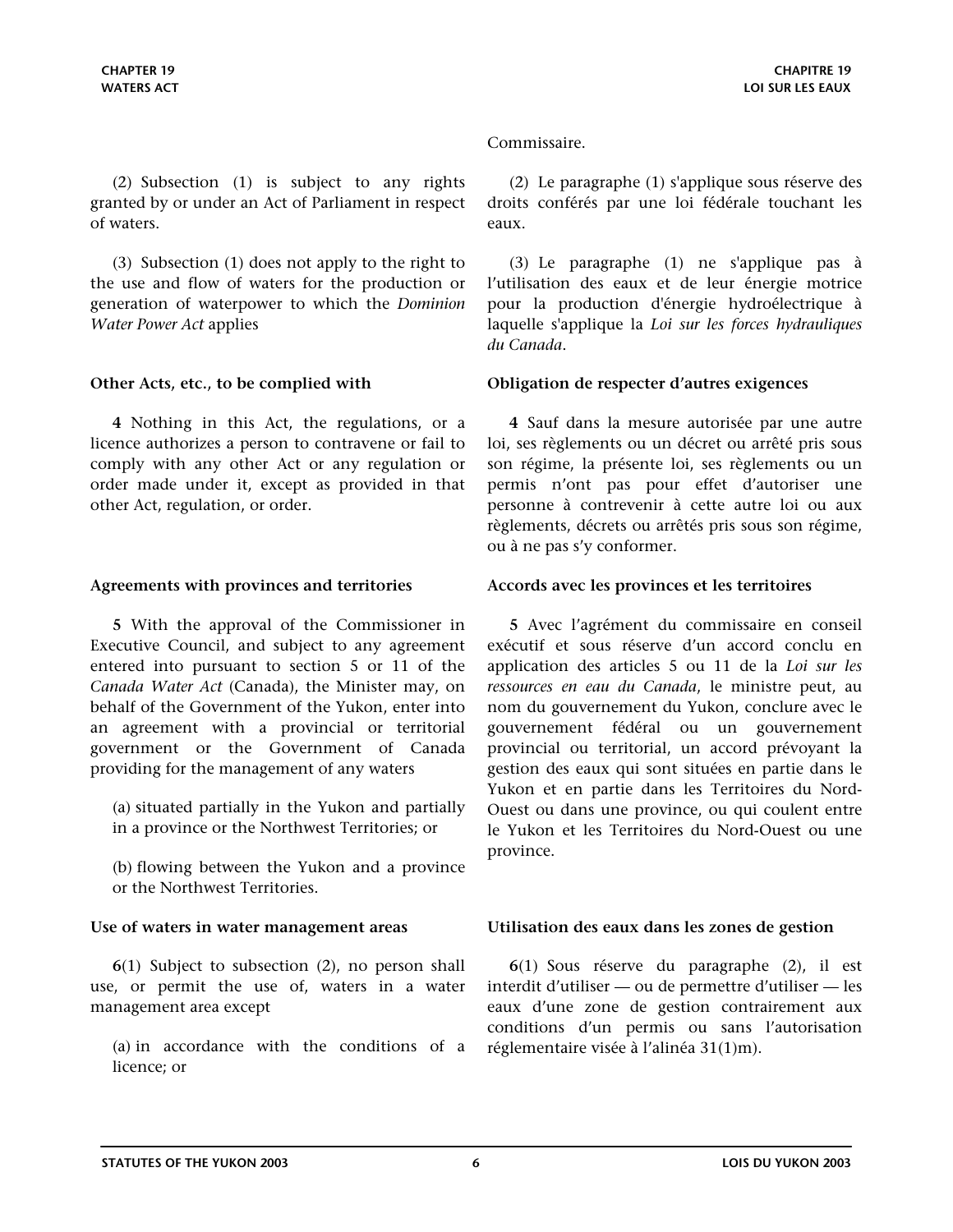<span id="page-6-0"></span>(b) as authorized by regulations made under paragraph 31(1)(m).

(2) Subsection (1) does not apply in respect of the use of waters

(a) by a domestic user;

(b) by an instream user; or

(c) for the purpose of

(i) extinguishing a fire, or

(ii) on an emergency basis, controlling or preventing a flood.

(3) Where any person diverts waters for a purpose set out in paragraph  $(2)(c)$ , the person shall, when the need for the diversion has ceased, discontinue the diversion and, in so far as possible, restore the original channel conditions.

### **Deposit of waste – prohibition Interdiction**

**7**(1) Subject to subsection (2), except in accordance with the conditions of a licence or as authorized by regulations made under paragraph  $31(1)(n)$ , no person shall deposit or permit the deposit of waste

(a) in any waters in a water management area; or

(b) in any other place under conditions in which the waste, or any other waste that results from the deposit of that waste, may enter any waters in a water management area.

(2) Subsection (1) does not apply to the deposit of waste in waters that form part of a water quality management area designated pursuant to the *Canada Water Act* (Canada) if the waste

(a) is of a type and quantity, and

(2) Le paragraphe (1) ne s'applique pas à l'utilisation des eaux :

a) par un usager domestique;

b) par un usager particulier;

c) en vue d'éteindre un incendie ou, en cas d'urgence, de contenir ou de prévenir une inondation.

(3) Tout détournement des eaux éventuellement effectué dans les cas visés à l'alinéa (2)c) doit prendre fin — et, dans la mesure du possible, le cours original être rétabli — dès qu'il n'a plus de raison d'être.

**7**(1) Sauf autorisation par règlement pris au titre de l'alinéa 31(1)n) ou aux conditions prévues dans un permis, il est interdit, sous réserve du paragraphe (2), de déposer des déchets — ou d'en permettre le dépôt — dans des eaux d'une zone de gestion ainsi qu'en tout autre endroit dans des conditions qui permettent à ces déchets ou à ceux résultant de leur dépôt d'atteindre ces eaux.

(2) Le paragraphe (1) ne s'applique pas au dépôt de déchets dans des eaux comprises dans une zone de gestion qualitative des eaux désignée en application de la *Loi sur les ressources en eau du Canada* si, étant donné la nature et la quantité des déchets déposés et les conditions dans lesquelles s'effectue le dépôt, celui-ci est prescrit par règlement d'application de l'alinéa 18(2)a) de cette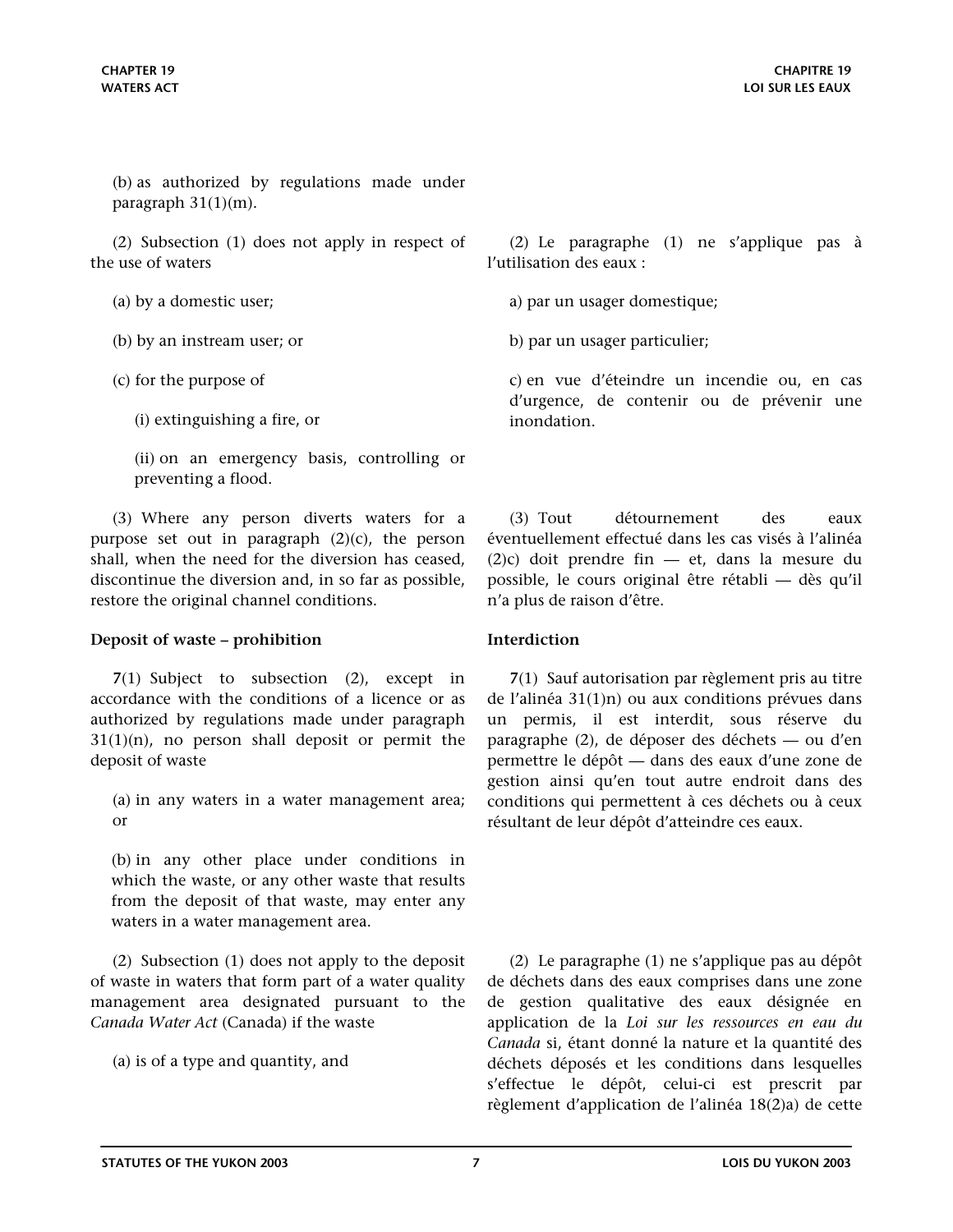<span id="page-7-0"></span>prescribed by regulations made by the Governor in Council under paragraph 18(2)(a) of that Act with respect to that water quality management area.

(3) Where waste is deposited in contravention of this section, every person who

(a) owns the waste or has the charge, management, or control of it, or

(b) caused or contributed to the deposit

shall forthwith, in accordance with the regulations made under paragraph 31(1)(o), report the deposit to an inspector designated under subsection 33(1).

**8**(1) There is hereby established the Yukon Water Board, consisting of from four to nine members appointed by the Commissioner in Executive Council.

(2) The membership of the Board shall include

(a) at least one nominee of the Minister presiding over each of the departments of the Government of Canada that, in the opinion of the Governor in Council, are most directly concerned with the management of waters; and

(b) at least three nominees of the person occupying the recognized position of Government Leader of the Yukon.

(3) The Minister shall designate two members of the Board to be chairperson and vicechairperson, respectively.

(4) The main office of the Board shall be at Whitehorse, Yukon.

### **Staff of Board Personnel**

**9** The Minister shall provide such officers and employees from within the public service of the

loi relativement à cette zone.

(3) En cas de dépôt de déchets contrevenant au présent article, quiconque en a la propriété ou la maîtrise, ou a contribué au dépôt ou l'a causé, doit signaler sans délai le fait, conformément aux éventuels règlements pris au titre de l'alinéa 31(1)o), à un inspecteur désigné en application du paragraphe 33(1).

# **Establishment of Yukon Water Board Constitution de l'Office des eaux du Yukon**

**8**(1) Est constitué l'Office des eaux du Yukon, composé de quatre à neuf membres nommés par le commissaire en conseil exécutif.

(2) L'Office se compose :

a) d'au moins un candidat nommé par le ministre représentant chacun des ministères du gouvernement du Canada que le gouverneur en conseil estime être les plus directement intéressés à la gestion des eaux;

b) d'au moins trois candidats nommés par la personne occupant le poste de chef du gouvernement du Yukon.

(3) Le ministre choisit le président et le viceprésident de l'Office parmi ses membres.

(4) Le siège de l'Office est fixé à Whitehorse, dans le Yukon.

**9** Le ministre met à la disposition de l'Office les cadres et agents de l'administration publique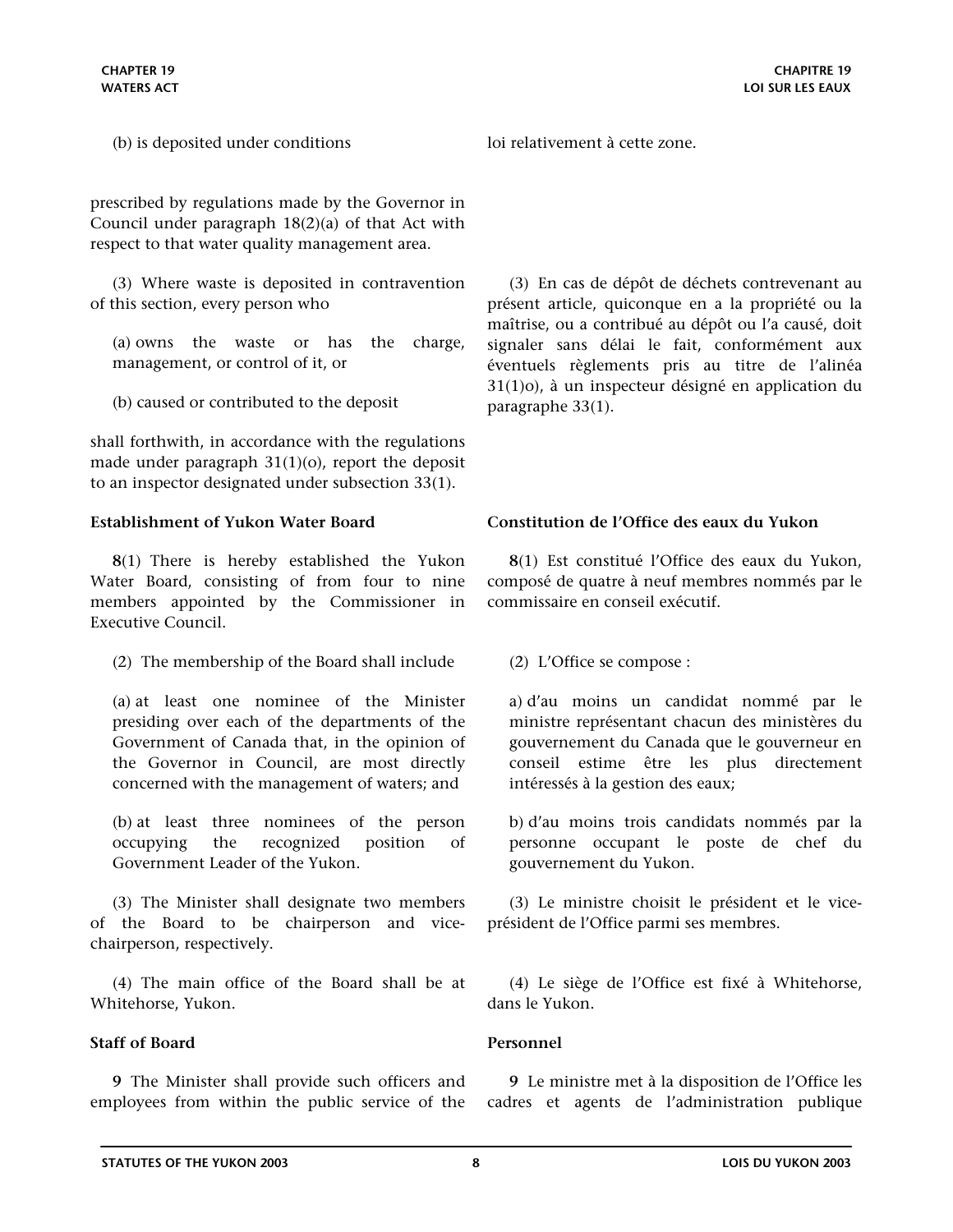<span id="page-8-0"></span>Yukon and shall otherwise engage such other professional and technical advisers and

administrative support as are necessary for the proper conduct of the business of the Board.

### **Objects Mission**

**10** The objects of the Board are to provide for the conservation, development, and utilization of waters in a manner that will provide the optimum benefit from them for all Canadians and for the residents of the Yukon in particular.

### **Minister's policy directions to Board Instructions ministérielles**

**11**(1) The Minister may give written policy directions to the Board with respect to the carrying out of any of the Board's functions under this Act, and the Board shall, subject to subsections (2) and (3), comply with any such policy directions.

(2) Except as provided by subsection (3), a policy direction does not apply in respect of applications that, at the time when the policy direction is given,

(a) are pending before the Board; or

(b) have been approved by the Board and are awaiting approval under subsection 12(6).

(3) A policy direction applies in respect of applications referred to in subsection (2) if nonapplication of the policy direction could result in a licence that is inconsistent with another Act or a regulation or order made under it.

(4) A policy direction is not a regulation within the meaning of the *Regulations Act*.

**12**(1) Subject to this section, the Board may issue type A licences and type B licences, in accordance with the criteria set out in the regulations made under paragraph  $31(1)(c)$ , for a territoriale; autrement, il engage les conseillers techniques et les professionnels, ainsi que le

personnel de soutien administratif nécessaires à son bon fonctionnement.

**10** L'Office a pour mission d'assurer la conservation, la mise en valeur et l'exploitation des eaux de la façon la plus rentable possible pour les Canadiens en général et les résidants du Yukon en particulier.

**11**(1) Le ministre peut adresser par écrit des instructions générales qui sont, sous réserve des paragraphes (2) et (3), impératives pour l'Office, quant à l'exercice de ses attributions.

(2) Sauf dans la mesure prévue au paragraphe (3), les instructions ministérielles ne visent pas les demandes qui, au moment où les instructions sont données :

a) soit sont en instance devant l'Office;

b) soit ont déjà été instruites par ce dernier mais n'ont pas encore fait l'objet de l'agrément prévu au paragraphe 12(6).

(3) Les demandes visées au paragraphe (2) peuvent toutefois faire l'objet des instructions ministérielles si la non-application de celles-ci risque d'entraîner l'incompatibilité d'un permis avec une autre loi, ses règlements ou un décret ou arrêté pris sous son régime.

(4) Les instructions ministérielles ne sont pas des règlements au sens de la *Loi sur les règlements*.

### **Issue of licences Attribution de permis**

**12**(1) Sous réserve des autres dispositions du présent article, l'Office peut délivrer, en conformité avec les critères énoncés dans les règlements d'application pris au titre de l'alinéa 31(1)c), des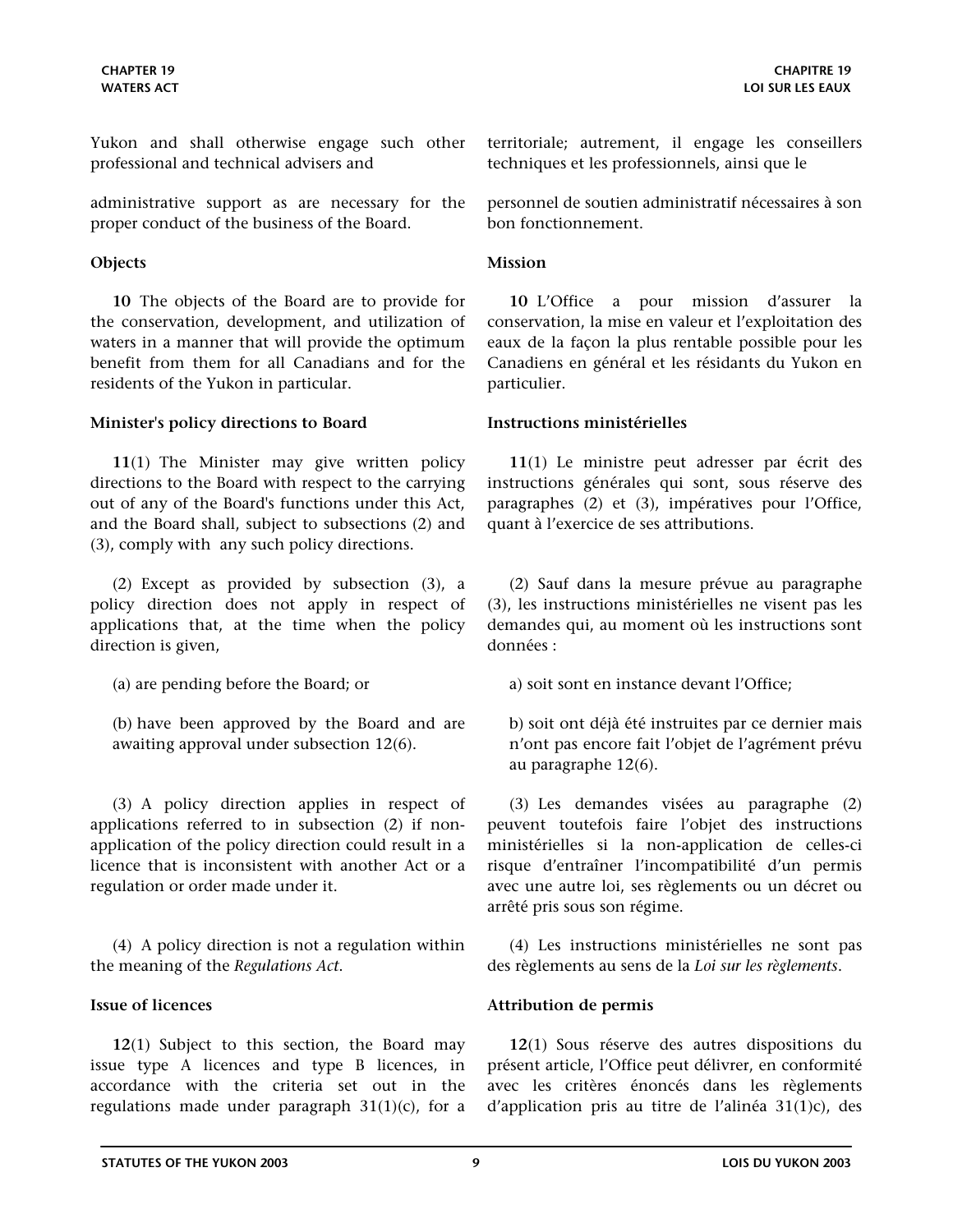term not exceeding twenty-five years, permitting the applicant for the licence, on payment of the fees prescribed by regulations made under paragraph  $31(1)(k)$ 

(a) at the times and in the manner prescribed by any applicable regulations made under paragraph  $31(1)(l)$ , or

(b) in the absence of such regulations, at the times and in the manner set out in the licence,

to use waters or deposit waste, or both, in connection with the operation of the appurtenant undertaking and in accordance with the conditions specified in the licence.

(2) The Board shall not issue a licence in respect of a use of waters referred to in subsection 6(2).

(3) The Board shall not refuse to issue a licence merely because the use of waters or deposit of waste in respect of which the application for the licence is made is already authorized by regulations made under paragraph 31(1)(m) or (n).

(4) Where an application for a licence is made, the Board shall not issue a licence unless the applicant satisfies the Board that

(a) either

(i) the use of waters or the deposit of waste proposed by the applicant would not adversely affect, in a significant way, the use of waters, whether in or outside the water management area to which the application relates,

(A) by any existing licensee, or

(B) by any other applicant whose proposed use of waters would take precedence over the applicant's proposed use by virtue of section 27, or

(ii) every licensee and applicant to whom subparagraph (i) applies has entered into a permis de type A ou de type B d'une durée maximale de 25 ans autorisant, aux conditions qui y sont fixées et sur paiement des droits d'utilisation fixés par règlement pris au titre de l'alinéa 31(1)k), les demandeurs à utiliser les eaux ou déposer des déchets, aux dates et de la manière prévues par règlement pris au titre de l'alinéa 31(1)l) ou, à défaut, par le permis, pour l'exploitation de l'entreprise en cause.

(2) L'office ne délivre pas de permis à l'égard des utilisations des eaux mentionnées au paragraphe 6(2).

(3) L'office ne peut refuser de délivrer un permis au seul motif que les règlements pris au titre des alinéas 31(1)m) ou n) autorisent déjà l'utilisation des eaux ou le dépôt de déchets en cause.

(4) L'Office ne délivre un permis que si le demandeur lui prouve :

a) que, selon le cas :

(i) l'utilisation des eaux ou le dépôt de déchets projeté ne nuira pas de façon appréciable à l'utilisation des eaux, qu'elle ait lieu ou non dans la zone de gestion visée par la demande, par :

(A) soit tout titulaire de permis,

(B) soit un autre demandeur qui, si sa demande de permis était accordée, aurait préséance sur le demandeur en application de l'article 27,

(ii) le demandeur ou titulaire visé au sousalinéa (i) a conclu un accord d'indemnisation avec lui;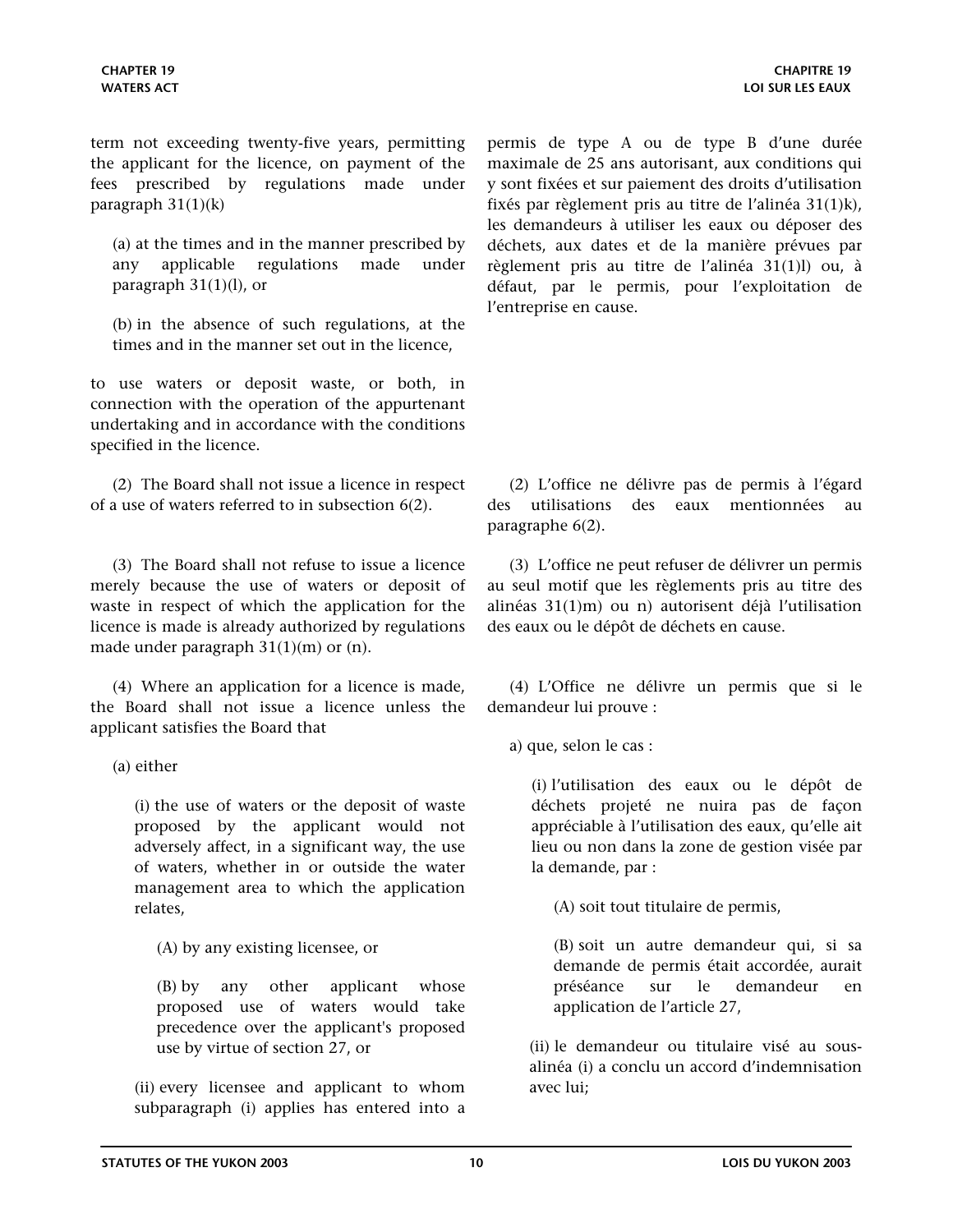compensation agreement with the applicant;

(b) compensation that the Board considers appropriate has been or will be paid by the applicant to any other applicant described in clause  $(a)(i)(B)$  but to whom paragraph  $(a)$  does not apply, and to

(i) licensees to whom paragraph (a) does not apply,

- (ii) domestic users,
- (iii) instream users,
- (iv) authorized users,
- (v) authorized waste depositors,
- (vi) owners of property,
- (vii) occupiers of property, and

(viii) holders of outfitting concessions, registered trapline holders, and holders of other rights of a similar nature

who already were such licensees, users, depositors, owners, occupiers, or holders, whether in or outside the water management area to which the application relates, at the time when the applicant filed an application with the Board in accordance with the regulations made under paragraphs  $31(1)(d)$  and (e), who would be adversely affected by the use of waters or deposit of waste proposed by the applicant, and who have notified the Board in response to the notice of the application given pursuant to subsection 21(1) and within the time period stipulated in that notice for making representations to the Board;

(c) any waste that would be produced by the appurtenant undertaking will be treated and disposed of in a manner that is appropriate for the maintenance of

(i) water quality standards prescribed by regulations made under paragraph 31(1)(h)

b) qu'une indemnité appropriée a été ou sera payée par le demandeur aux autres demandeurs mentionnés à la division a)(i)(B) mais auxquels l'alinéa a) ne s'applique pas ainsi qu'aux personnes, qu'elles soient ou non dans la zone de gestion visée par la demande, qui ont notifié l'Office dans le délai prévu dans l'avis donné par celui-ci aux termes du paragraphe 21(1) et à qui nuirait l'utilisation des eaux ou le dépôt de déchets projeté si, au moment de la demande faite conformément aux règlements pris au titre des alinéas 31(1)d) et e), ces personnes étaient :

(i) des titulaires de permis auxquels l'alinéa a) ne s'applique pas,

(ii) des usagers domestiques,

(iii) des usagers particuliers,

(iv) des usagers agréés,

(v) des personnes autorisées à déposer des déchets,

(vi) propriétaires de bien-fonds,

(vii) occupants d'un bien-fonds,

(viii) titulaires d'une concession de pourvoirie, de permis de trappeurs et d'autres droits de nature similaire;

c) que le traitement et l'élimination des déchets produits par l'entreprise pour l'exploitation de laquelle les eaux seront utilisées se feront de manière à respecter :

(i) les normes de qualité des eaux fixées par règlement pris au titre de l'alinéa 31(1)h) ou, à défaut, celles que l'Office juge acceptables,

(ii) les normes relatives à la qualité des effluents fixées par règlement pris au titre de l'alinéa 31(1)i) ou, à défaut, celles que l'Office juge acceptables;

d) que sa solvabilité est de nature, compte tenu de son dossier antérieur, à lui permettre :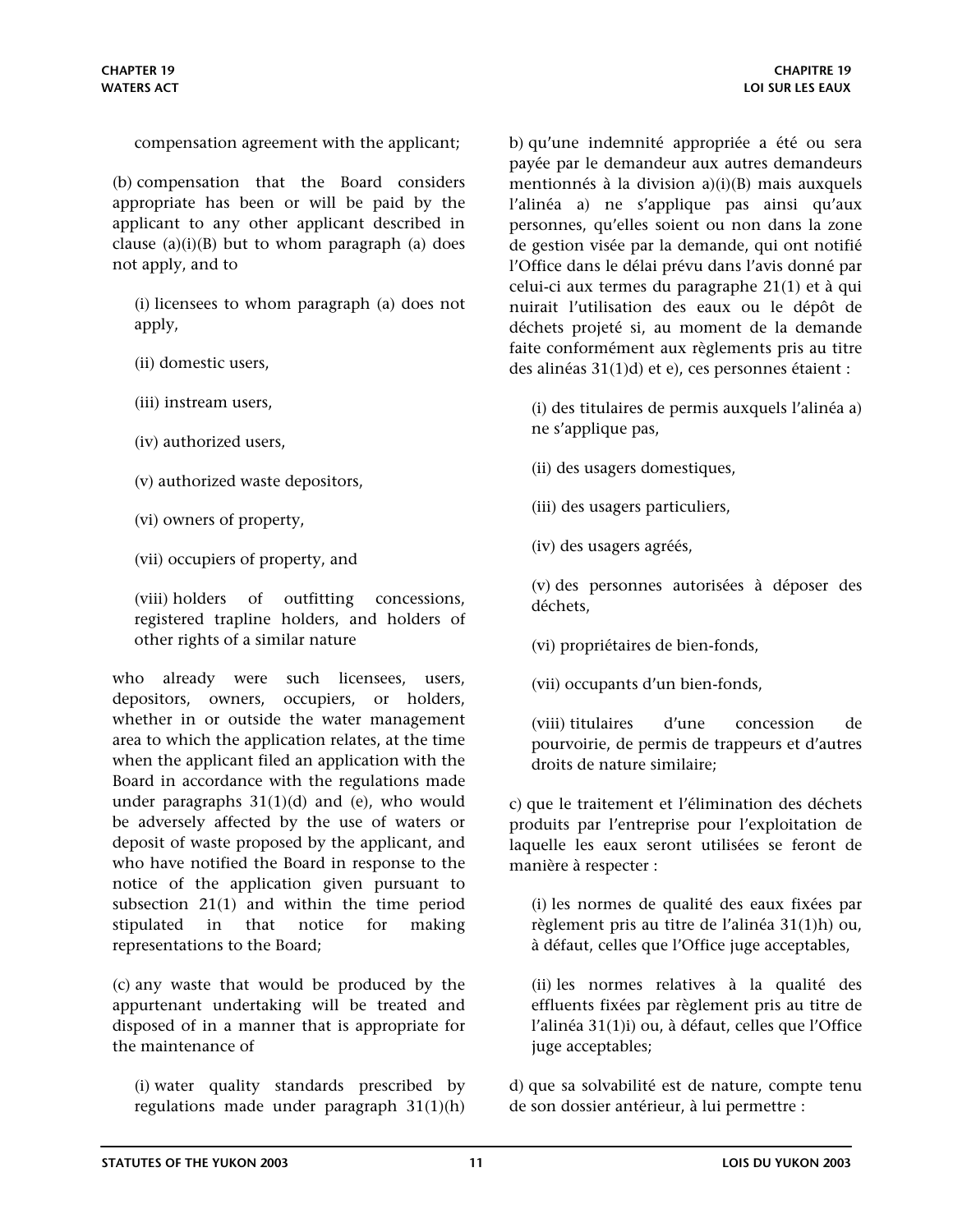or, in the absence of such regulations, such water quality standards as the Board

considers acceptable, and

(ii) effluent standards prescribed by regulations made under paragraph 31(1)(i) or, in the absence of such regulations, such effluent standards as the Board considers acceptable; and

(d) the financial responsibility of the applicant, taking into account the applicant's past performance, is adequate for

(i) the completion of the appurtenant undertaking,

(ii) such mitigative measures as may be required, and

(iii) the satisfactory maintenance and restoration of the site in the event of any future closing or abandonment of that undertaking.

(5) In determining the compensation that is appropriate for the purpose of paragraph (4)(b), the Board shall consider all relevant factors, including, without limiting the generality of the foregoing,

(a) provable loss or damage;

(b) potential loss or damage;

(c) the extent and duration of the adverse effect, including the incremental adverse effect;

(d) the extent of the use of waters by persons who would be adversely affected; and

(e) nuisance, inconvenience, and noise.

(6) The Board may issue a licence only with the approval

(a) in the case of a type A licence, of the Minister; or

(i) de procéder à l'achèvement de l'entreprise

en cause,

(ii) de prendre les mesures d'atténuation nécessaires,

(iii) de procéder à l'entretien et à la restauration du site en cas d'abandon ou de fermeture.

(5) Pour déterminer l'indemnité appropriée pour l'application de l'alinéa (4)b), l'Office tient compte de tous les facteurs pertinents, notamment des suivants :

a) toute preuve de perte ou de dommage;

b) toute possibilité de perte ou de dommage;

c) l'importance et la durée des effets négatifs, y compris les effets négatifs cumulatifs;

d) l'importance de l'utilisation des eaux par les personnes à qui elle nuirait;

e) les nuisances, les inconvénients et le bruit.

(6) La délivrance est subordonnée à l'agrément :

a) dans le cas d'un permis de type A, du ministre;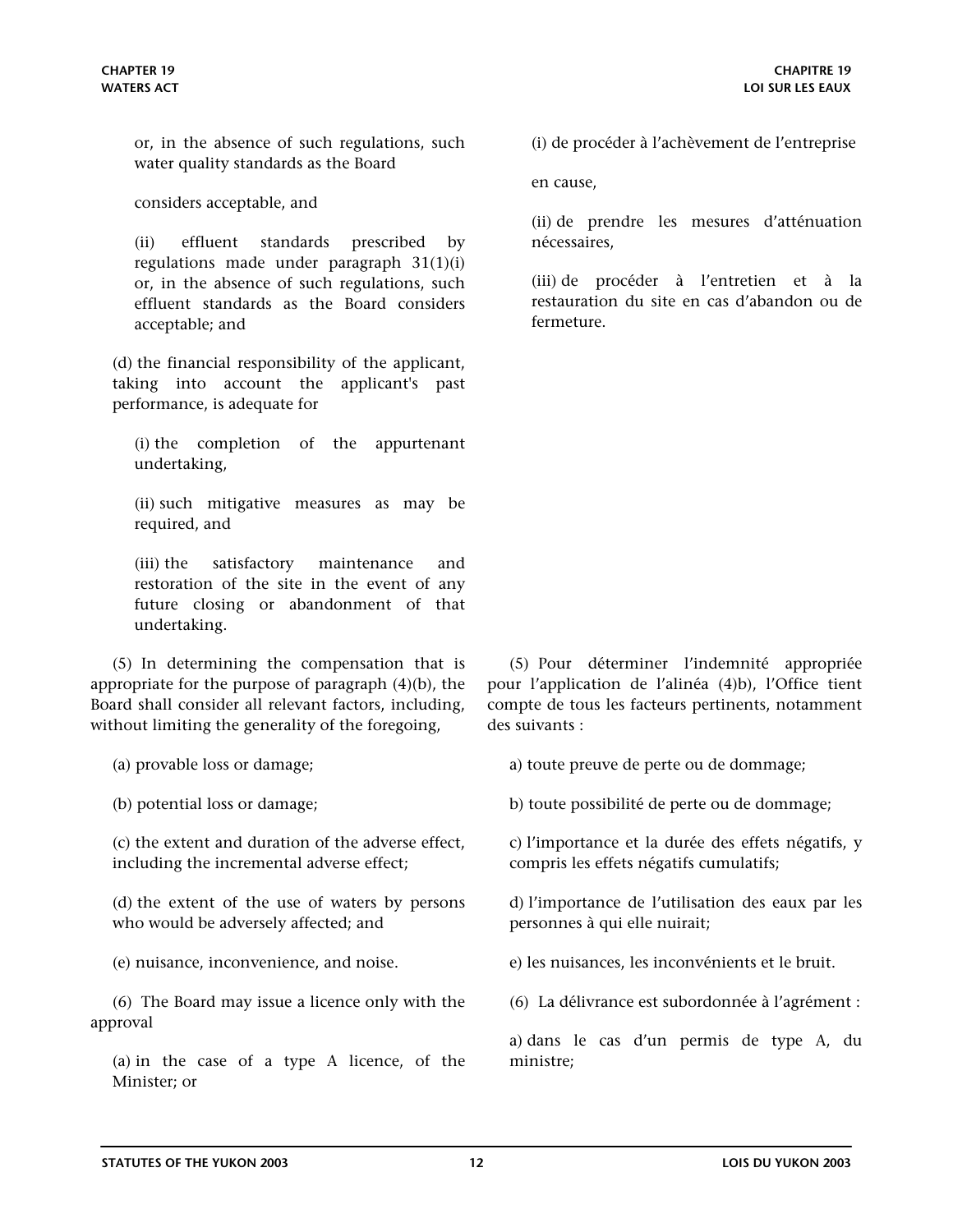<span id="page-12-0"></span>(b) in the case of a type B licence,

(i) of the chairperson of the Board, where no public hearing is held by the Board in connection with the application for the licence, or

(ii) of the Minister, where a public hearing is held by the Board in connection with the application for the licence.

### **Conditions of licence Conditions du permis**

**13**(1) Subject to this Act and the regulations, the Board may include in a licence any conditions that it considers appropriate, including, without limiting the generality of the foregoing,

(a) conditions relating to the manner of use of waters permitted to be used under the licence;

(b) conditions relating to the quantity, concentration, and types of waste that may be deposited in any waters by the licensee;

(c) conditions under which any such waste may be so deposited;

(d) conditions relating to studies to be undertaken, works to be constructed, plans to be submitted, and monitoring programs to be undertaken; and

(e) conditions relating to any future closing or abandonment of the appurtenant undertaking.

(2) In fixing the conditions of a licence, the Board shall make all reasonable efforts to minimize adverse effects of the issuance of the licence on

(a) licensees,

(b) domestic users,

(c) instream users,

(d) authorized users,

(e) authorized waste depositors,

b) dans le cas d'un permis de type B, du président de l'Office si la demande ne fait pas l'objet d'une audience publique par l'Office ou du ministre dans le cas contraire.

**13**(1) Sous réserve des autres dispositions de la présente loi et de ses règlements, l'Office peut assortir le permis des conditions qu'il juge indiquées, notamment en ce qui touche :

a) le mode d'utilisation des eaux visées par le permis;

b) la quantité, la concentration et le type de déchets pouvant être déposés par le titulaire dans les eaux;

c) l'opération de dépôt proprement dite;

d) les études à mener, les travaux à réaliser, les plans à proposer et les programmes de surveillance à entreprendre;

e) tout éventuel abandon ou fermeture de l'entreprise en cause.

(2) Le cas échéant, l'Office s'efforce, dans la mesure du possible, de minimiser les effets négatifs des conditions — du fait de l'utilisation des eaux ou du dépôt de déchets projeté — sur les personnes mentionnées aux alinéas a) à h) qui ont notifié l'Office dans le délai prévu dans l'avis donné par celui-ci aux termes du paragraphe 21(1), qu'elles soient ou non, à ce moment, dans la zone de gestion visée par la demande :

a) les titulaires de permis;

b) les usagers domestiques;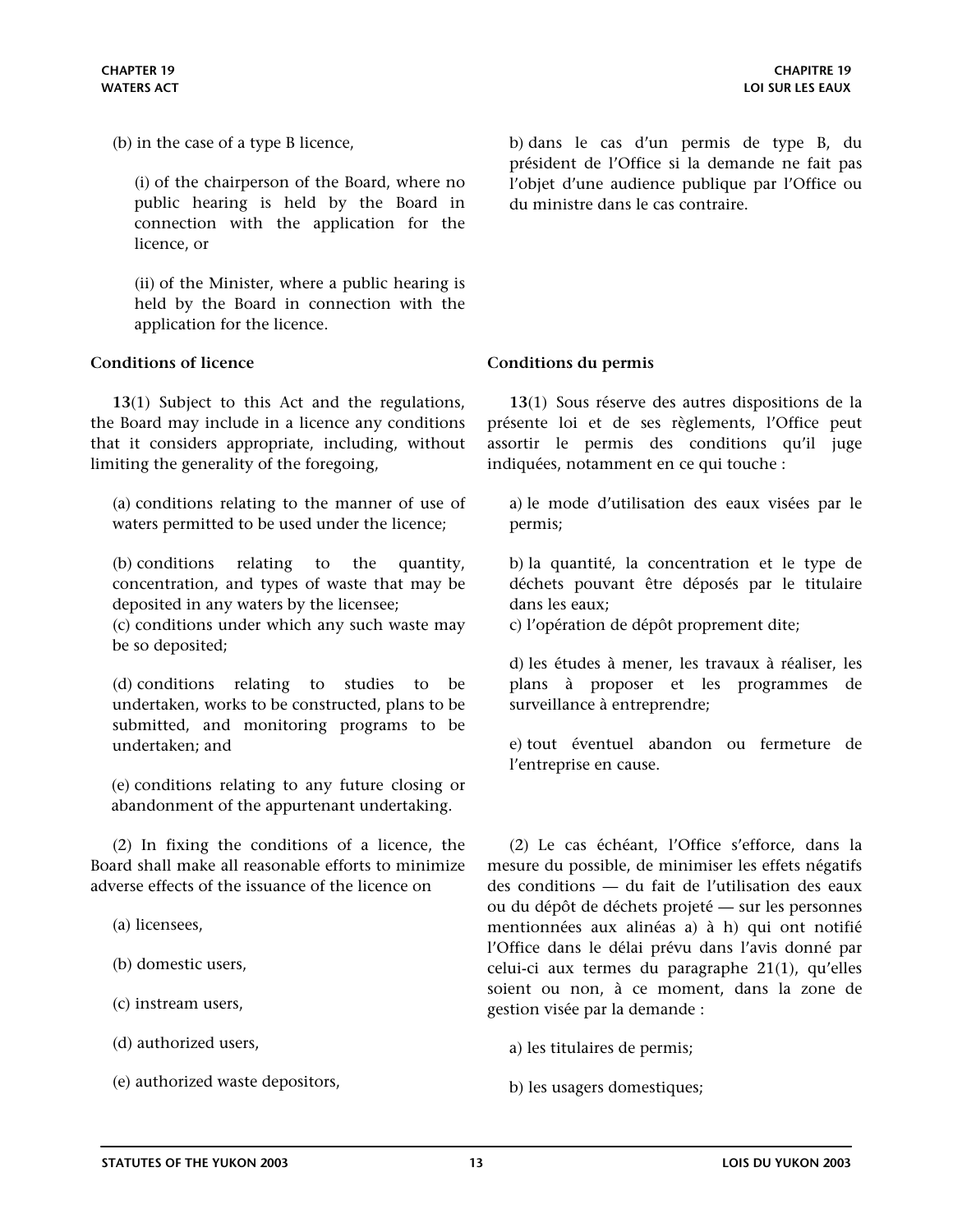- (f) owners of property,
- (g) occupiers of property, and

(h) holders of outfitting concessions, registered trapline holders, and holders of other rights of a similar nature

who already are such licensees, users, depositors, owners, occupiers or holders, whether in or outside the water management area to which the application relates, at the time when the Board is considering the fixing of those conditions, who would be adversely affected by the use of waters or deposit of waste proposed by the applicant, and who have notified the Board in response to the notice of the application given pursuant to subsection 21(1) and within the time period stipulated in that notice for making representations to the Board.

(3) Where the Board issues a licence in respect of waters that form part of a water quality management area designated pursuant to the *Canada Water Act* (Canada), it may not include in the licence any conditions relating to the deposit of waste in those waters that are less stringent than the provisions of the regulations made under paragraph 18(2)(a) of that Act with respect to those waters.

(4) Where the Board issues a licence in respect of waters that do not form part of a water quality management area designated pursuant to the *Canada Water Act* (Canada),

(a) if any regulations made under paragraph 31(1)(h) are in force for those waters, the Board may not include in the licence any conditions relating to the deposit of waste in those waters that are not based on the water quality standards prescribed for those waters by those regulations; and

(b) if any regulations made under paragraph  $31(1)(i)$  are in force in relation to those waters, the Board may not include in the licence any conditions relating to the deposit of waste in

- c) les usagers particuliers;
- d) les usagers agréés;

e) les personnes autorisées à déposer des déchets;

f) les propriétaires de bien-fonds;

g) les occupants de bien-fonds;

h) les titulaires d'une concession de pourvoirie, de permis de trappeurs et d'autres droits de nature similaire.

(3) Les conditions doivent être au moins aussi sévères, dans le cas d'un permis pour des eaux comprises dans une zone de gestion qualitative des eaux désignée en application de la *Loi sur les ressources en eau du Canada*, que les restrictions imposées par règlement pris au titre de l'alinéa 18(2)a) de cette loi en matière de dépôt de déchets à l'égard de ces eaux.

(4) Les conditions dont peut être assorti en matière de dépôt de déchets un permis délivré par l'Office pour des eaux non comprises dans une zone de gestion qualitative des eaux désignée en application de la *Loi sur les ressources en eau du Canada* doivent être :

a) soit fondées sur les normes de qualité fixées par règlement pris au titre de l'alinéa 31(1)h);

b) soit au moins aussi sévères que les normes relatives à la qualité des effluents pour ces eaux fixées par règlement pris au titre de l'alinéa 31(1)i).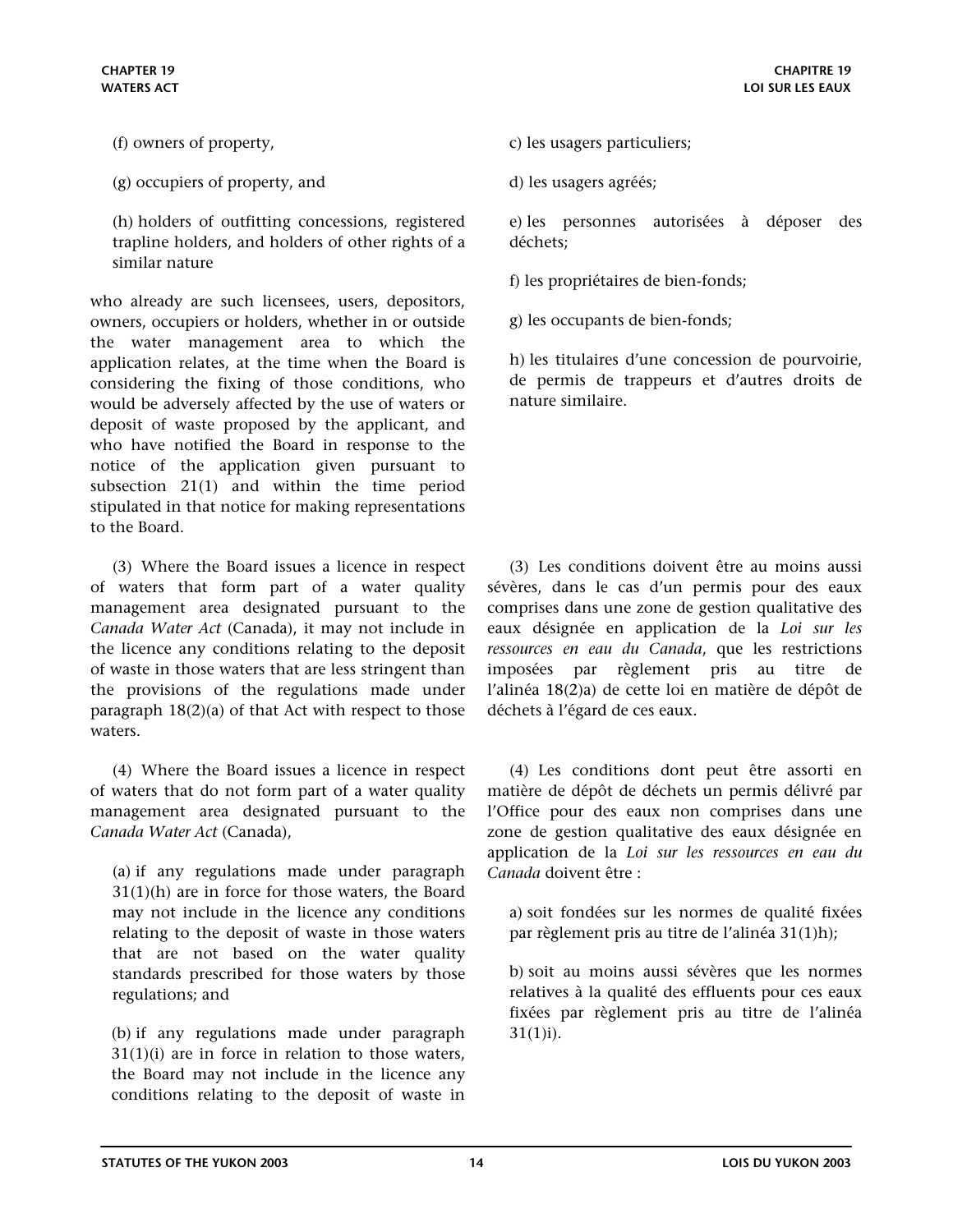<span id="page-14-0"></span>those waters that are less stringent than the effluent standards prescribed in relation to those waters by those regulations.

(5) Where the Board issues a licence in respect of any waters that do not form part of a water quality management area designated pursuant to the *Canada Water Act* (Canada), and to which any regulations made under subsection 36(5) of the *Fisheries Act* (Canada) apply, the Board may not include in the licence any conditions relating to the deposit of waste in those waters that are less stringent than the provisions of those regulations.

(6) If any regulations made under paragraph 31(1)(j) are in force, a licence shall include conditions that are at least as stringent as any applicable standards prescribed by those regulations.

(7) Where regulations referred to in subsection  $(3)$ ,  $(4)$ ,  $(5)$ , or  $(6)$  are made or amended after the issuance of a licence, the conditions of the licence are thereupon deemed to be amended to the extent, if any, necessary in order to comply, or remain in compliance, with that subsection.

### **Application for licence Demande de permis**

**14**(1) An application for a licence shall be in the form and contain the information prescribed by the regulations.

(2) The Board shall require an applicant for a licence to provide the Board with such information and studies concerning the use of waters or deposit of waste proposed by the applicant as will enable the Board to evaluate any qualitative and quantitative effects on waters.

### **Board may require security Demande de garantie**

**15**(1) The Board may require an applicant for a licence, a licensee, or a prospective assignee of a licence to furnish and maintain security with the Minister, in an amount specified in, or determined in accordance with, the regulations made under paragraph  $31(1)(g)$  and in a form prescribed by

(5) Les conditions doivent être au moins aussi sévères, dans le cas d'un permis pour des eaux qui ne font pas partie d'une zone de gestion qualitative des eaux désignée en application de la *Loi sur les ressources en eau du Canada* et régies par des règlements d'application du paragraphe 36(5) de la *Loi sur les pêches* (Canada), que les restrictions imposées en matière de dépôt de substances nocives, à l'égard de ces eaux, par ces règlements.

(6) Le permis est nécessairement assorti de conditions qui sont au moins aussi sévères que les normes fixées par règlement pris au titre de l'alinéa  $31(1)j$ ).

(7) Les conditions sont réputées automatiquement modifiées, dans la mesure où cela est nécessaire pour l'application des paragraphes (3), (4), (5) ou (6), par l'imposition ou la modification, après la délivrance du permis, des règlements visés à ces paragraphes.

**14**(1) Toute demande de permis doit respecter les modalités réglementaires quant à sa forme et à son contenu.

(2) L'Office doit exiger du demandeur qu'il communique les renseignements et les études relatives à l'utilisation des eaux ou au dépôt de déchets projeté qui lui permettront d'en évaluer les effets qualitatifs et quantitatifs sur les eaux.

**15**(1) L'Office peut exiger du titulaire ou du demandeur de permis, ou d'un éventuel cessionnaire d'un permis, qu'il fournisse une garantie au ministre et qu'il la maintienne en permanence au même montant, pour le montant prévu par les règlements d'application de l'alinéa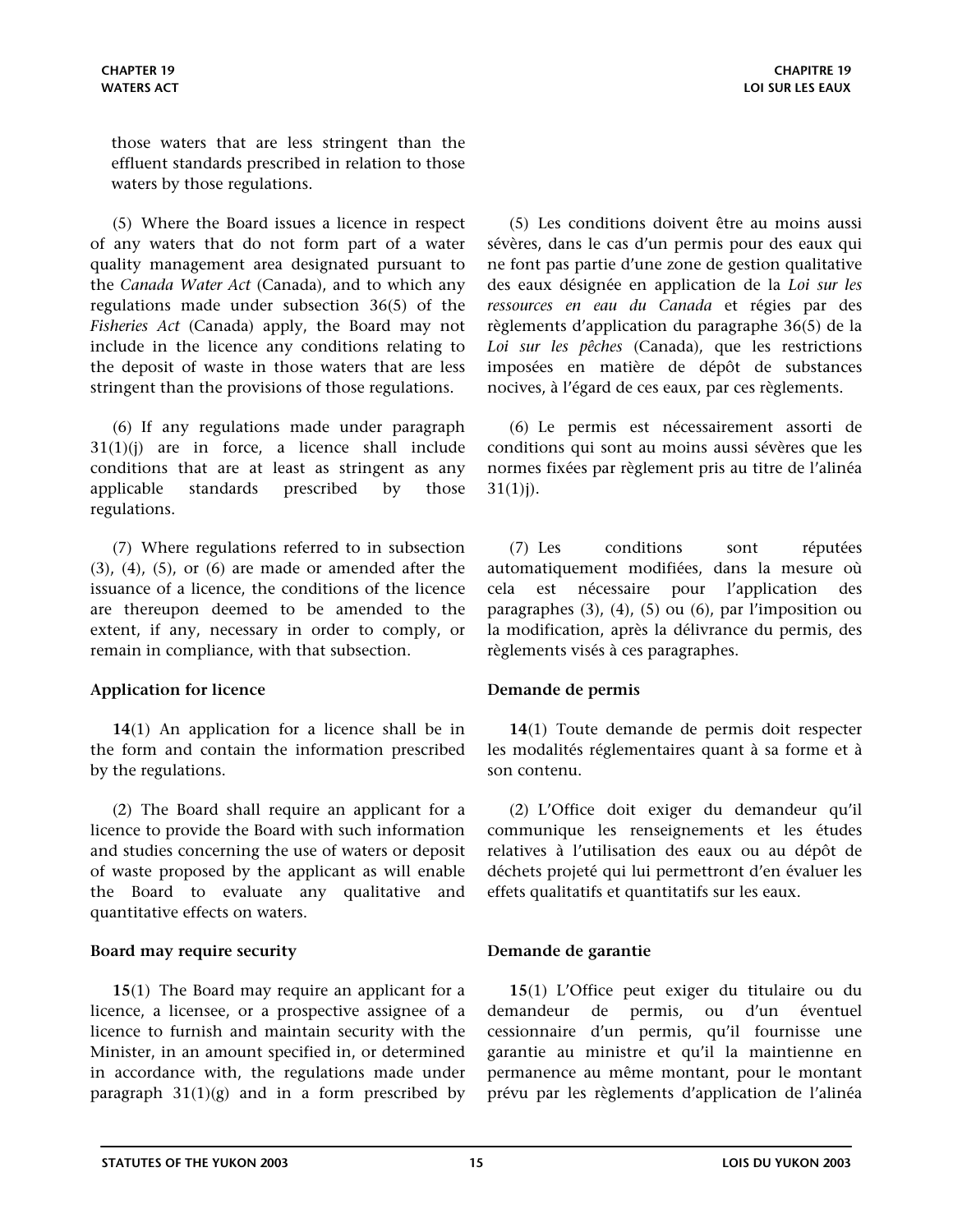those regulations or a form satisfactory to the Minister.

(2) Any security may be applied by the Minister in the following manner:

(a) where the Minister is satisfied that a person who is entitled to be compensated by a licensee pursuant to section 28 has taken all reasonable measures to recover compensation from the licensee and has been unsuccessful in that recovery, the security may be applied to compensate that person, either fully or partially; and

(b) the security may be applied to reimburse the Government of the Yukon, either fully or partially, for reasonable costs incurred by the Government of the Yukon pursuant to subsection  $35(3)$  or  $37(1)$ , subject to subsection (3).

(3) Paragraph (2)(b) applies in respect of costs incurred pursuant to subsection 37(1) only to the extent that the incurring of those costs was based on subparagraph 37(1)(b)(i).

(4) The amount of security that the Minister may apply pursuant to subsection (2) in respect of any particular incident or matter may not exceed in the aggregate the amount of the security referred to in subsection (1).

(5) Where the Minister is satisfied that

(a) an appurtenant undertaking has been permanently closed or permanently abandoned, or

(b) a licence has been assigned,

any portion of the security that, in the Minister's opinion, will not be required under subsection (2) shall forthwith be refunded to the licensee (where paragraph (a) applies) or to the assignor (where paragraph (b) applies).

31(1)g) ou déterminé en conformité avec ceux-ci et en la forme prévue par ces règlements ou que le ministre juge acceptable.

(2) Le ministre peut utiliser la garantie :

a) pour dédommager, en tout ou en partie, quiconque n'a pas réussi à obtenir d'un titulaire de permis l'indemnisation à laquelle il avait droit, s'il est convaincu que toutes les dispositions nécessaires à cette fin ont bel et bien été prises;

b) pour rembourser, en tout ou en partie, au gouvernement du Yukon les frais qu'entraîne l'application du paragraphe 35(3) ou, sous réserve du paragraphe (3), du paragraphe 37(1).

(3) Dans le cas des frais engagés au titre du paragraphe 37(1), l'alinéa (2)b) ne s'applique qu'à ceux qui découlent de l'application du sous-alinéa  $37(1)b$  $(i)$ .

(4) Le ministre ne peut utiliser, au titre du paragraphe (2) et pour quelque motif que ce soit, un montant qui excède celui de la garantie.

(5) Dans les cas où le ministre est convaincu que l'entreprise en cause est définitivement fermée ou abandonnée ou que le permis a été cédé, la partie de la garantie qui, selon lui, n'est pas nécessaire pour l'application du paragraphe (2) est immédiatement remboursée au titulaire du permis ou au cédant, selon le cas.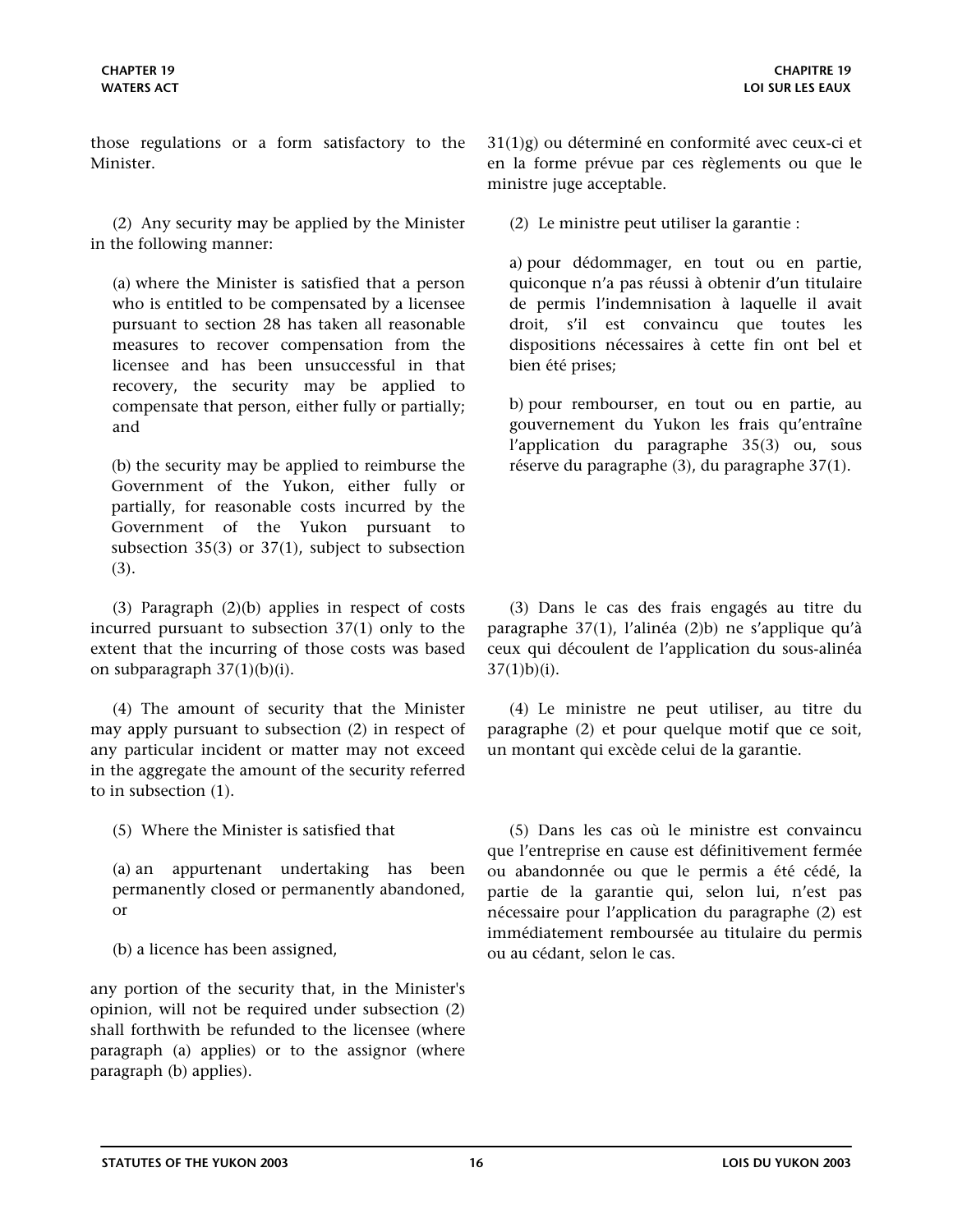<span id="page-16-0"></span>**Renewal, amendment, and cancellation of licences**

**16**(1) Subject to subsections (2) and (3), the Board may

(a) renew a licence, each renewal being for a term not exceeding twenty-five years, either with or without changes to the conditions of the licence,

(i) on the application of the licensee, or

(ii) in any other case, where the renewal appears to the Board to be in the public interest;

(b) amend, for a specified term or otherwise, any condition of a licence

(i) on the application of the licensee,

(ii) to deal with a water shortage in any water management area, or

(iii) in any other case, where the amendment appears to the Board to be in the public interest; and

### (c) cancel a licence

(i) on the application of the licensee,

(ii) where the licensee, for three successive years, fails to exercise the licensee's rights under the licence, or

(iii) in any other case, where the cancellation appears to the Board to be in the public interest.

(2) Sections 12 to 15 apply, with such modifications as the circumstances require, in respect of a renewal of, or an amendment to, a licence.

(3) Subsections  $12(6)$  and  $14(1)$  apply, with such modifications as the circumstances require, in

**Renouvellement, modification et annulation de permis**

**16**(1) Sous réserve des paragraphes (2) et (3), l'Office peut :

a) soit à la demande du titulaire, soit lorsqu'il estime que cela sert l'intérêt public, renouveler un permis — avec ou sans modification — pour une période maximale de 25 ans à la fois;

b) modifier, pour une durée déterminée ou non, toute conditions d'un permis :

(i) soit à la demande du titulaire du permis,

(ii) soit en cas de pénurie d'eau dans une zone de gestion,

(iii) soit dans tout autre cas où il estime que la modification sert l'intérêt public;

c) annuler un permis dans l'une des situations suivantes :

(i) le titulaire le demande,

(ii) le titulaire n'a pas exercé ses droits pendant trois années consécutives,

(iii) tout autre cas où il estime que l'annulation sert l'intérêt public.

(2) Les articles 12 à 15 s'appliquent, avec les adaptations nécessaires, à l'égard du renouvellement ou de la modification d'un permis.

(3) Les paragraphes 12(6) et 14(1) s'appliquent, avec les adaptations nécessaires, à l'égard de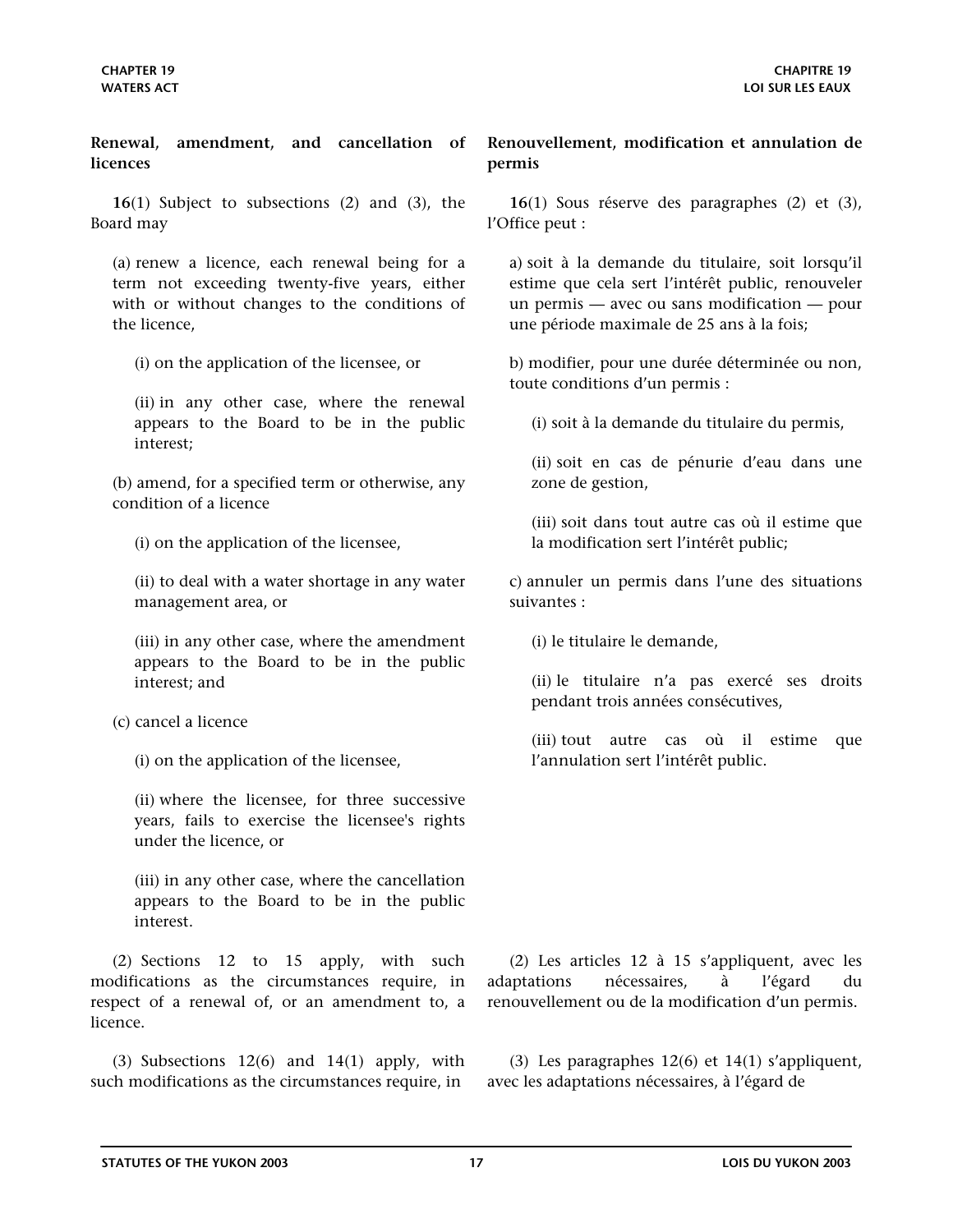<span id="page-17-0"></span>respect of a cancellation of a licence. l'annulation d'un permis.

### **Assignment of licences Cession de permis**

**17**(1) Any sale or other disposition of any right, title, or interest of a licensee in an appurtenant undertaking constitutes, without further action by the licensee, an assignment of the licence to the person or persons to whom the sale or other disposition is made if the assignment of the licence is authorized by the Board.

(2) The Board shall authorize the assignment of a licence if it is satisfied that

(a) the sale or other disposition of any right, title, or interest of the licensee in the appurtenant undertaking at the time, in the manner and on the conditions agreed to by the licensee, and

(b) the operation of the appurtenant undertaking by the prospective assignee

would not be likely to result in a contravention of, or failure to comply with, any condition of the licence or any provision of this Act or the regulations.

(3) Except as provided in this section, a licence is not assignable.

### **Recommendations to Minister Recommandations au ministre**

**18** The Board may, and at the request of the Minister shall, make such recommendations to the Minister as it considers appropriate concerning any matter in respect of which the Commissioner in Executive Council is authorized by section 31 or 32 to make regulations or orders.

**19**(1) The Board may, where satisfied that it would be in the public interest, hold a public hearing in connection with any matter relating to its objects, including, without limiting the

**17**(1) L'aliénation, notamment par vente, de droits, titres et intérêts d'un titulaire de permis dans une entreprise en cause emporte, sans autre action de la part de celui-ci, cession du permis aux personnes auxquelles est faite l'aliénation à condition que la cession soit autorisée par l'Office.

(2) L'Office autorise la cession d'un permis s'il est convaincu que l'aliénation, notamment par vente, de droits, titres et intérêts d'un titulaire de permis dans l'entreprise en cause, à la date, de la manière et selon les modalités acceptées par celuici, de même que l'exploitation de l'entreprise par le cessionnaire éventuel n'entraîneraient vraisemblablement pas de contravention à une condition du permis ou à une disposition de la présente loi ou de ses règlements.

(3) Sauf dans la mesure où le prévoit le présent article, un permis n'est pas cessible.

**18** L'Office fait au ministre, à la demande de ce dernier, les recommandations qu'il estime appropriées à l'égard de toute question pour laquelle les articles 31 ou 32 autorisent le commissaire en conseil exécutif à prendre des règlements ou décrets. L'Office peut aussi agir de sa propre initiative.

### **Public hearings Audiences publiques**

**19**(1) L'Office peut, s'il est convaincu qu'elles servent l'intérêt public, tenir des audiences publiques sur toute question qui relève de sa compétence et concerne notamment :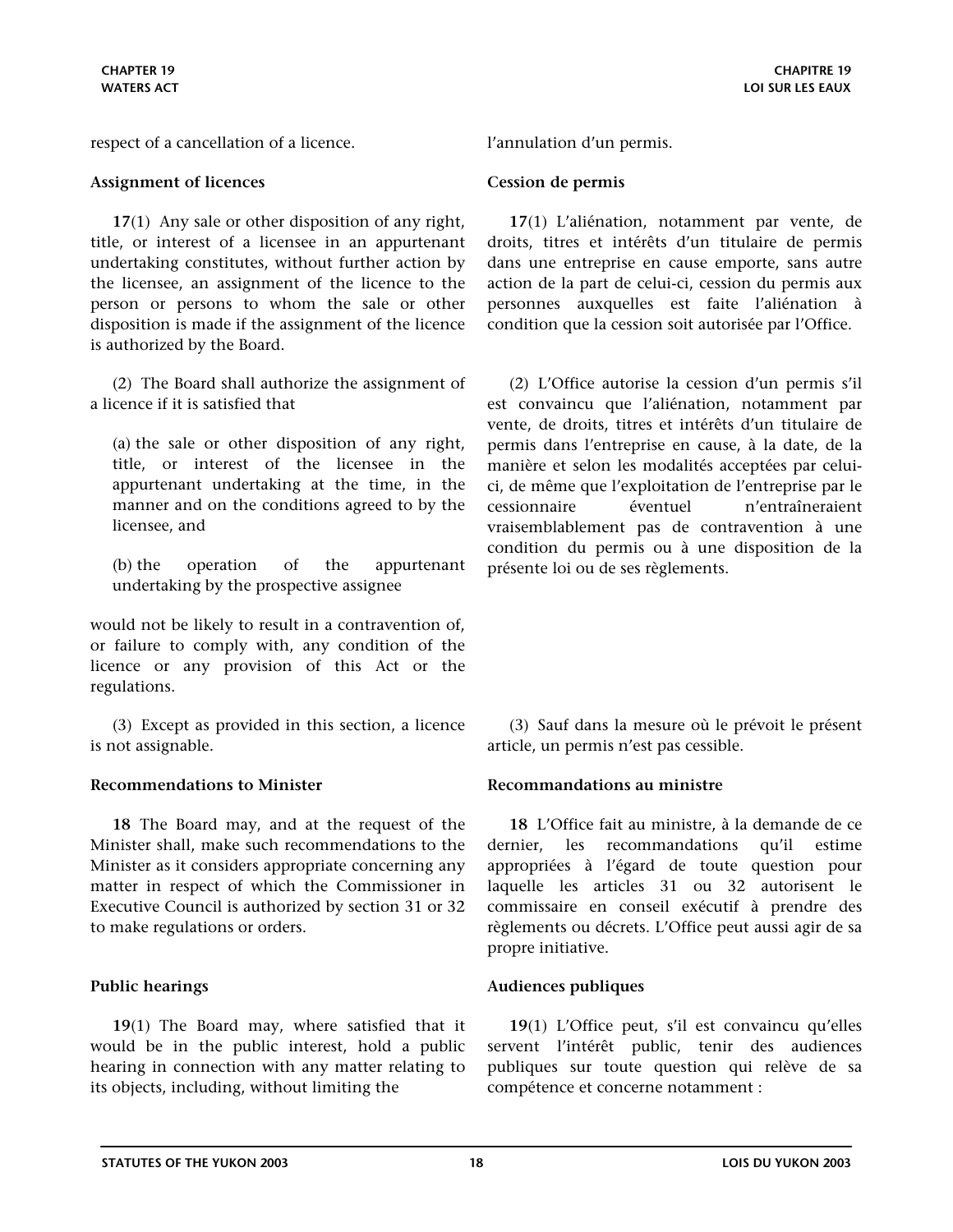generality of the foregoing,

(a) the issuance or renewal of, or an amendment to, a type B licence;

(b) an amendment to a type A licence pursuant to which neither the use, flow, nor quality of waters nor the term of the licence would be altered; and

(c) the cancellation of a type B licence pursuant to subparagraph  $16(1)(c)(i)$ .

(2) Subject to subsection (3), a public hearing shall be held by the Board where the Board is considering

(a) the issuance or renewal of a type A licence;

(b) an amendment to a type A licence pursuant to which the use, flow, or quality of waters, or the term of the licence, would be altered;

(c) the cancellation of a type A licence pursuant to paragraph  $16(1)(c)$ ;

(d) the cancellation of a type B licence pursuant to subparagraph  $16(1)(c)(ii)$  or (iii); or

(e) an application pursuant to section 29 for permission to enter on, use, occupy, take, and acquire any lands or any interest therein.

(3) Subsection (2) does not apply

(a) where

(i) the applicant or the licensee, as the case may be, consents in writing to the disposition of the matter without a public hearing, and

(ii) after giving notice of a public hearing in connection with the matter pursuant to section 21, the Board receives no notification on or before the tenth day prior to the day of the proposed hearing that any person or body intends to appear and make

a) la délivrance, le renouvellement ou la modification d'un permis de type B;

b) la modification d'un permis de type A qui n'aurait pas de répercussions sur l'utilisation, le cours ou la qualité de l'eau ou sur les conditions du permis;

c) l'annulation d'un permis de type B dans la situation visée au sous-alinéa 16(1)c)(i).

(2) Sous réserve du paragraphe (3), doivent faire l'objet d'audiences publiques :

a) la délivrance ou le renouvellement d'un permis de type A;

b) les modifications de permis de type A qui auraient des répercussions sur l'utilisation, le cours ou la qualité de l'eau ou sur les conditions du permis;

c) les annulations de permis de type A dans les situations prévues à l'alinéa 16(1)c);

d) les annulations de permis de type B dans les situations prévues aux sous-alinéas 16(1)c)(ii) ou (iii);

e) les demandes d'autorisation visées à l'article 29.

(3) Le paragraphe (2) ne s'applique pas dans les circonstances suivantes :

a) l'auteur de la demande ou le titulaire du permis a accepté par écrit que l'Office prenne sa décision sans audience publique, pourvu que personne, après la publication d'avis prévue à l'article 21, n'ait informé l'Office, au plus tard le dixième jour précédant la date fixée pour l'audience, de son intention de comparaître et de présenter ses observations;

b) l'Office, saisi d'une demande de renouvellement d'un permis de type A par le titulaire faite conformément aux règlements pris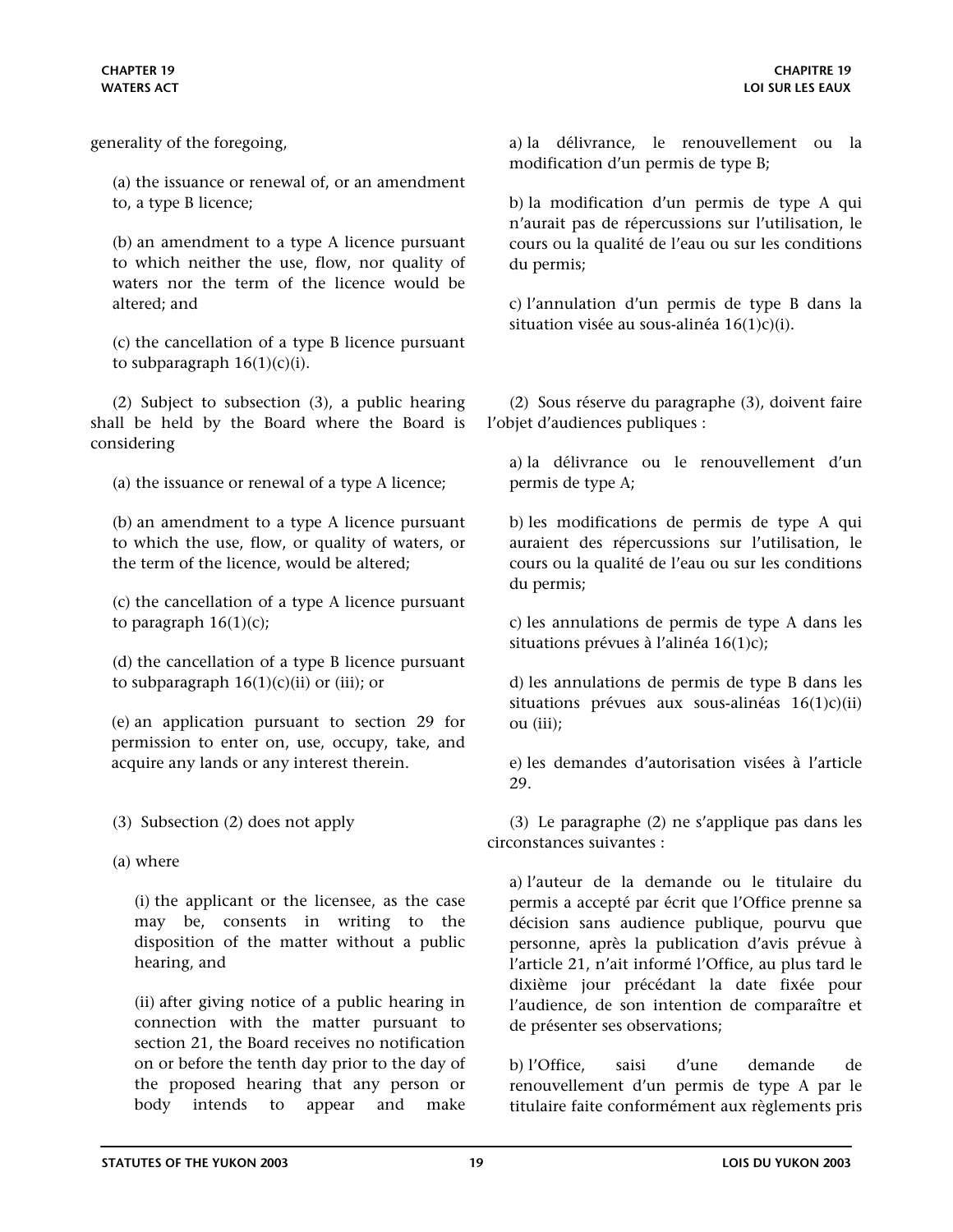<span id="page-19-0"></span>representations in connection with the matter;

(b) where, in the case of a renewal referred to in paragraph (2)(a), the licensee has filed with the Board an application for renewal in accordance with the regulations made under paragraphs 31(1)(d) and (e) and the term of the renewal or renewals granted by the Board does not exceed sixty days in the aggregate; or

(c) where, in the case of an amendment to a type A licence pursuant to which the use, flow, or quality of waters would be altered, the Board, with the consent of the Minister, declares the amendment to be required on an emergency basis.

(4) A public hearing under this section shall be held at such place in the Yukon as the Board considers appropriate, and may be adjourned from time to time and from place to place within the Yukon.

### **Powers of the Board Pouvoirs**

**20** The Board has, in respect of any public hearing under section 19, all the powers of a board appointed under the *Public Inquiries Act*.

### **Notice of applications Avis**

**21**(1) Subject to subsection (4), the Board shall give notice of each application made to it by publishing the application in the *Yukon Gazette* and in such other manner as the Board considers appropriate.

(2) Subject to subsection (4), the Board shall give notice of a public hearing to be held by it by publishing the notice in the *Yukon Gazette* and in such other manner as the Board considers appropriate.

The day fixed for the public hearing shall be at least thirty-five days after the day on which the requirements of this subsection have been met.

au titre des alinéas 31(1)d) et e), ne renouvelle le permis que pour une période totale de 60 jours;

c) l'Office, saisi d'une modification à un permis de type A qui aurait des répercussions sur l'utilisation, le cours ou la qualité de l'eau, déclare, avec le consentement du ministre, qu'elle s'impose d'urgence.

(4) L'Office tient les audiences publiques prévues au présent article au lieu qu'il estime indiqué dans le Yukon. Les audiences peuvent être reportées selon les besoins et à différents endroits au Yukon.

**20** L'Office a, quant aux audiences publiques prévues à l'article 19, tous les pouvoirs d'un commissaire nommé en vertu de la *Loi sur les enquêtes publiques*.

**21**(1) Sous réserve du paragraphe (4), l'Office donne avis des demandes qui lui sont faites par publication de celles-ci dans la Gazette du Yukon et par tout autre moyen qu'il estime indiqué.

(2) Sous réserve du paragraphe (4), l'Office donne avis d'une audience publique qu'elle tiendra par publication de celle-ci dans la Gazette du Yukon et par tout autre moyen qu'il estime indiqué.

Le jour fixé pour l'audience publique doit se situer au moins 35 jours suivant celui à partir duquel les exigences du présent paragraphe ont été respectées.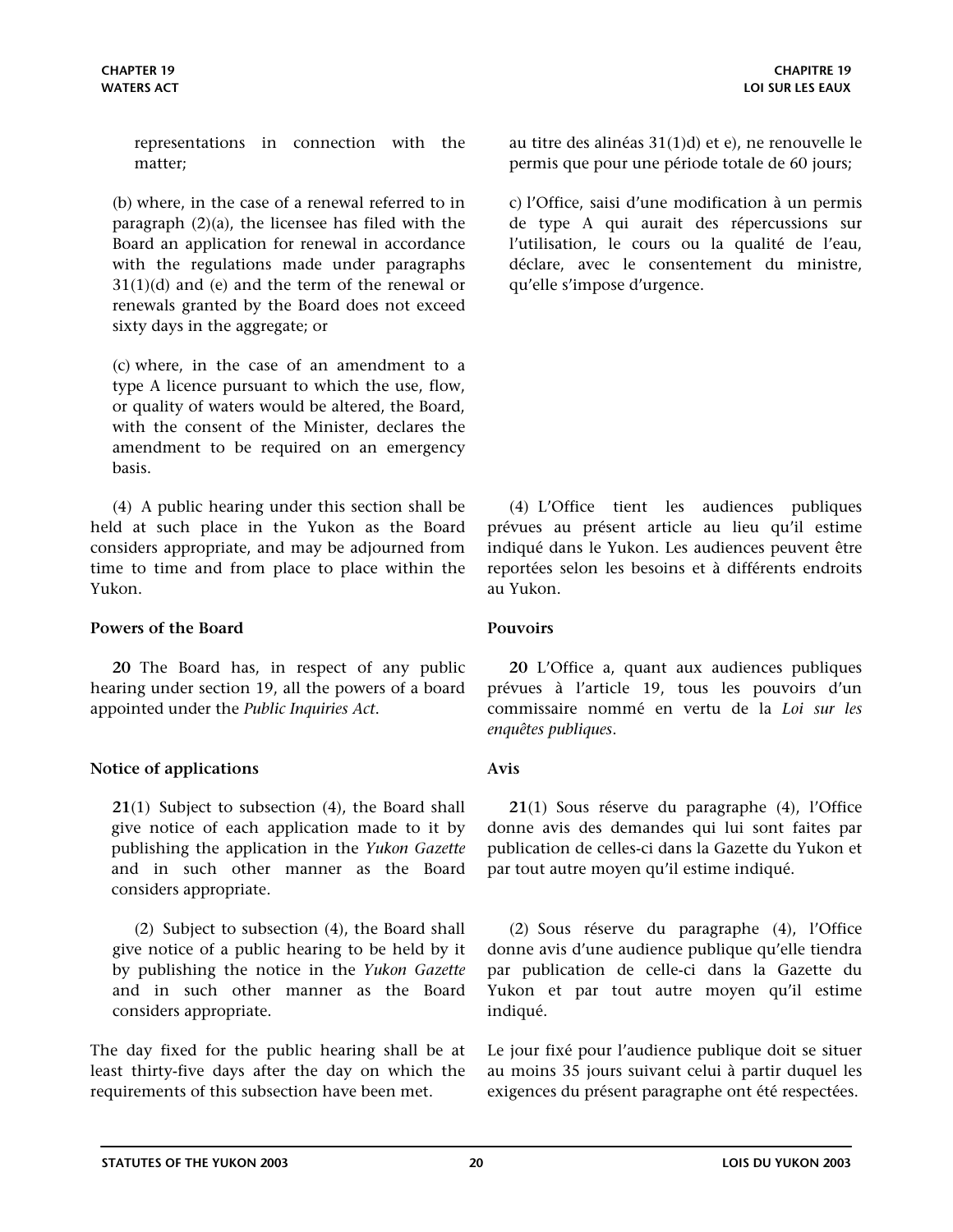<span id="page-20-0"></span>(4) Subsections (1) to (3) do not apply in respect of an application for the amendment of a licence where the Board, with the consent of the Minister, declares the amendment to be required on an emergency basis.

**22** The Board may make rules respecting

(a) its sittings;

(b) with the approval of the Minister, its quorum;

(c) the procedure for making representations and complaints to it, the conduct of hearings before it, and generally the manner of conducting any business before it; and

(d) generally, the carrying on of its work, the management of its internal affairs, and the duties of the officers and employees and the professional and technical advisers provided to it by the Minister.

**23**(1) The Board shall maintain at its main office a register, in the form prescribed by the regulations made under paragraph 31(1)(s) and convenient for use by the public, in which shall be

entered, with respect to each application received by the Board and with respect to each licence, such information as is prescribed by those regulations.

(2) The register maintained pursuant to this section shall be open to inspection, during normal business hours of the Board, by any person on payment of a fee, if any, prescribed by the regulations made under subparagraph  $31(1)(k)(iii)$ .

(3) Sous réserve du paragraphe (4), dans les cas où il ne tient pas d'audience publique à son égard, l'Office doit attendre au moins dix jours après s'être conformé au paragraphe (1) avant de se prononcer sur une demande.

(4) Les paragraphes (1) à (3) ne s'appliquent pas dans les cas de demande de modification de permis lorsque l'Office déclare, avec le consentement du ministre, que celle-ci est urgente et nécessaire.

# **Rules Règles**

**22** L'Office peut établir des règles régissant :

a) ses séances;

b) avec l'agrément du ministre, son quorum;

c) l'instruction des affaires dont il est saisi et, notamment, la procédure applicable à la présentation des observations et des plaintes et au déroulement des audiences;

d) d'une façon générale, la conduite de ses travaux, sa gestion interne et les attributions du personnel, des conseillers et des experts mis à sa disposition par le ministre.

# **Public register Registre public**

**23**(1) L'Office tient à son siège, en la forme réglementaire déterminée à l'alinéa 31(1)s), un registre accessible au public et dans lequel seront portés, pour chaque demande qu'il reçoit et pour

chaque permis, les renseignements prévus par les règlements.

(2) Quiconque peut, sur paiement du droit réglementaire prévu au sous-alinéa 31(l)k)(iii), consulter, pendant les heures de bureau de l'Office, les registres tenus en application du présent article.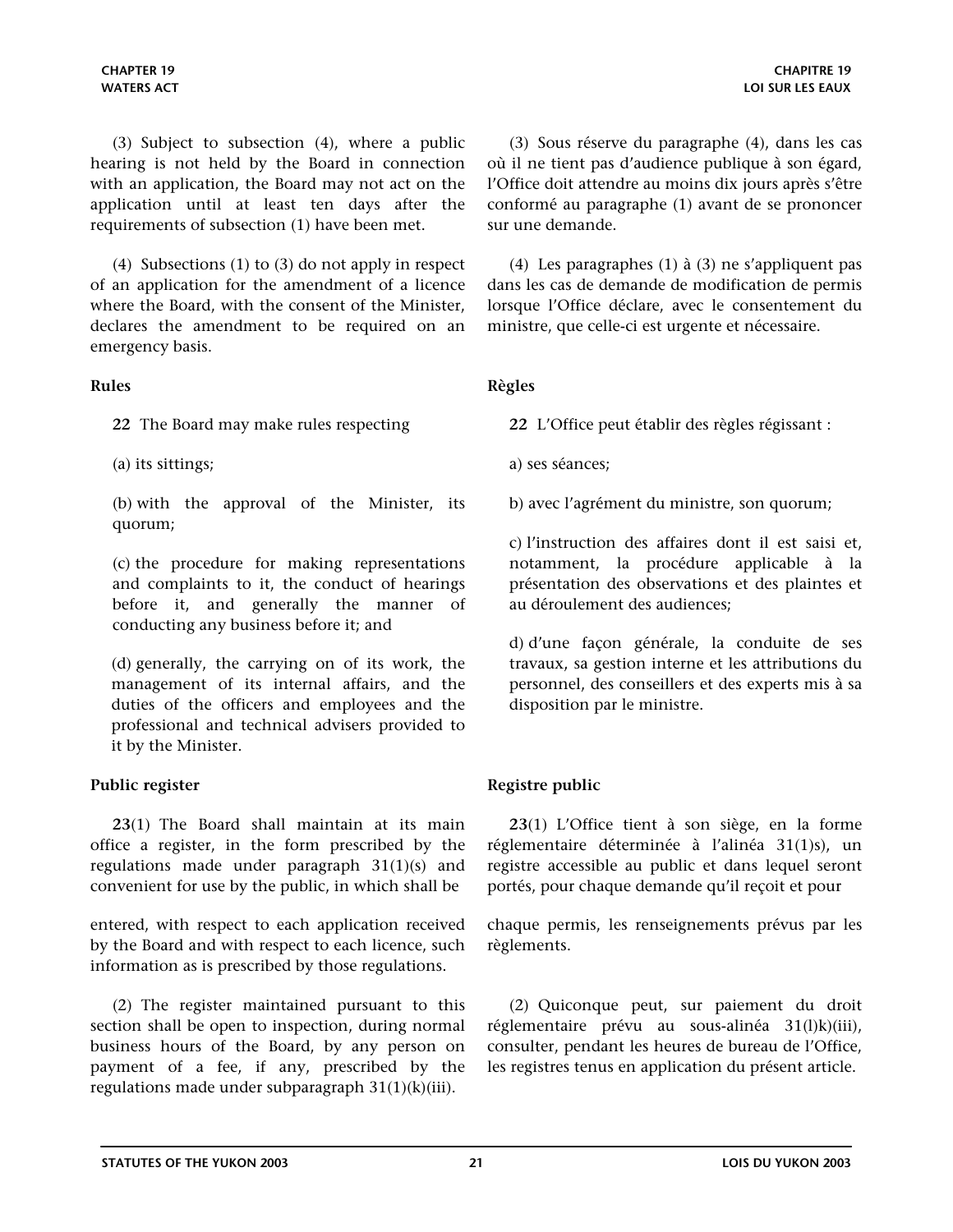<span id="page-21-0"></span>(3) The Board shall, on request and on payment of a fee, if any, fixed by the Board, make available copies of information contained in the register.

### **Where Board is to issue reasons Motifs**

**24** The Board shall issue and make available to the public written reasons for its decisions or orders relating to any licence or any application.

### **Decisions and orders final Caractère définitif**

**25** Except as provided in this Act, every decision or order of the Board is final and conclusive.

### **Appeal to Supreme Court Appel à la Cour suprême**

**26**(1) An appeal lies from a decision or order of the Board to the Supreme Court on a question of law or a question of jurisdiction, on leave being obtained from that Court on application made within forty-five days after the making of that decision or order or within such further time as that Court, or a judge of it, under special circumstances allows.

(2) No appeal lies after leave has been obtained under subsection (1) unless the notice of appeal is filed in the Supreme Court within sixty days after the making of the order granting leave to appeal.

### **Precedence of licences Préséance**

**27**(1) Where two licensees have licences permitting the use of waters, the licensee who first filed an application with the Board in accordance with the regulations made under paragraphs  $31(1)(d)$  and (e) is entitled to the use of waters in accordance with that licensee's licence in precedence to any use of the waters by the other licensee.

(2) Subsection (1) applies, with such modifications as the circumstances require, in

(3) L'Office fournit sur demande et sur paiement d'un droit fixé par lui copie des renseignements contenus au registre.

**24** L'Office motive par écrit et met à la disposition du public toutes les décisions ou ordonnances qu'il rend concernant un permis ou une demande.

**25** Sous réserve des autres dispositions de la présente loi, chaque décision ou ordonnance de l'Office est définitive.

**26**(1) Il peut être interjeté appel d'une décision ou ordonnance de l'Office à la Cour suprême sur une question de droit ou une question de compétence, sur autorisation de la Cour à cet effet, obtenue sur demande présentée dans les 45 jours qui suivent le prononcé de la décision ou de l'ordonnance attaquée, ou dans le délai supplémentaire que la Cour ou un juge de celle-ci accorde dans des circonstances spéciales.

(2) Un appel ne peut être interjeté après l'obtention de l'autorisation à cet effet au titre du paragraphe (1) s'il n'est inscrit à la Cour suprême dans les 60 jours qui suivent la date de l'ordonnance autorisant l'appel.

**27**(1) Le titulaire de permis qui a le premier déposé auprès de l'Office sa demande de permis faite conformément aux règlements pris au titre des alinéas 31(1)d) et e) a préséance sur tout autre titulaire ayant un droit d'utilisation des eaux.

(2) Le paragraphe (1) s'applique, avec les adaptations nécessaires, à l'égard des droits acquis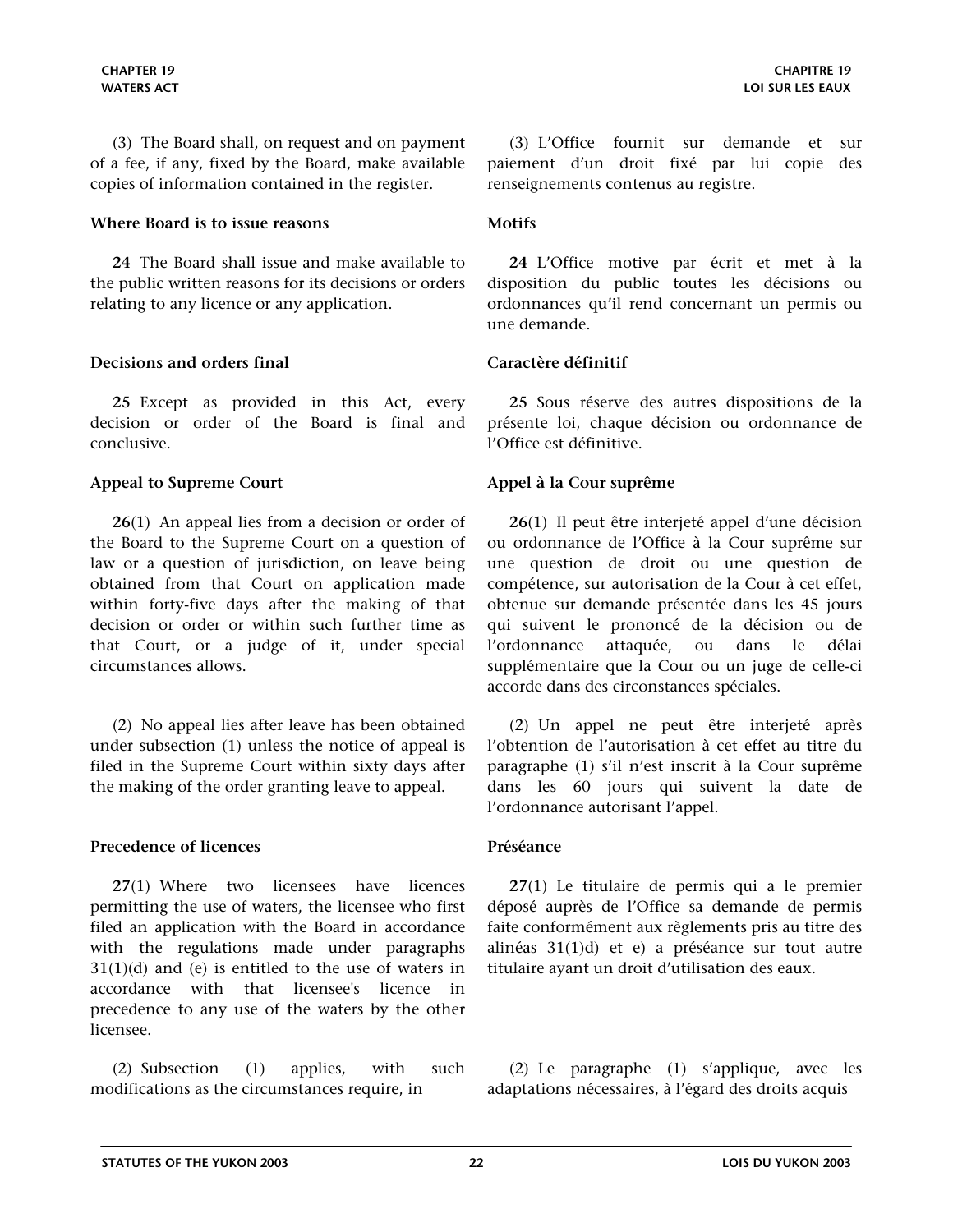<span id="page-22-0"></span>respect of any rights acquired by a licensee through an amendment to the licensee's licence.

(3) Subject to subsection (2), a licence that has been renewed or assigned shall, for the purposes of this section, be deemed to be a continuation of the original licence.

### **Compensation to person adversely affected Indemnisation suite à un préjudice**

**28**(1) Except as otherwise provided by a compensation agreement referred to in subparagraph  $12(4)(a)(ii)$ , a person who is adversely affected as a result of

(a) the issuance of a licence, or

(b) a use of water or deposit of waste authorized by regulations made under paragraph 31(1)(m) or  $(n)$ 

is entitled to be compensated by the licensee, authorized user, or authorized waste depositor in respect of that adverse effect, and may sue for and recover any such compensation in any court of competent jurisdiction.

(2) A person is not barred from exercising any rights conferred by subsection (1) merely because of having been paid compensation referred to in subsection 12(4), or because of having been paid compensation pursuant to paragraph 15(2)(a) or pursuant to a compensation agreement referred to in subparagraph  $12(4)(a)(ii)$ .

**29**(1) A licensee, or an applicant for a licence, may apply to the Board for permission from the Minister to expropriate, in accordance with the *Expropriation Act*, land or an interest in land in the Yukon; and where the Minister, on the recommendation of the Board, is satisfied that

(a) the lands or interest are reasonably required by the applicant or licensee for use in relation to the appurtenant undertaking, and

par un titulaire grâce à la modification de son permis.

(3) Pour l'application du présent article et sous réserve du paragraphe (2), le permis renouvelé ou ayant fait l'objet d'une cession est assimilé au permis original.

**28**(1) Sauf entente contraire par l'accord d'indemnisation visé au sous-alinéa 12(4)a)(ii), les personnes qui subissent un préjudice du fait de la délivrance d'un permis ou de l'utilisation des eaux ou du dépôt de déchets autorisé par règlement pris au titre des alinéas 31(1)m) ou n) ont droit à une indemnisation par le titulaire du permis pour tout préjudice qu'elles subissent de ce fait et peuvent en poursuivre le recouvrement devant tout tribunal compétent.

(2) Le fait d'avoir déjà reçu une indemnité dans le cadre du paragraphe 12(4) ou de l'alinéa 15(2)a) ou en vertu de l'accord visé au sous-alinéa 12(4)a)(ii) ne fait pas obstacle à l'exercice des droits prévus au paragraphe (1).

# **Expropriation Autorisation d'exproprier accordée par le ministre**

**29**(1) Le demandeur ou le titulaire d'un permis peut demander à l'Office d'obtenir du ministre l'autorisation d'exproprier un bien-fonds ou un droit y afférent dans le Yukon conformément à la *Loi sur l'expropriation*; le ministre peut, par écrit, accorder cette autorisation lorsque, sur la recommandation de l'Office, il est convaincu :

a) que le demandeur ou titulaire de permis a vraiment besoin de ces biens-fonds ou droits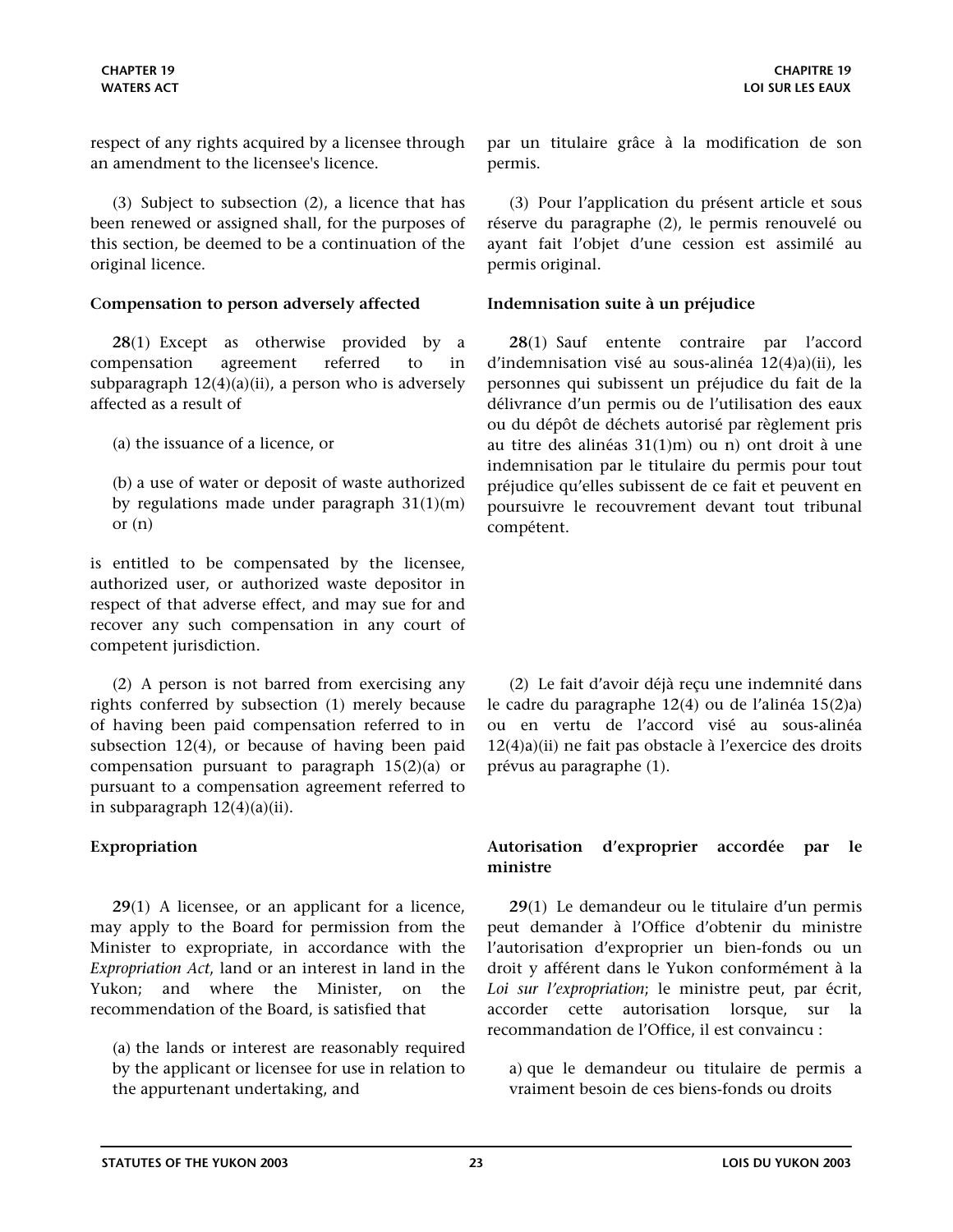(b) the applicant or licensee has made reasonable efforts to acquire the lands or interest and has been unable to do so and it is in the public interest that such permission be granted to the applicant or licensee,

the Minister may, in writing, grant the permission.

(2) Where the Minister grants permission under subsection (1), the applicant or licensee shall be deemed to be an expropriating authority under the *Expropriation Act*.

(3) For the purposes of the *Expropriation Act*, land or an interest in land in respect of which the Minister has granted permission under subsection (1) is deemed to be land that, under the *Expropriation Act*, is necessary for public purposes, and a reference to an expropriating authority in that Act shall be construed as a reference to the applicant or licensee.

(4) The Commissioner in Executive Council may make regulations prescribing fees or charges to be paid by an applicant or a licensee in respect of an expropriation referred to in subsection (1), and rates of interest payable in respect of those fees and charges.

(5) The fees or charges are a debt due the Government of the Yukon by the applicant or licensee, and shall bear interest at the prescribed rate from the date they are payable.

(6) The Minister may require the applicant or licensee to provide security, in an amount determined by the Minister and subject to any conditions that the Minister may specify, for the payment of any fees or charges that are or may become payable under this section.

(7) Where the applicant or licensee, in mitigation of any injury or damage caused or likely to be caused to lands by an expropriation, undertakes

(a) to abandon or grant, to the owner of the

pour une utilisation relative à l'entreprise en cause;

b) que le demandeur ou titulaire de permis, en dépit de ses efforts, n'a pu acquérir ces biensfonds ou droits et qu'il sert l'intérêt public de lui accorder cette autorisation.

(2) En cas d'agrément par le ministre en application du paragraphe (1), le demandeur ou le titulaire de permis est assimilé à une autorité expropriante au sens de la *Loi sur l'expropriation*.

(3) Pour l'application de la *Loi sur l'expropriation*, tout bien-fonds ou intérêt y afférent pour lequel le ministre a accordé une autorisation en vertu du paragraphe (1) est censé être un bienfonds nécessaire à des fins d'intérêts public au sens de cette loi et toute référence à une autorité expropriante en vertu de cette dernière est assimilée à un demandeur ou à un titulaire de permis.

(4) Le commissaire en conseil exécutif peut, par règlement, fixer le montant des frais et le taux d'intérêt applicable payables par le demandeur ou le titulaire de permis suite à une expropriation visée par le paragraphe (1).

(5) Les frais constituent une créance du gouvernement du Yukon à la charge du demandeur ou du titulaire de permis et portent intérêt, au taux réglementaire, depuis la date où ils sont payables.

(6) Le ministre peut exiger que le demandeur ou le titulaire de permis verse un cautionnement, selon le montant et les autres modalités qu'il détermine, pour le paiement des frais payables en application du présent article.

(7) Lorsque le demandeur ou le titulaire d'un permis, pour atténuer un tort ou dommage causé ou susceptible d'être causé à un bien-fonds lors de l'expropriation convient, selon le cas, de ce qui suit, la convention, si elle est acceptée par le propriétaire ou l'intéressé, peut être appliquée par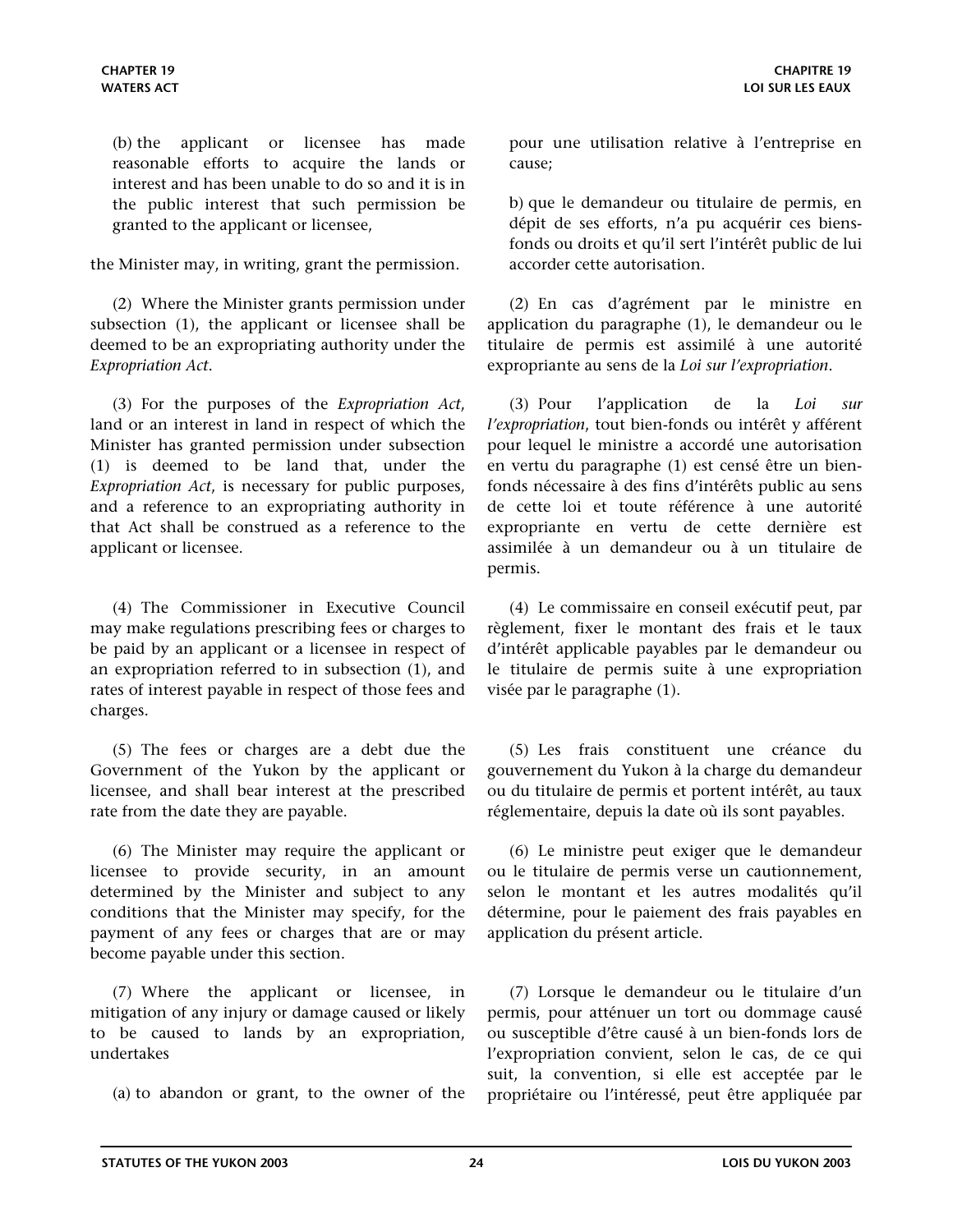lands or a party interested in the lands, any portion of its lands or of the land being taken or any easement, servitude, or privilege over or in respect of the land, and

(b) to construct and maintain any work for the benefit of the owner or interested person,

and the owner or person interested accepts the undertaking, the undertaking may be enforced by the Board as if it were a condition of the licensee's licence.

(8) A copy of the document evidencing the permission granted by the Minister pursuant to subsection (1), certified as such by the chairperson or vice-chairperson of the Board, shall be deposited in the Land Titles Office for each registration district in which lands affected by the permission are situated.

(9) The provisions of section 43 of the *National Energy Board Act* (Canada) relating to plans, profiles, and books of reference deposited with registrars of deeds pursuant to that Act and the duties of registrars of deeds, in so far as they are reasonably applicable and not inconsistent with this Act, apply in respect of copies deposited pursuant to subsection (8).

(10) Where the land required by an applicant or licensee is settlement land as defined in section 2 of the *Yukon Surface Rights Board Act* (Canada) or Tetlit Gwich'in Yukon land, the permission of the Minister granted pursuant to subsection (1) is subject to the approval of the Commissioner in Executive Council and, for the purposes of applying subsections (2) and (3) in respect of such land, the date on which the approval of the Commissioner in Executive Council is obtained shall be substituted for the date on which permission is granted by the Minister pursuant to subsection (1) and a copy of the document evidencing the approval of the Commissioner in Executive Council shall be deposited in accordance with subsection (8).

l'Office comme si elle était une condition d'obtention du permis :

a) abandonner ou accorder au propriétaire du bien-fonds ou à la partie intéressée une partie de ses biens-fonds dont le demandeur ou le titulaire de permis prend possession, une servitude, active ou passive, ou un privilège relatif à ce bien-fonds;

b) construire et entretenir quelqu'ouvrage pour le bénéfice de ce propriétaire ou de la partie intéressée.

(8) La copie du document attestant l'autorisation accordée par le ministre en application du paragraphe (1), certifiée comme telle par le président ou le vice-président de l'Office, est déposée au bureau des titres de biens-fonds pour chaque circonscription d'enregistrement visée par l'autorisation.

(9) Les dispositions de l'article 43 de la *Loi sur l'Office national de l'énergie* (Canada) relatives aux plans, profils et livres de renvoi confiés aux directeurs de l'Enregistrement aux termes de cette loi et aux fonctions de ces personnes à cet égard s'appliquent, dans la mesure où elles le peuvent et ne sont pas incompatibles avec la présente loi, aux copies déposées en application du paragraphe (8).

(10) Dans les cas où les terres dont le demandeur ou titulaire de permis a besoin sont des terres désignées au sens de l'article 2 de la *Loi sur l'Office des droits de surface du Yukon* (Canada) ou des terres gwich'in tetlit du Yukon, l'autorisation du ministre prévue au paragraphe (1) est assujettie à l'agrément du commissaire en Conseil exécutif et, pour l'application des paragraphes (2) et (3) relativement à de telles terres, la mention de la date où le ministre accorde son autorisation vaut mention de la date où est obtenu l'agrément du commissaire en conseil exécutif. Copie du document attestant l'agrément du commissaire en conseil exécutif est remise en conformité avec le paragraphe (8).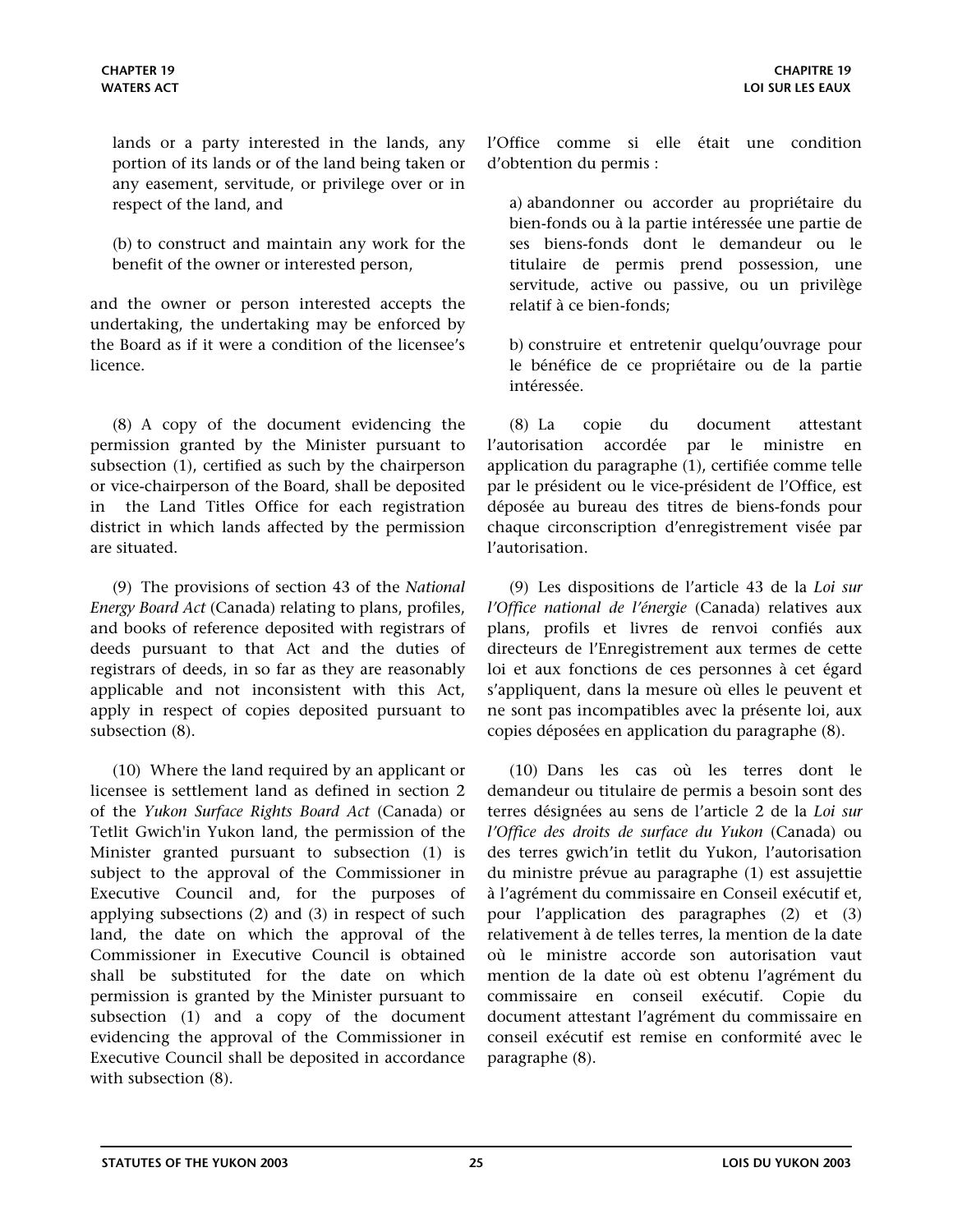(11) Where an interest in land referred to in subsection (10) is to be affected as described in subsection (1) without the agreement of the Yukon First Nation or Gwich'in Tribal Council, as the case may be,

(a) a public hearing in respect of the location and extent of the land to be affected shall be held in accordance with the following procedure:

(i) notice of the time and place for the public hearing shall be given to the Yukon First Nation or Gwich'in Tribal Council and the public,

(ii) at the time and place fixed for the public hearing, an opportunity shall be provided for the Yukon First Nation or Gwich'in Tribal Council and the public to be heard,

(iii) costs incurred by any party in relation to the hearing are in the discretion of the person or body holding the hearing and may be awarded on or before the final disposition of the issue, and

(iv) a report on the hearing shall be prepared and submitted to the Minister; and

(b) notice of intention to obtain the approval of the Commissioner in Executive Council shall be given to the Yukon First Nation or Gwich'in Tribal Council on completion of the public hearing and submission of a report thereon to the Minister.

(12) In this section, "Tetlit Gwich'in Yukon land" means land as described in Annex B, as amended from time to time, to Appendix C of the Comprehensive Land Claim Agreement between Her Majesty the Queen in right of Canada and the Gwich'in, as represented by the Gwich'in Tribal Council, that was approved, given effect and declared valid by the *Gwich'in Land Claim Settlement Act* (Canada).

(11) Sauf avec le consentement de la première nation touchée ou du Conseil tribal des Gwich'in, selon le cas, les terres visées au paragraphe (10) ne peuvent faire l'objet de l'autorisation prévue au paragraphe (1) qu'après l'observation des formalités suivantes :

a) une audience publique est tenue, en conformité avec les règles énoncées ci-après, au sujet de l'emplacement et de la surface de la terre visée :

(i) avis des date, heure et lieu de l'audience est donné au public et, selon le cas, à la première nation ou au Conseil tribal des Gwich'in,

(ii) le public et, selon le cas, la première nation ou le Conseil tribal des Gwich'in se voient offrir l'occasion de se faire entendre à l'audience,

(iii) les frais et dépens des parties afférents à l'audience sont laissés à l'appréciation de la personne ou de l'organisme présidant l'audience, qui peut les adjuger en tout état de cause,

(iv) un procès-verbal de l'audience est dressé et remis au ministre;

b) après l'audience publique et la remise du procès-verbal de celle-ci au ministre, avis de l'intention de demander l'agrément du commissaire en conseil exécutif est donné, selon le cas, à la première nation ou au Conseil tribal des Gwich'in.

(12) Au présent article, « terre gwich'in tetlit du Yukon » s'entend de toute terre visée à la sousannexe B — avec ses modifications — de l'annexe C de l'Entente sur la revendication territoriale globale des Gwich'in, conclue entre Sa Majesté la Reine du chef du Canada et les Gwich'in, représentés par le Conseil tribal des Gwich'in, approuvée, mise en vigueur et déclarée valide par la *Loi sur le règlement de la revendication territoriale des*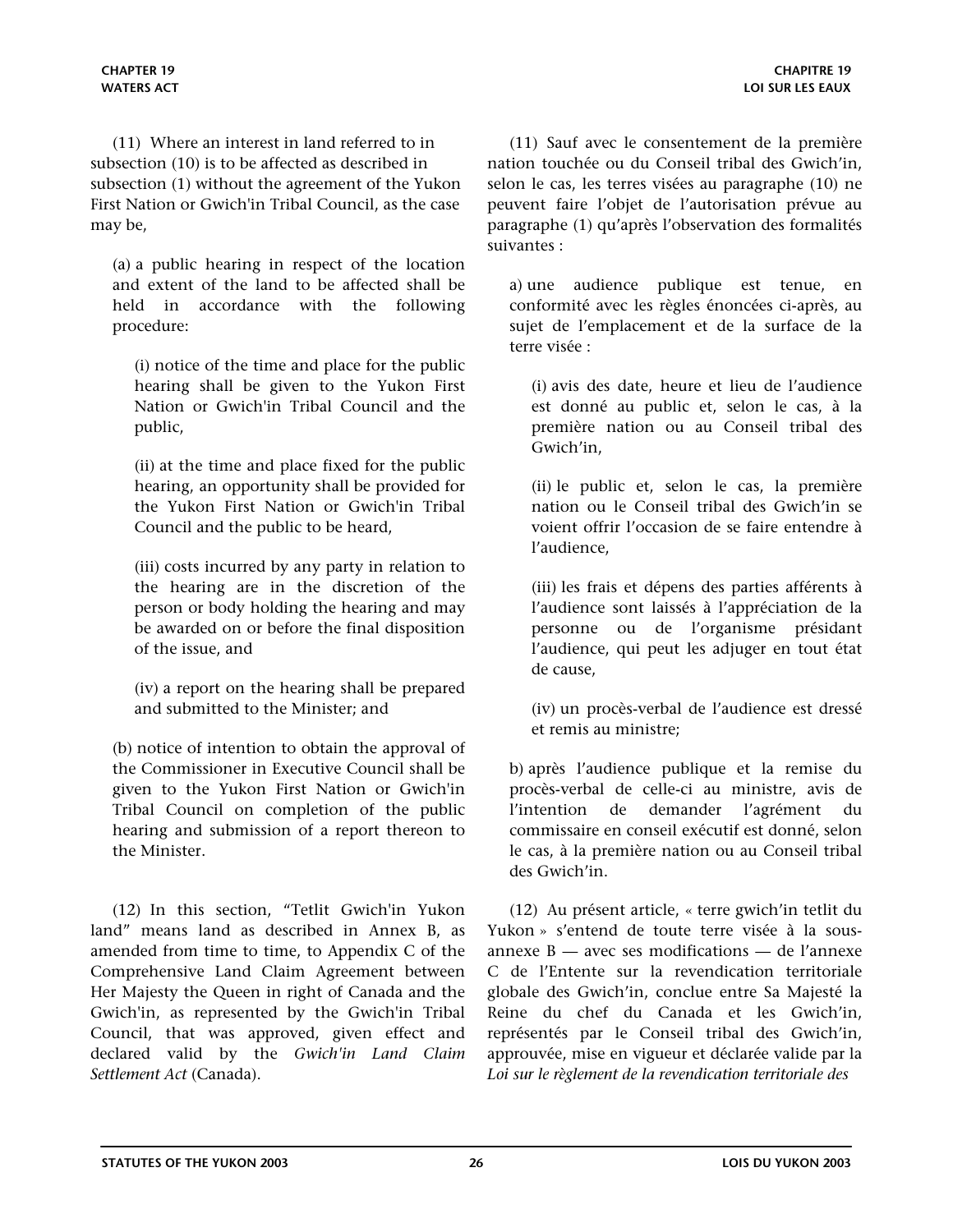- <span id="page-26-0"></span>(13) This section does not apply in respect of
- (a) territorial lands; or

(b) lands belonging to any railway company that are used or required by the company for the purposes of its railway.

### **Rights of persons not affected Droits sauvegardés**

**30** Nothing in this Act or the regulations or in a licence constitutes a defence to a claim for loss or damage sustained by any person by reason of the construction or operation of any work forming part of an appurtenant undertaking.

### **Regulations Règlements**

**31(**1) The Commissioner in Executive Council may make regulations

(a) on the recommendation of the Minister and the Board,

(i) establishing water management areas consisting of river basins or other geographical areas, and

(ii) classifying purposes of use of waters in water management areas;

(b) prescribing

(i) substances and classes of substances,

(ii) quantities, or concentrations of, substances and classes of substances in water, and

(iii) treatments, processes, and changes of water

for the purposes of paragraphs (d) to (f) of the

*Gwich'in* (Canada).

(13) Le présent article ne s'applique pas :

a) aux terres territoriales;

b) aux biens-fonds appartenant à une compagnie de chemins de fer et employés ou requis par cette compagnie pour l'exploitation de son chemin de fer.

**30** La présente loi, les règlements ou un permis délivré en application de la présente loi n'ont pas pour effet de servir de moyen de défense à l'encontre d'une plainte pour perte ou dommage subi par une personne par suite de la construction ou de l'exploitation d'ouvrages faisant partie d'une entreprise en cause.

**31**(1) Le commissaire en conseil exécutif peut, par règlement :

a) sur recommandation du ministre et de l'Office :

(i) constituer des zones de gestion comprenant des bassins fluviaux ou autres régions géographiques,

(ii) classer en catégories les fins des utilisations des eaux;

(b) pour l'application des alinéas b) à d) de la définition de « déchet » à l'article 1, déterminer :

(i) la liste des substances et catégories de substances,

(ii) la quantité ou la concentration de substances ou de catégories de substances permises dans l'eau,

(iii) les modes de traitement et de transformation de l'eau;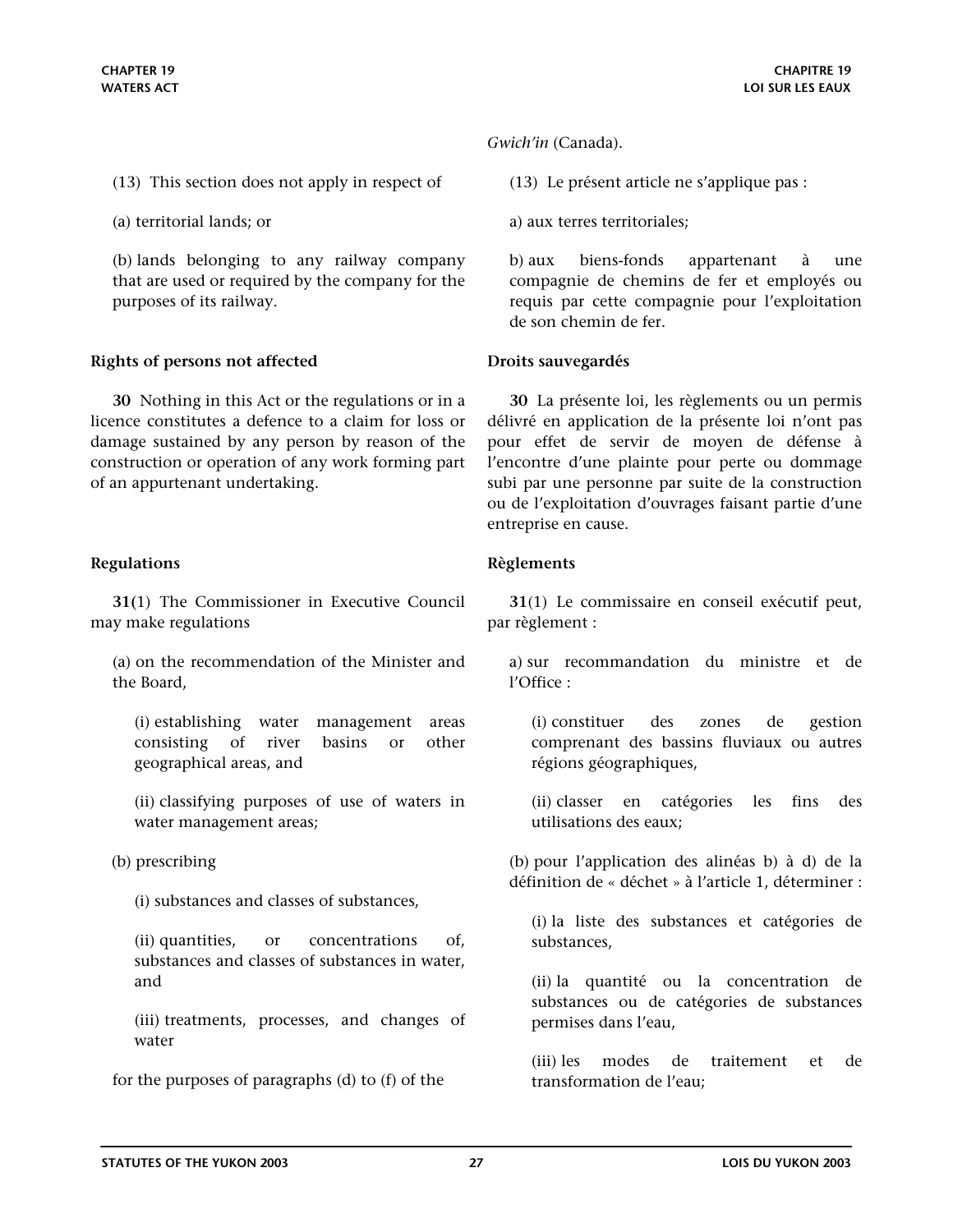definition "waste" in section 1;

(c) setting out the criteria to be applied by the Board in determining whether a proposed use of waters or deposit of waste for which a licence is

required under this Act requires a type A licence or a type B licence;

(d) setting out the procedure to be followed on an application to the Board;

(e) prescribing the form of applications to the Board, the information to be submitted to the Board in connection with any application, and the form in which that information is to be submitted;

(f) prescribing forms, in addition to forms prescribed under paragraph (e);

(g) respecting the amount of security that may be required to be furnished and maintained under subsection 15(1), and prescribing the form and the conditions of the security, which regulations may empower the Board to fix the amount of the security subject to a maximum specified in, or determined in accordance with, those regulations;

(h) prescribing water quality standards for waters;

(i) prescribing effluent standards in relation to waters;

(j) prescribing standards for the design, construction, and operation and maintenance of works related to the use of waters or the deposit of waste;

(k) prescribing fees to be paid

(i) for the right to use waters, or to deposit waste, pursuant to a licence,

(ii) for the filing of any application with the Board, and

c) énoncer les critères à suivre par l'Office pour déterminer si l'utilisation des eaux ou le dépôt de déchets projeté faisant l'objet d'une demande de permis requiert un permis de type A ou de type B;

d) fixer la procédure à suivre pour toute demande à l'Office;

e) établir les formules de demande à l'Office, déterminer les renseignements à fournir à l'Office à l'appui de la demande et fixer la forme de leur présentation;

f) établir les autres formules à utiliser;

g) régir le montant et fixer les modalités et les conditions de la garantie prévue au paragraphe 15(1), ainsi qu'éventuellement, habiliter l'Office à en fixer le montant, compte tenu du plafond précisé ou déterminé en conséquence;

h) fixer les normes de qualité des eaux pour les zones de gestion;

i) fixer les normes relatives à la qualité des effluents;

j) fixer les normes de conception, de construction, d'exploitation et d'entretien des ouvrages liés à l'utilisation des eaux ou au dépôt de déchets;

k) fixer les droits à payer :

(i) pour le droit d'utiliser des eaux ou de déposer des déchets conformément à un permis,

(ii) pour le dépôt d'une demande auprès de l'Office,

(iii) pour la consultation du registre tenu en application de l'article 23;

l) déterminer les modalités, temporelles et autres, de paiement des droits;

m) sous réserve du décret prévu au paragraphe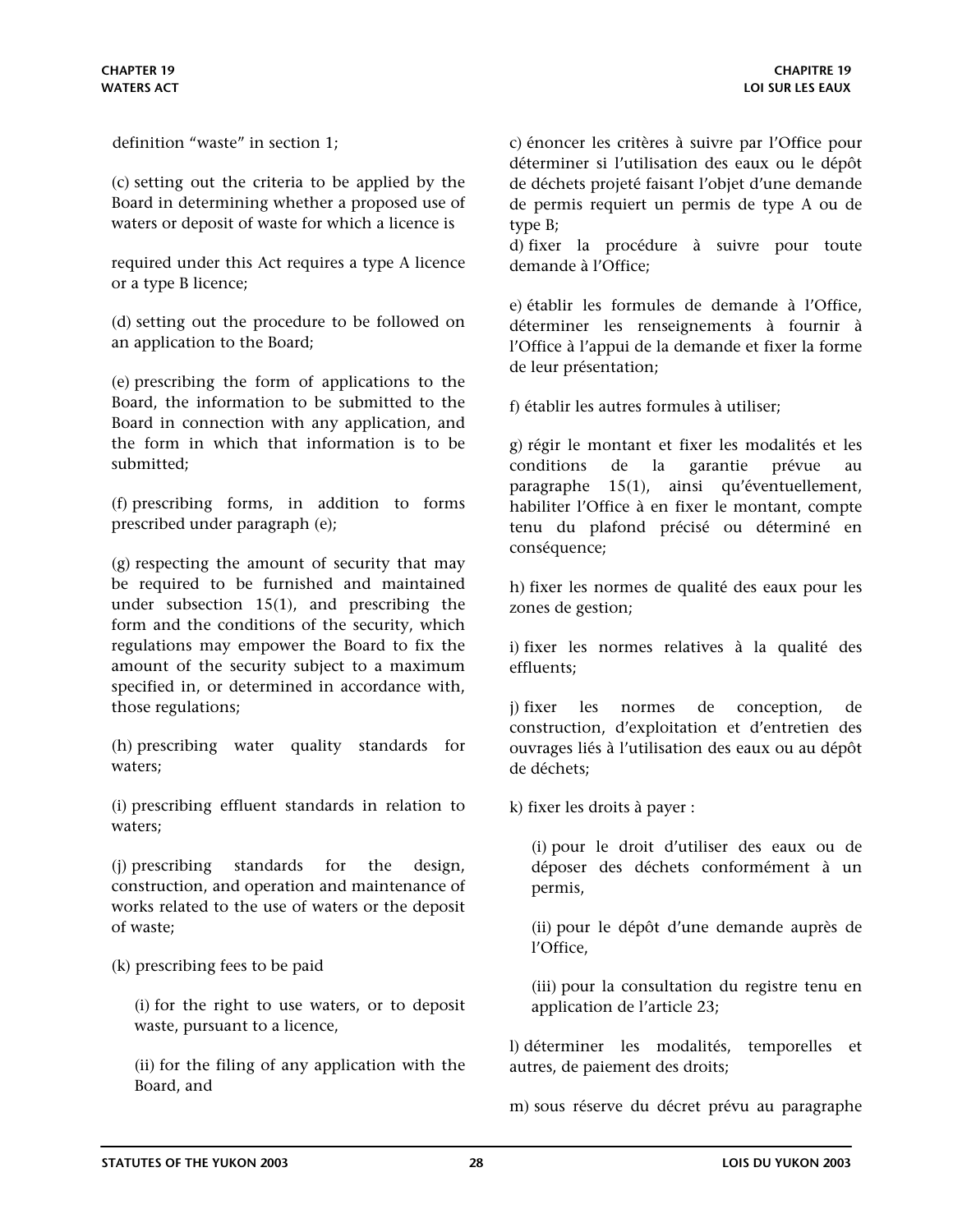(iii) for inspection of the register maintained pursuant to section 23;

(l) prescribing the times at which and the manner in which fees prescribed under paragraph (k) shall be paid;

(m) subject to any order made under subsection 32(2), authorizing the use without a licence of waters in a water management area for a purpose or use, in a quantity or at a rate, or for a period, or any combination of purpose, use, quantity, rate, or period, specified in the regulations, and prescribing the conditions under which those waters may be used without a licence;

(n) subject to any order made under subsection 32(2), prescribing quantities, concentrations, and types of waste that may be deposited without a licence, and the conditions under which any such waste may be deposited;

(o) prescribing the manner in which a report under subsection 7(3) is to be made and the information to be contained therein;

(p) requiring persons who use waters or deposit waste in a water management area

(i) to maintain records as prescribed for the proper enforcement of this Act, and

(ii) to submit to the Board, regular monthly, quarterly, semi-annual, or annual reports on their operations to which this Act applies, and specifying the information to be contained therein;

(q) requiring persons who deposit waste in a water management area

(i) to submit representative samples of the waste to the Board for analysis, or

(ii) to analyze representative samples of the waste and submit the results of the analysis to the Board;

32(2), autoriser l'utilisation sans permis des eaux se trouvant dans une zone de gestion — et en déterminer les conditions — :

(i) pour une fin ou une utilisation réglementaire,

(ii) en une quantité, à un régime ou pour une période ne dépassant pas la quantité, le régime ou la période prévus par les règlements,

(iii) à la fois pour une fin ou une utilisation réglementaire, et en une quantité, à un régime ou pour une période ne dépassant pas la quantité, le régime ou la période prévus par les règlements;

n) sous réserve du décret prévu au paragraphe 32(2), fixer les quantités, concentrations et types de déchets qui peuvent être déposés sans permis et déterminer les conditions de leur dépôt;

o) prévoir la forme et le contenu du rapport prévu au paragraphe 7(3);

p) enjoindre aux personnes qui utilisent les eaux ou déposent des déchets de tenir les livres et registres nécessaires à l'application de la présente loi et de déposer auprès de l'Office les rapports mensuels, trimestriels, semestriels ou annuels contenant les renseignements réglementaires sur celles de leurs activités auxquelles s'appliquent la présente loi;

q) enjoindre aux personnes qui déposent des déchets dans des eaux d'une zone de gestion de fournir, pour analyse, des échantillons de ces déchets à l'Office ou d'en faire l'analyse ellesmêmes et d'en communiquer les résultats à celui-ci;

r) régir le prélèvement et la méthode d'analyse d'échantillons d'eau ou de déchets;

s) déterminer la forme du registre que doit tenir l'Office aux termes de l'article 23 et les renseignements à y porter;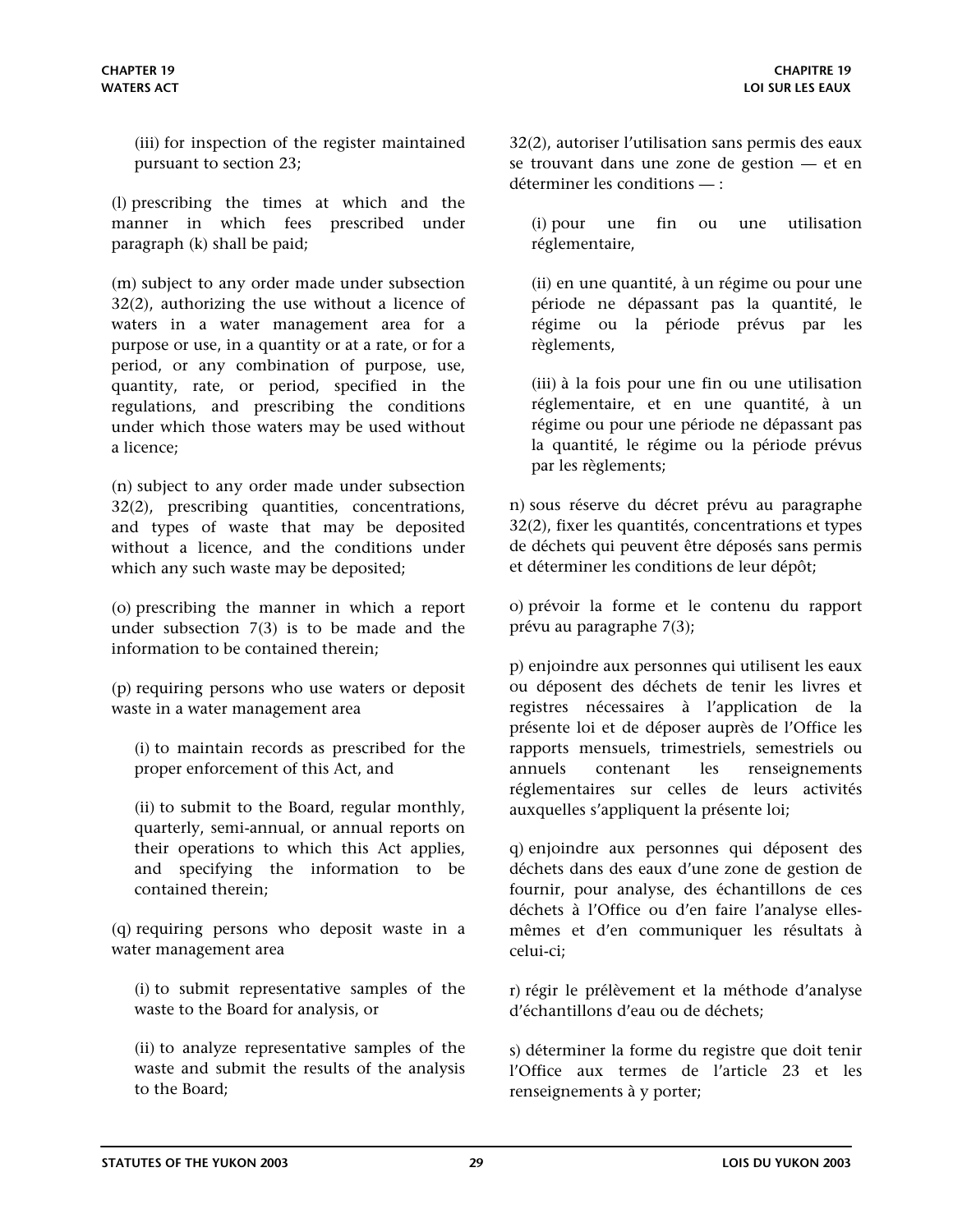<span id="page-29-0"></span>(r) respecting the taking of representative samples of waters or waste and respecting the method of analysis of those samples;

(s) prescribing the form of the register to be maintained by the Board pursuant to section 23 and the information to be entered therein;

(t) respecting the duties of persons designated as analysts pursuant to section 33; and

(u) generally, for carrying out the purposes and provisions of this Act.

(2) Regulations made under subsection (1) may vary according to any criterion or combination of criteria, including, without limiting the generality of the foregoing, the use of waters, the purpose of that use, the quantity and rate of waters used, and the quantities, concentrations, and types of waste deposited.

### **Reserving lands from disposition Biens-fonds non cessibles**

**32**(1) The Commissioner in Executive Council may, by order, reserve from disposition under any enactment relating to the disposition of territorial lands, for a specified period or otherwise, all or any interests in any territorial lands where the interests are, in the opinion of the Commissioner in Executive Council, required

(a) for the protection of any waters; or

(b) in connection with any undertaking the development or operation of which is in the public interest and that would require the use of those interests in lands and of waters adjacent to those lands.

(2) The Commissioner in Executive Council may, by order, direct the Board, for a specified period or otherwise, not to issue any licences permitting the use of, or the deposit of waste directly or indirectly into, any waters specified in the order,

t) régir les pouvoirs et fonctions des analystes désignés aux termes de l'article 33;

u) d'une façon générale, prendre toute mesure nécessaire à l'application de la présente loi.

(2) Les règlements pris au titre du paragraphe (1) peuvent varier en fonction de certains critères, notamment l'utilisation des eaux autorisée par le permis, les fins de l'utilisation, la quantité et le régime utilisés, de même que la quantité, la concentration et le type de déchets déposés.

**32**(1) Le commissaire en conseil exécutif peut, par décret, empêcher la cession, en vertu d'un texte législatif ou réglementaire relatif à la cession des terres territoriales, pour une période déterminée ou non, de tout ou partie des droits dans des terres territoriales lorsqu'il estime que ces droits sont requis :

a) pour la protection des eaux;

b) relativement à une entreprise dont la mise en valeur ou l'exploitation sont, à son avis, d'intérêt public et nécessiteraient l'utilisation de ces droits et des eaux adjacentes à ces terres.

(2) Le commissaire en conseil exécutif peut, par décret, ordonner à l'Office, pour une période déterminée ou non, de ne pas délivrer de permis relatif à l'utilisation des eaux ou au dépôt direct ou indirect de déchets dans les eaux spécifiées dans le décret ou interdire l'utilisation des eaux ou le dépôt de déchets qui serait autrement permis au titre des alinéas 31(1)m) ou n) :

<sup>(</sup>a) to enable comprehensive evaluation and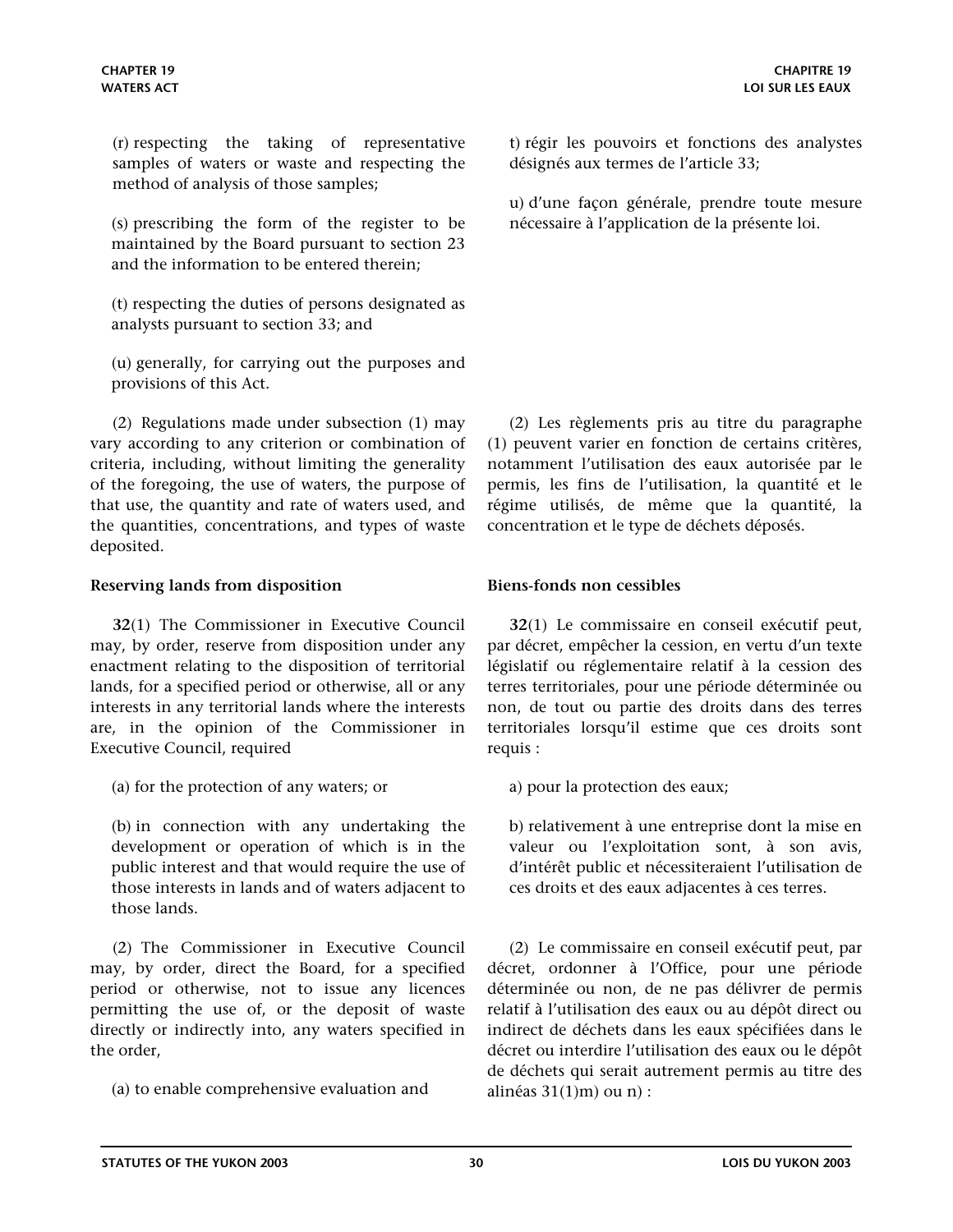<span id="page-30-0"></span>planning to be carried out with respect to those waters, or

(b) where the use and flow of those waters, or the maintenance of the quality of those waters, is required in connection with a particular undertaking the development of which is, in the opinion of the Commissioner in Executive Council, in the public interest,

and an order made pursuant to this subsection may, for a reason set out in paragraph (a) or (b), prohibit a use of waters or a deposit of waste that would otherwise be permitted pursuant to

regulations made under paragraph 31(1)(m) or (n), as the case may be.

(3) A disposition of all or any interests in any territorial lands in contravention of an order made pursuant to subsection (1), and a licence issued in contravention of an order made pursuant to subsection (2), is void.

### **Inspectors and analysts Inspecteurs et analystes**

**33**(1) The Minister may designate any qualified person as an inspector or analyst for the purposes of this Act.

(2) The Minister shall furnish every inspector with a certificate of their designation as an inspector, and on entering any area, place, or premises an inspector shall, if so requested, produce the certificate to a person in charge.

**34**(1) For the purpose of ensuring compliance with this Act, the regulations, or a licence, an inspector may, at any reasonable time,

(a) enter, subject to subsection (3), any area, place, or premises in a water management area in which the inspector believes, on reasonable grounds, there is being carried out

(i) the construction of any work that, on

a) soit afin de permettre l'évaluation et la planification détaillées de l'ensemble de ces eaux;

b) soit dans les cas où l'utilisation de ces eaux et de leur énergie motrice, ou le maintien de la qualité de celles-ci, est requis à l'égard d'une entreprise déterminée dont la mise en valeur est, à son avis, d'intérêt public.

(3) La cession de tout ou partie des droits dans des terres territoriales faite en contravention d'un décret pris en application du paragraphe (1), ou la délivrance d'un permis enfreignant un décret pris en application du paragraphe (2), est nulle et sans effet.

**33**(1) Le ministre peut désigner toute personne qualifiée à titre d'inspecteur ou d'analyste pour l'application de la présente loi.

(2) Le ministre remet à chaque inspecteur un certificat attestant sa qualité, que celui-ci présente, sur demande, au responsable du lieu.

### **Powers of inspectors Pouvoirs d'inspection de l'inspecteur**

**34**(1) Dans le but de faire observer la présente loi, ses règlements ou un permis, l'inspecteur peut, à toute heure convenable :

a) procéder, sous réserve du paragraphe (3), à l'inspection d'une zone ou de tout autre lieu situé dans une zone de gestion des eaux s'il a des motifs raisonnables de croire que des travaux sont en cours, soit pour la construction d'ouvrages qui, une fois achevés, feront partie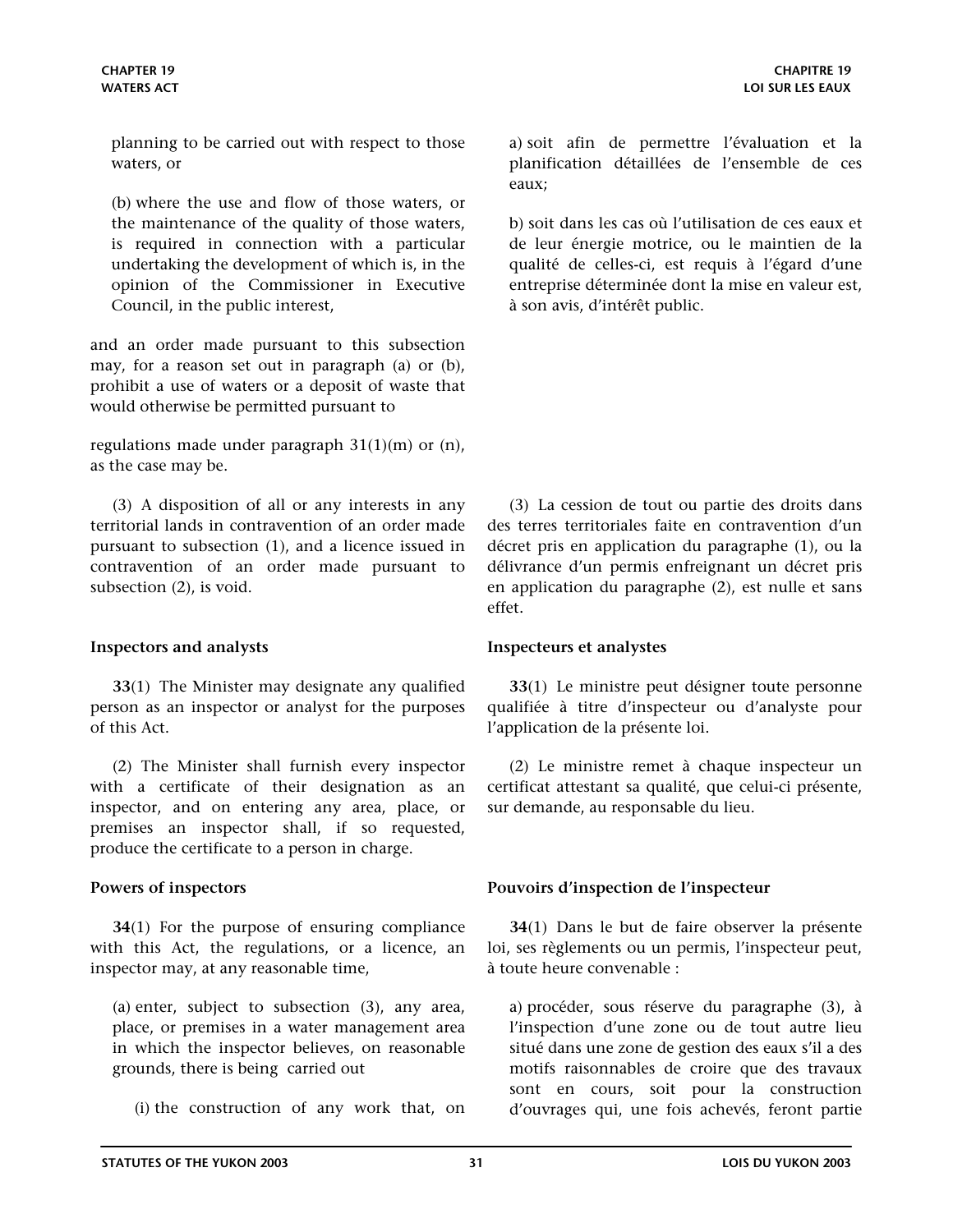completion, will form part of an undertaking the operation of which will require the use of waters or the deposit of waste, or

(ii) the alteration or extension of a work that forms part of such an undertaking;

(b) conduct inspections of a work described in paragraph (a) as the inspector deems necessary in order to determine

(i) whether any plans and specifications forming part of any application for a licence filed with the Board by the person constructing the work are being complied with, or

(ii) whether any alteration or extension of the work will or is likely to result in a contravention of any condition of a licence issued in association with an undertaking of which the work forms part; and

(c) enter, subject to subsection (3), any area, place, or premises in which the inspector believes, on reasonable grounds, that

(i) waters are being used, or

(ii) there is being or has been carried out any process that may result in or has resulted in waste, or there is any waste, that may be added to waters,

and examine any works related to the matters mentioned in subparagraphs (i) and (ii) and any waters or waste, open any container that the inspector believes on reasonable grounds contains any waters or waste, and take samples of any waters or waste.

(2) An inspector who lawfully enters any area, place, or premises pursuant to paragraph (1)(a) or (c) may examine any books, records, or documents in the area, place, or premises that the inspector believes, on reasonable grounds, contain any information relating to

d'une entreprise dont l'exploitation nécessitera l'utilisation des eaux ou le dépôt de déchets, soit pour la modification ou l'agrandissement d'ouvrages qui font partie d'une telle entreprise;

b) examiner, au besoin, les ouvrages visés à l'alinéa a) afin de déterminer si des plans et des devis faisant partie d'une demande de permis présentée à l'Office par le constructeur sont respectés ou si une modification ou un agrandissement des ouvrages est susceptible d'entraîner la contravention d'une condition d'un permis délivré à l'égard de l'entreprise dont les ouvrages font partie;

c) procéder, sous réserve du paragraphe (3), à l'inspection de tout autre lieu s'il a des motifs

raisonnables de croire que des eaux sont utilisées ou que s'y effectue, ou s'y est effectuée, une opération qui a produit — ou risque de produire — des déchets ou que s'y trouvent des déchets qui risquent d'être ajoutés à des eaux, et examiner ces ouvrages et tous déchets en vrac ou ouvrir tout contenant s'il a des motifs raisonnables de croire qu'il contient des déchets, et en prélever des échantillons.

(2) L'inspecteur qui procède légalement à l'inspection visée aux alinéas (1)a) ou c) peut examiner et reproduire, en tout ou en partie, tout livre ou tout autre document sur les lieux, s'il a des motifs raisonnables de croire que celui-ci contient des renseignements sur l'utilisation des eaux ou toute opération qui y est ou y a été effectuée et qui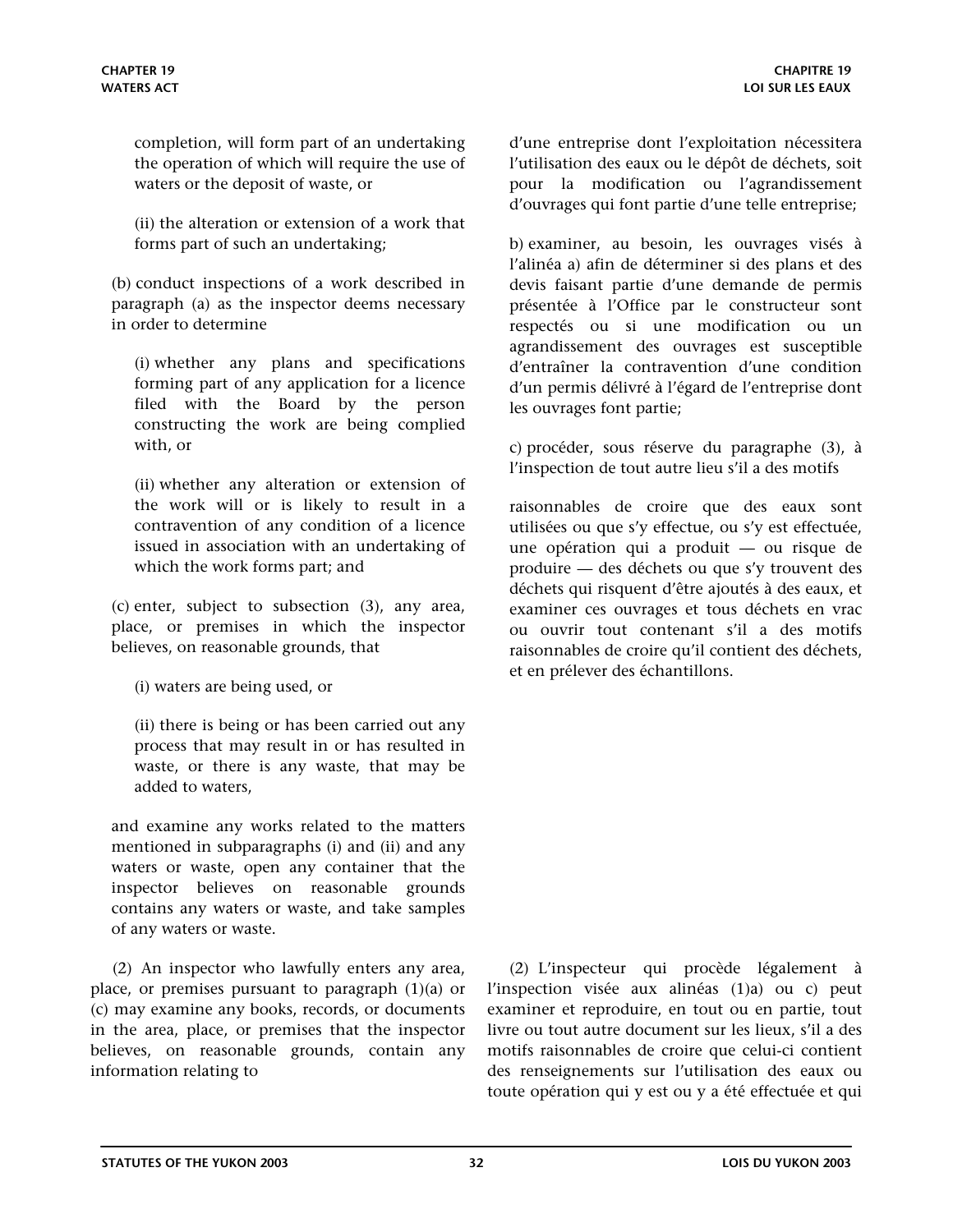<span id="page-32-0"></span>(a) the use of waters, or

(b) any process that is being or has been carried out therein that involves the use of waters or results or is likely to result in waste,

and may make copies or take extracts.

(3) No inspector may, pursuant to paragraph (1)(a) or (c), enter any area, place, or premises that is designed to be used and is being used as a permanent or temporary private dwelling-place.

(4) The owner or person in charge of any area, place, or premises referred to in this section and every person found there shall give an inspector all reasonable assistance to enable the inspector to carry out the inspector's functions under this Act and shall furnish the inspector with information with respect to the administration of this Act as the inspector may reasonably request.

### **Remedial measures Réparation**

**35**(1) Where an inspector, whether or not a report has been made under subsection 7(3), believes, on reasonable grounds,

(a) that

(i) waters have been or may be used in contravention of subsection 6(1) or of a condition of a licence,

(ii) waste has been or may be deposited in contravention of subsection 7(1) or of a condition of a licence, or

(iii) there has been, or may be, a failure of a work related to the use of waters or the deposit of waste, whether or not there has been compliance with any standards prescribed by regulations made under paragraph  $31(1)(j)$  and with any standards imposed by a licence, and

(b) that a danger to persons, property, or the environment results, or may reasonably be

comporte l'utilisation des eaux ou qui produit ou risque de produire — des déchets.

(3) Il est interdit à l'inspecteur de procéder à l'inspection d'un lieu visé aux alinéas (1) a) ou c) si ce lieu est conçu et utilisé de façon temporaire ou permanente comme local d'habitation.

(4) Le propriétaire ou le responsable du lieu inspecté, ainsi que quiconque s'y trouve, sont tenus de prêter à l'inspecteur toute l'assistance possible dans l'exercice de ses fonctions et de lui donner les renseignements qu'il peut valablement exiger quant à l'application de la présente loi.

**35**(1) Que le fait lui ait été ou non signalé dans le cadre du paragraphe 7(3), l'inspecteur peut ordonner par une directive, la prise des mesures s'il juge raisonnable d'imposer, notamment la cessation de toute activité, pour empêcher l'utilisation des eaux, le dépôt de déchets ou la défectuosité, ou pour en neutraliser, atténuer ou réparer les effets négatifs, s'il a des motifs raisonnables de croire :

a) que, selon le cas :

(i) les eaux ont été utilisées — ou risquent de l'être — contrairement au paragraphe 6(1) ou à une condition du permis,

(ii) des déchets ont été déposés — ou risquent de l'être — contrairement au paragraphe 7(1) ou à une condition du permis,

(iii) il y a eu — ou risque d'y avoir — une défectuosité dans un ouvrage lié à l'utilisation des eaux ou au dépôt de déchets même quand les normes fixées par règlement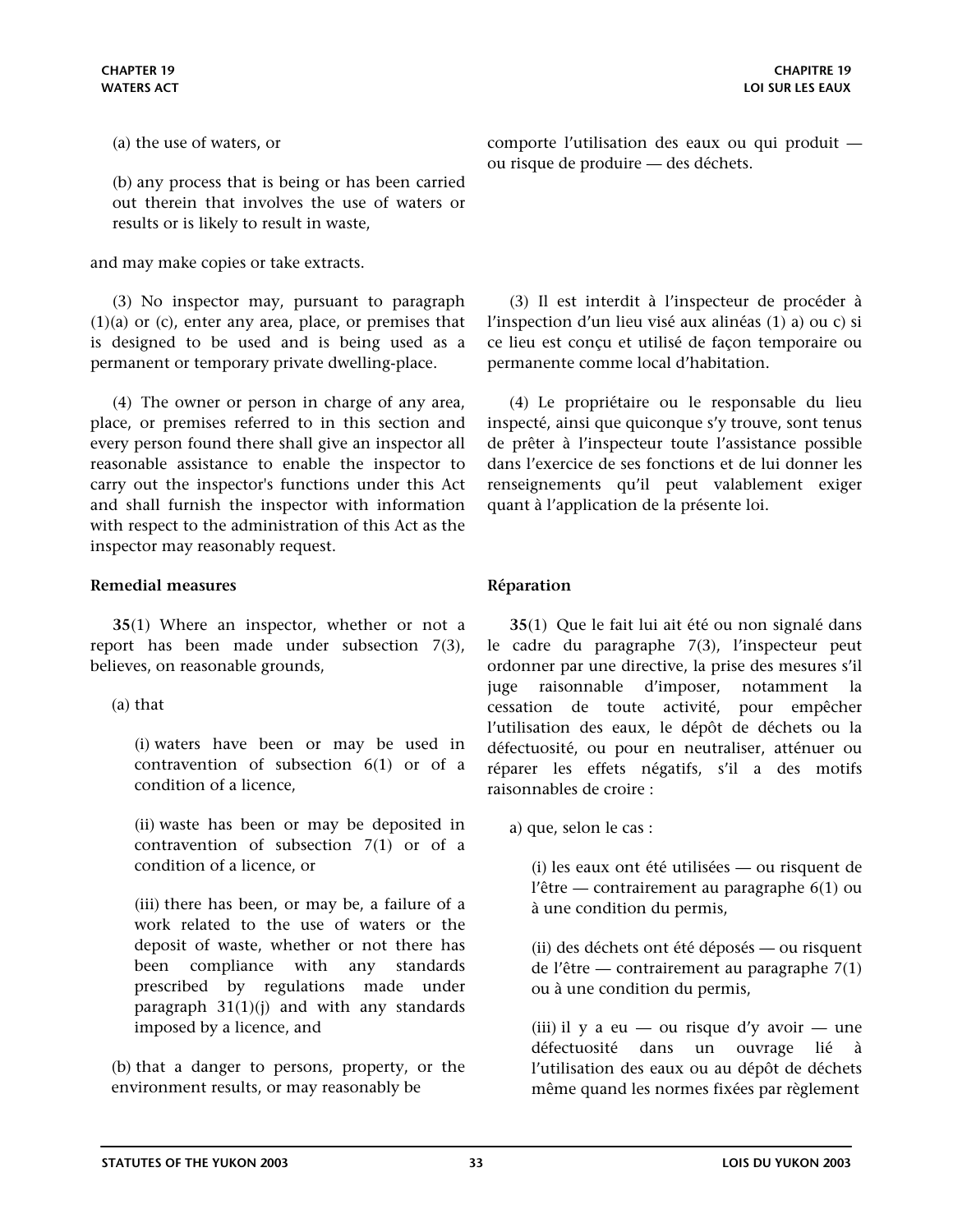expected to result, from the adverse effects of that use, deposit, or failure,

the inspector may direct any person to take such reasonable measures as the inspector may specify, including the cessation of an activity, to prevent the use, deposit, or failure from occurring or to counteract, mitigate, or remedy the adverse effects.

(2) Where an inspector gives a direction to a person under subsection (1), the Minister

(a) shall, if so requested by the person, forthwith review the direction; and

(b) may, after completion of the review referred to in paragraph (a), or on the Minister's own initiative, alter or revoke the direction.

(3) Where a person to whom a direction is given under subsection (1) contravenes or fails to comply with the direction, the inspector may take the measures referred to in that direction, and may, for that purpose, enter any area, place, or premises, except one that is designed to be used and is being used as a permanent or temporary private dwellingplace.

(4) Any portion of the reasonable costs incurred by the Government of the Yukon pursuant to subsection (3) that is not recoverable from the security referred to in section 15

(a) because of the non-existence or inadequacy of that security,

(b) because all or a portion of that security has been applied pursuant to paragraph 15(2)(a),

(c) because all or a portion of that security has been refunded pursuant to subsection 15(5), or

(d) for any other reason

may be recovered from the person to whom the direction under subsection (1) was given, as a debt due to the Government.

au titre de l'alinéa 31(1)j) ou celles fixées par le permis ont été respectées;

b) que les effets négatifs de l'utilisation, du dépôt ou de la défectuosité entraînent — ou risquent d'entraîner — un danger pour les personnes, les biens ou l'environnement.

(2) Dans les cas visés au paragraphe (1), le ministre, sur demande de l'intéressé, révise immédiatement la décision de l'inspecteur et peut, de sa propre initiative ou après révision, modifier ou révoquer celle-ci.

(3) Dans le cas où une personne ne se conforme pas à la directive, l'inspecteur peut lui-même prendre les mesures qui y sont visées et pénétrer, à cette fin, dans tout lieu, à l'exclusion d'un lieu conçu et utilisé de façon temporaire ou permanente comme local d'habitation.

(4) Les frais engagés par le gouvernement du Yukon au titre du paragraphe (3) constituent une créance du gouvernement du Yukon dont le recouvrement peut être poursuivi contre le destinataire de la directive faute de pouvoir l'être sur la garantie visée à l'article 15 pour l'un des motifs suivants :

a) il n'existe pas de garantie ou elle est insuffisante;

b) la garantie a été affectée, en tout ou en partie, au dédommagement visé à l'alinéa 15(2)a);

c) la garantie a été remboursée, en tout ou en partie, aux termes du paragraphe 15(5);

d) tout autre motif.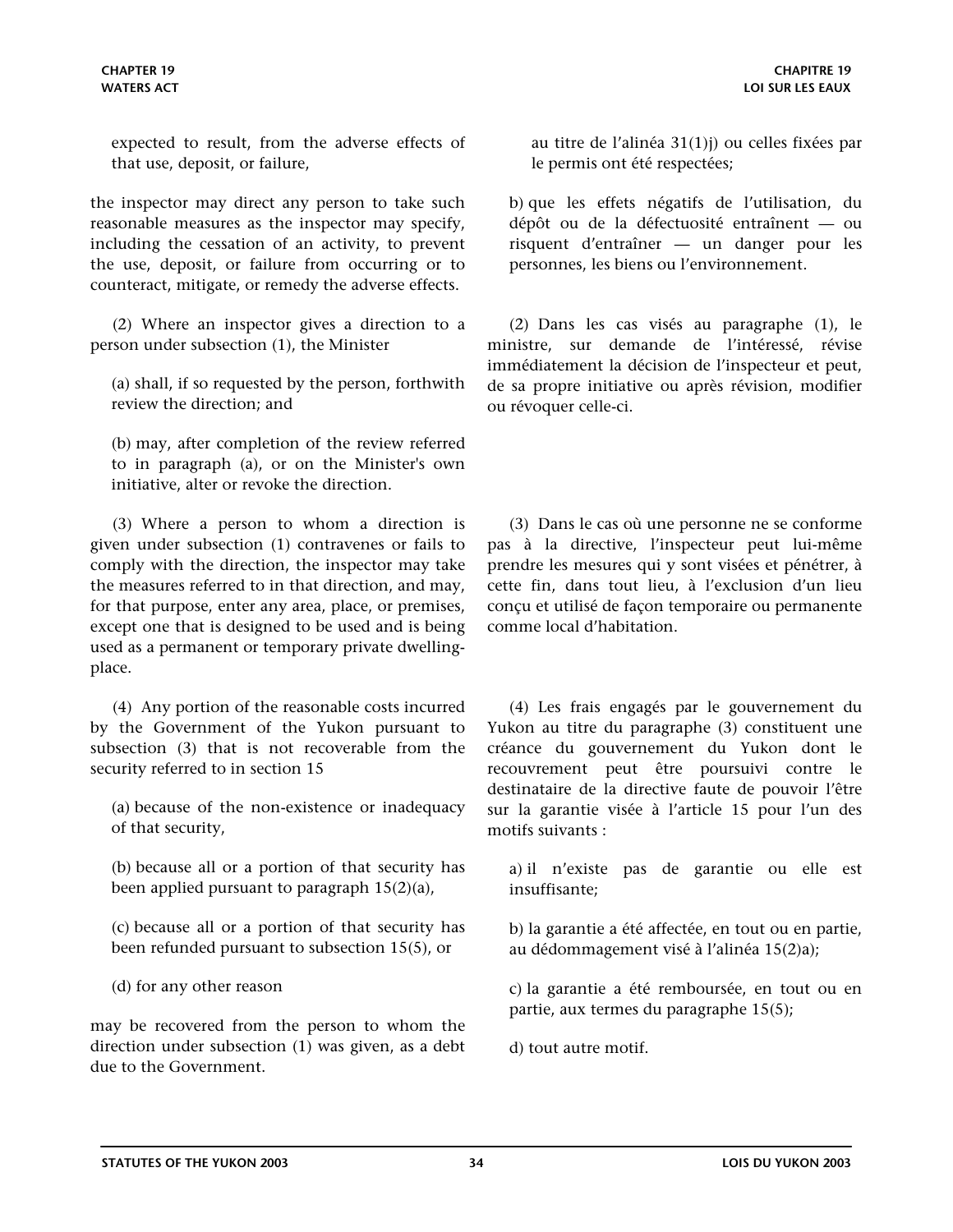### <span id="page-34-0"></span>**Obstruction Entrave**

**36**(1) No person shall wilfully obstruct or otherwise wilfully interfere with an inspector carrying out the inspector's functions under this Act.

(2) No person shall knowingly make a false or misleading statement, either orally or in writing, to an inspector or other person carrying out functions under this Act.

**37**(1) Where the Minister believes, on reasonable grounds, that

(a) a person has closed or abandoned, temporarily or permanently, a work related to the use of waters or the deposit of waste, and

(b) either

(i) the person has contravened or failed to comply with any condition of a licence or any provision of this Act or the regulations,

whether or not the condition or provision relates to closing or abandonment, or

(ii) a danger to persons, property, or the environment may result from the past operation of the work or from its closing or abandonment,

the Minister may take any reasonable measures to prevent, counteract, mitigate, or remedy any resulting adverse effect on persons, property, or the environment, and for that purpose may enter any area, place, or premises, except one that is designed to be used and is being used as a permanent or temporary private dwelling-place.

(2) Any portion of the reasonable costs incurred by the Government of the Yukon pursuant to subsection (1) that is not recoverable from the security referred to in section 15

(a) because of the non-existence or inadequacy

**36**(1) Il est interdit d'entraver volontairement l'action de l'inspecteur dans l'exercice des fonctions que lui confère la présente loi.

(2) Il est interdit de faire sciemment, oralement ou par écrit, une déclaration fausse ou trompeuse à l'inspecteur ou à une autre personne dans l'exercice des fonctions que lui confère la présente loi.

### **Where work closed or abandoned Fermeture ou abandon d'un ouvrage**

**37**(1) Le ministre peut prendre les mesures nécessaires pour empêcher, neutraliser, diminuer ou réparer tout effet négatif sur les personnes, les biens ou l'environnement et, à cette fin, entrer dans tout lieu, à l'exclusion d'un lieu conçu et utilisé de façon temporaire ou permanente comme local d'habitation, s'il a des motifs raisonnables de croire :

a) qu'une personne a fermé ou abandonné, de façon temporaire ou permanente, un ouvrage lié à l'utilisation des eaux ou au dépôt de déchets;

b) que, selon le cas :

(i) une personne a contrevenu ou ne s'est pas conformée à une condition du permis ou à une disposition de la présente loi ou de ses règlements, indépendamment du fait que la disposition ou la condition soit relative à la fermeture ou à l'abandon,

(ii) l'exploitation antérieure de l'ouvrage ou sa fermeture ou son abandon risque d'entraîner un danger pour les personnes, les biens ou l'environnement.

(2) Les frais engagés par le gouvernement du Yukon au titre du paragraphe (1) constituent une créance du gouvernement du Yukon dont le recouvrement peut être poursuivi contre la personne visée au sous-alinéa (1)b)(i) s'ils ne peuvent être recouvrés sur la garantie visée à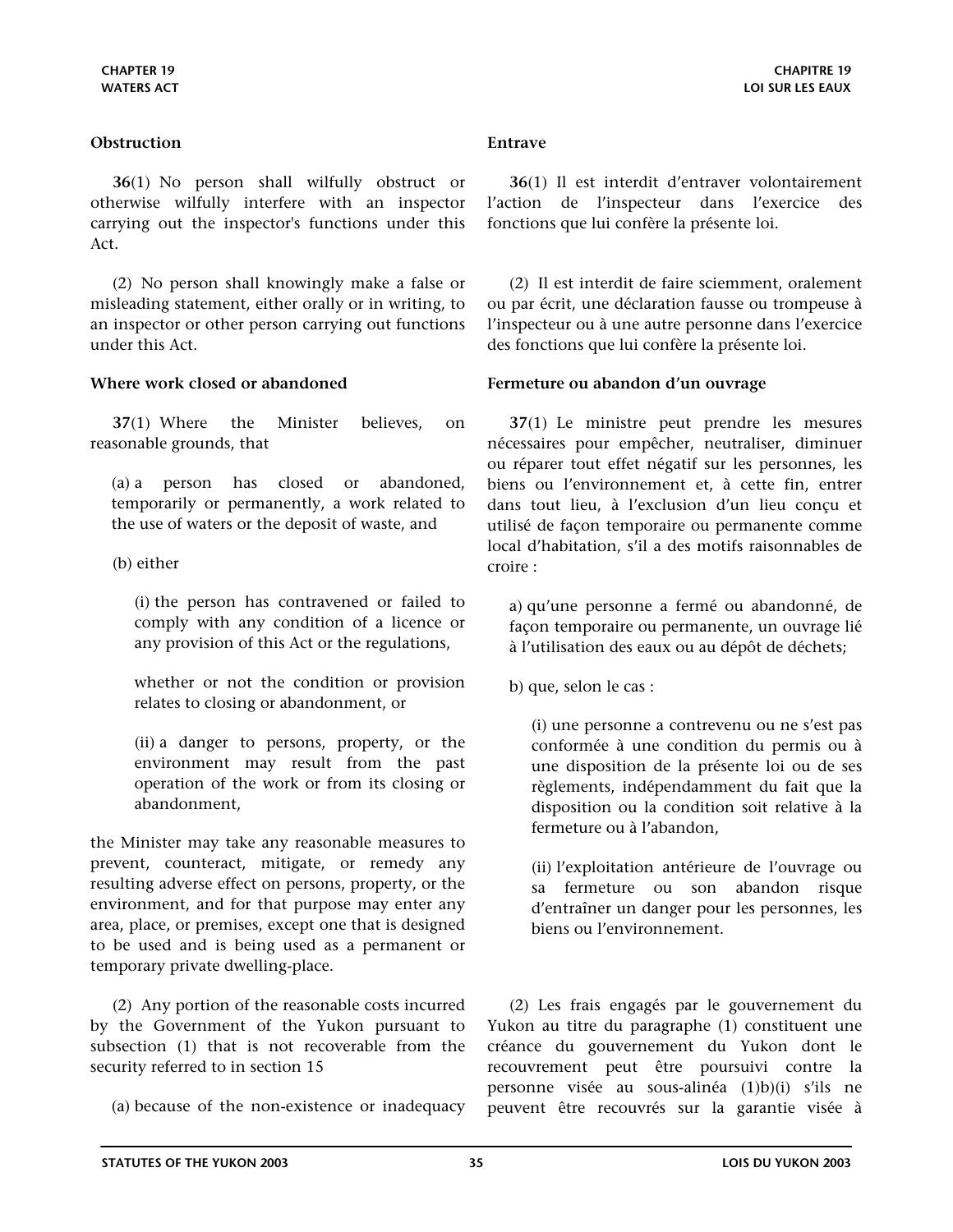<span id="page-35-0"></span>of that security,

(b) because all or a portion of that security has been applied pursuant to paragraph 15(2)(a),

(c) because all or a portion of that security has been refunded pursuant to subsection 15(5), or

(d) for any other reason

may be recovered from the person referred to in subsection (1) as a debt due to the Government, to the extent that the incurring of those costs was based on subparagraph  $(1)(b)(i)$ .

**38**(1) Any person who

(a) contravenes subsection  $6(1)$  or section 7,

(b) fails to comply with subsection 6(3), or

(c) contravenes or fails to comply with a direction given by an inspector under subsection 35(1)

is guilty of an offence and liable on summary conviction to a fine of up to \$100,000 or to

imprisonment for a term of up to one year, or to both.

(2) A licensee who holds a type A licence who

(a) contravenes or fails to comply with any condition of the licence, where the contravention or failure to comply does not constitute an offence under section 39, or

(b) without reasonable excuse, fails to furnish or maintain security as required under subsection 15(1)

is guilty of an offence and liable on summary conviction to a fine of up to \$100,000 or to imprisonment for a term of up to one year, or to both.

l'article 15 pour l'un des motifs suivants :

a) il n'existe pas de garantie ou elle est insuffisante;

b) la garantie a été affectée, en tout ou en partie, au dédommagement visé à l'alinéa 15(2)a);

c) la garantie a été remboursée, en tout ou en partie, aux termes du paragraphe 15(5);

d) tout autre motif.

### **Principal offences Infractions principales**

**38**(1) Commet une infraction et est passible, sur déclaration de culpabilité par procédure sommaire, d'une amende maximale de 100 000 \$ et d'un emprisonnement maximal d'un an, ou de l'une de ces peines, quiconque :

a) contrevient au paragraphe 6(1) ou à l'article 7;

b) néglige de se conformer au paragraphe 6(3);

c) contrevient aux directives de l'inspecteur données au titre du paragraphe 35(1) ou néglige de s'y conformer.

(2) Commet une infraction et est passible, sur déclaration de culpabilité par procédure sommaire, d'une amende maximale de 100 000 \$ et d'un emprisonnement maximal d'un an, ou de l'une de ces peines, tout titulaire d'un permis de type A :

a) qui contrevient aux dispositions ou conditions du permis ou néglige de s'y conformer, si la contravention ou le défaut de se conformer ne constitue pas une infraction aux termes de l'article 39;

b) qui, sans excuse légitime, néglige de fournir et de maintenir la garantie exigée aux termes du paragraphe 15(1).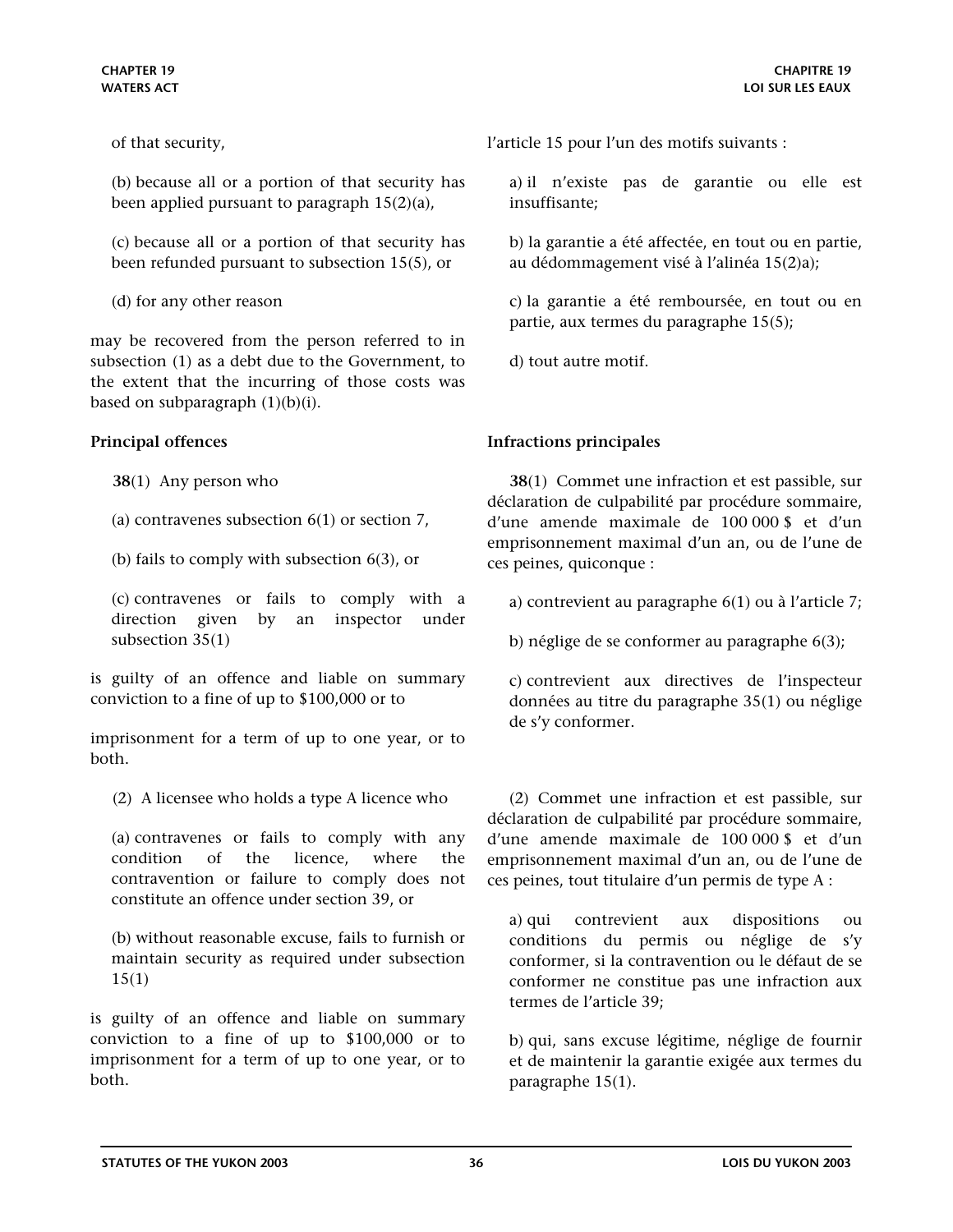<span id="page-36-0"></span>(3) A licensee who holds a type B licence who

(a) contravenes or fails to comply with any condition of the licence, where the contravention or failure to comply does not constitute an offence under section 39, or

(b) without reasonable excuse, fails to furnish or maintain security as required under subsection 15(1)

is guilty of an offence and liable on summary conviction to a fine of up to \$15,000 or to imprisonment for a term of up to six months, or to both.

(4) Where an offence under this section is committed on, or continued for, more than one day, it shall be deemed to be a separate offence for each day on which it is committed or continued.

**39** Any person who

(a) contravenes or fails to comply with subsection 34(4), section 36, or any regulations made under paragraph  $31(1)(p)$ , (q), or (r), or

(b) except as authorized pursuant to this Act or any other Act of the Legislature or of Parliament, willfully obstructs or otherwise willfully interferes with a licensee or any person acting on behalf of a licensee in the exercise of any rights granted to the licensee under this Act

is guilty of an offence punishable on summary conviction.

### **Limitation period Prescription**

**40** Proceedings in respect of an offence under this Act shall not be instituted later than two years after the time when the subject-matter of the proceedings arose.

(3) Commet une infraction et est passible, sur déclaration de culpabilité par procédure sommaire, d'une amende maximale de 15 000 \$ et d'un emprisonnement maximal de six mois, ou de l'une de ces peines, tout titulaire d'un permis de type B :

a) qui contrevient aux dispositions ou conditions du permis ou néglige de s'y conformer, si la contravention ou le défaut de se conformer ne constitue pas une infraction aux termes de l'article 39;

b) qui, sans excuse légitime, néglige de fournir et de maintenir la garantie exigée aux termes du paragraphe 15(1).

(4) Il est compté une infraction distincte pour chacun des jours au cours desquels se commet ou se continue toute infraction prévue au présent article.

### **Other offences Autres infractions**

**39** Commet une infraction punissable sur déclaration de culpabilité par procédure sommaire quiconque :

a) contrevient à tout règlement d'application des alinéas 31(1)p), q) ou r), au paragraphe 34(4) ou à l'article 36;

b) sauf dans la mesure permise par la présente loi ou toute autre loi de la Législature ou du Parlement, entrave ou gêne volontairement de quelqu'autre façon l'action d'un titulaire de permis ou de quiconque agit en son nom dans l'exercice des droits que lui confère la présente loi.

**40** Les poursuites visant une infraction à la présente loi se prescrivent par deux ans à compter de sa perpétration.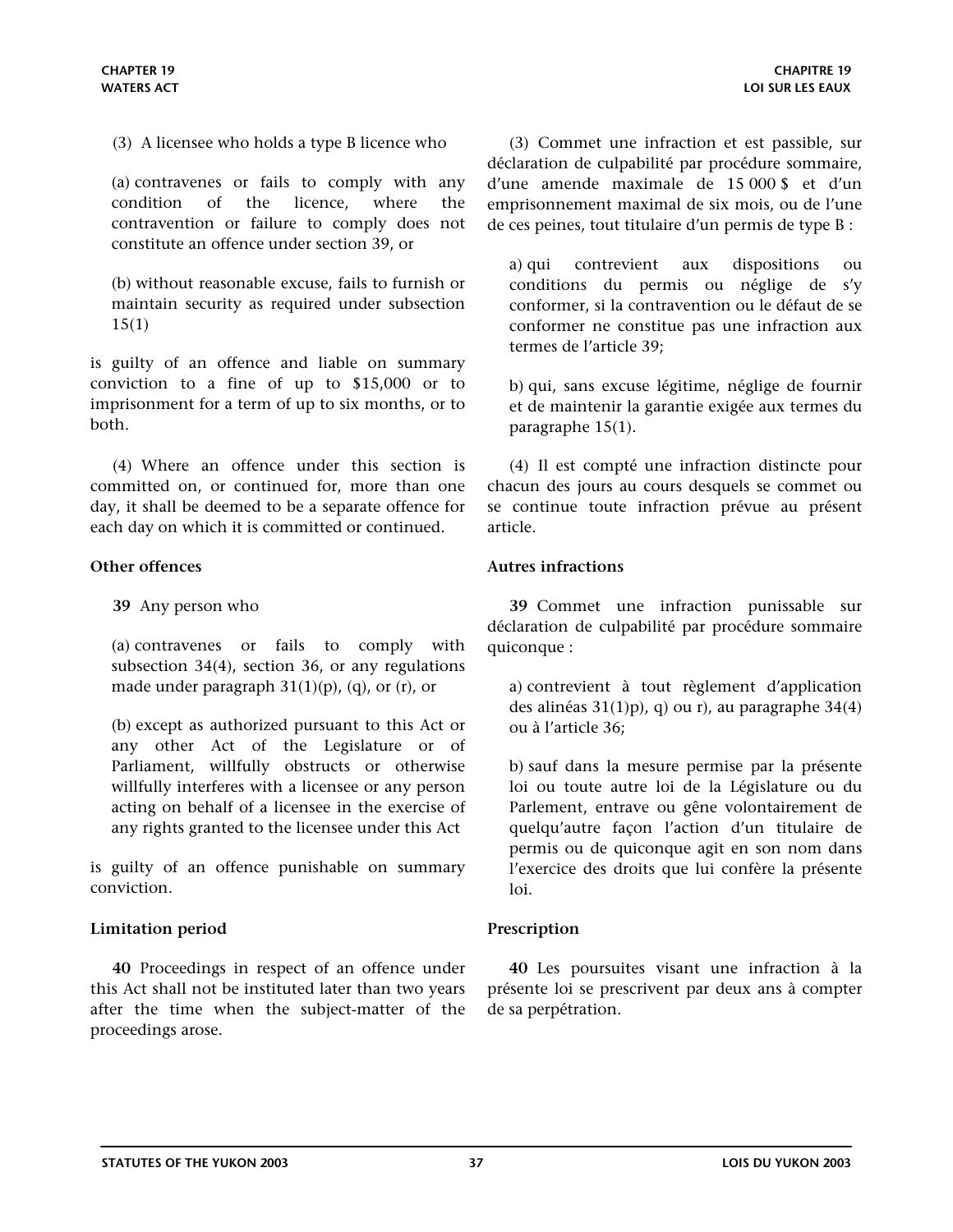**41**(1) Notwithstanding that a prosecution has been instituted in respect of an offence under section 38, the Minister of Justice may commence and maintain proceedings to enjoin conduct that constitutes an offence thereunder.

(2) No civil remedy for any act or omission is suspended or affected by reason that the act or omission is an offence under this Act.

**42**(1) Subject to this section, a certificate purporting to be signed by an analyst and stating that the analyst has analyzed or examined a sample submitted to the analyst by an inspector and stating the result of the analysis or examination is admissible in evidence in any prosecution under this Act and, in the absence of evidence to the contrary, is proof of the statements contained in the certificate, without proof of the signature or official character of the person appearing to have signed the certificate.

(2) A party against whom a certificate of an analyst is produced pursuant to subsection (1) may, with leave of the court, require the attendance of the analyst for the purposes of cross-examination.

(3) No certificate shall be admitted in evidence pursuant to subsection (1) unless the party intending to produce it has given to the party against whom it is intended to be produced reasonable notice of that intention, together with a copy of the certificate.

**43** Persons who, under the *Yukon Waters Act*  (Canada), were members of the Yukon Territory Water Board immediately before the coming into force of this Act continue as members of the Board as if they had been appointed under this Act.

## <span id="page-37-0"></span>**Civil action not prejudiced by prosecution Procédure civile engagée par le ministre de la Justice**

**41**(1) Même après l'ouverture de poursuites visant l'une quelconque des infractions prévues à l'article 38, le ministre de la Justice peut engager des procédures en vue de faire cesser la cause de l'infraction.

(2) Les recours civils restent ouverts dans le cas de tout acte ou omission constituant une infraction.

### **Certificate of analyst Certificat de l'analyste**

**42**(1) Sous réserve des autres dispositions du présent article, le certificat censé être signé par l'analyste, où il est déclaré que celui-ci a étudié tel échantillon que lui a remis l'inspecteur et où sont donnés ses résultats, est admissible en preuve dans les poursuites engagées en vertu de la présente loi et, sauf preuve contraire, fait foi de son contenu sans qu'il soit nécessaire de prouver l'authenticité de la signature qui y est apposée ou la qualité officielle du signataire.

(2) La partie contre laquelle est produit le certificat peut, avec l'autorisation du tribunal, exiger la présence de l'analyste pour contreinterrogatoire.

(3) Le certificat n'est recevable en preuve que si la partie qui entend le produire donne un préavis suffisant de son intention, accompagné d'une copie du certificat, à l'autre partie.

### **Members of Board Membres de l'Office**

**43** Les membres de l'Office des eaux du territoire du Yukon en fonction lors de l'entrée en vigueur de la présente loi demeurent en fonction comme s'ils avaient été nommés aux termes de la présente loi.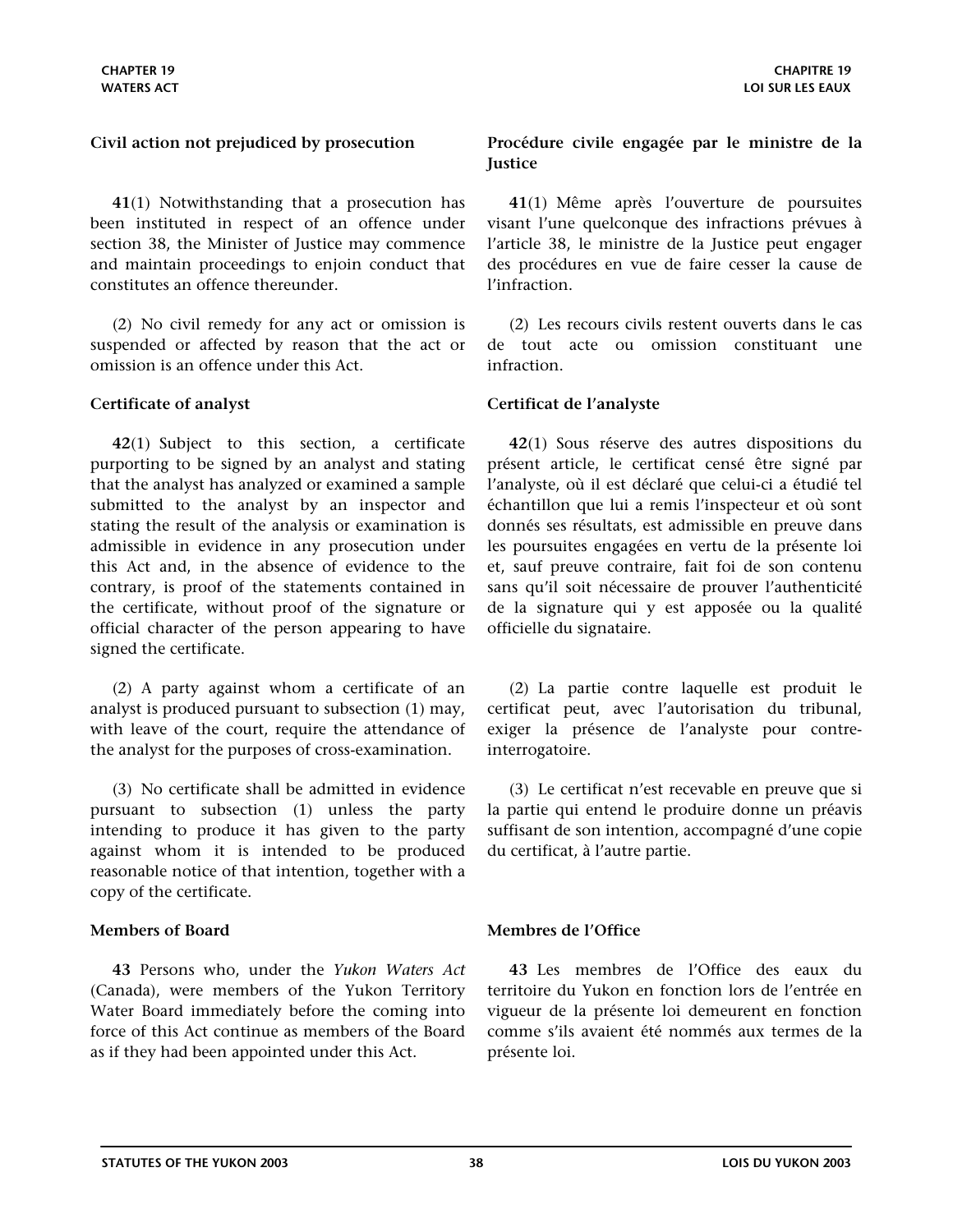<span id="page-38-0"></span>**44** Licences relating to the Yukon that were in force under the *Yukon Waters Act* (Canada) immediately before the coming into force of this Act continue in force thereafter and may be dealt with as if they had been issued under this Act.

# **Language Langues**

**45**(1) Any notice or advertisement or other matter that is required or authorized by this Act to be published by or under the authority of the Government of the Yukon or a public officer primarily for the information of the public shall

(a) wherever possible, be printed in English in at least one publication in general circulation within each region where the matter applies that appears wholly or mainly in English, and be printed in French in at least one publication in general circulation within each region where the matter applies that appears wholly or mainly in French, equal prominence being given to each version; and

(b) where there is no publication in general circulation within a region where the matter applies that appears wholly or mainly in French, be printed in both English and French in at least one publication in general circulation within that region, equal prominence being given to each version.

(2) Any instrument directed to or intended for the notice of the public, purporting to be made or issued by or under the authority of the Government of the Yukon or a public officer pursuant to this Act, shall be made or issued in both English and French.

**44** L'entrée en vigueur de la présente loi ne porte pas atteinte à la validité des permis relatifs au Yukon qui ont été accordés sous le régime de la *Loi sur les eaux du Yukon* (Canada).

**45**(1) Tout avis, toute publicité ou toute autre affaire dont la publication est exigée ou autorisée par la présente loi pour le compte ou sous l'autorité du gouvernement du Yukon ou d'un fonctionnaire, et ce principalement dans le but de renseigner le public, doivent :

a) être imprimés, dans la mesure du possible, en anglais dans au moins une publication de diffusion générale paraissant entièrement ou principalement en anglais, dans la région où s'appliquent les affaires en question, et être imprimés, dans la mesure du possible, en français dans au moins une publication de diffusion générale paraissant entièrement ou principalement en français, dans la région où s'appliquent les affaires en question, égale importance étant donnée à chaque version;

b) dans une région où il n'existe aucune publication de diffusion générale paraissant entièrement ou principalement en français, être imprimés en anglais et en français dans au moins une publication de diffusion générale, égale importance étant donnée à chaque version.

(2) Les actes qui s'adressent au public et qui sont censés émaner du gouvernement du Yukon ou d'un fonctionnaire ou sous son autorité en vertu de la présente loi, sont établis ou délivrés en anglais et en français.